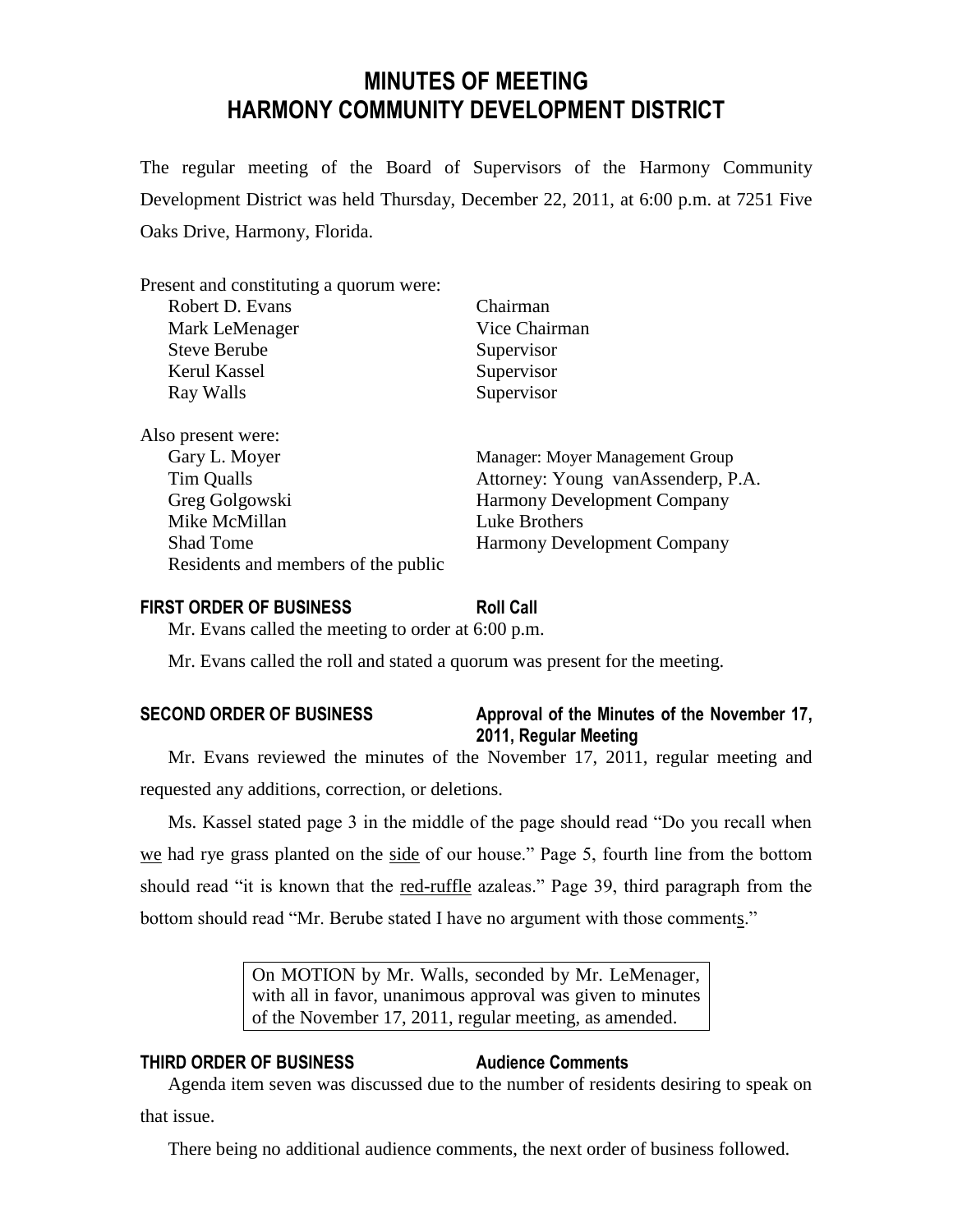#### **FOURTH ORDER OF BUSINESS Subcontractor Reports**

# **A. Landscaping – Luke Brothers**

**i. Monthly Highlight Report**

Mr. McMillan reviewed the monthly landscaping report as contained in the agenda package and is available for public review in the District Office during normal business hours.

Mr. McMillan stated we held our Resident Appreciation Day at Lakeshore Park two Saturdays ago. Mr. Bill Fife and one of the residents were very helpful with that event. I was able to talk with some of the residents. All of our employees were there, and they are very happy to be part of the team and the community, and they are taking more pride in the work they are doing. The Board approved some landscape installations in the parks, notably Lakeshore Park. I do not know if they are showing stress from the installation or if deer are eating the roses.

Ms. Kassel stated I wonder why we planted thorny rose bushes around a place where children frequently play.

Mr. Berube stated my wife asked the same question.

Mr. McMillan stated the reason we chose that material is because we wanted the parents who sit on the steps to have some color there. We had grass there, and even though there was some laurel pedlum which added some color there, we added shillings and juniper to add color. We wanted something that was a little sturdier. While this variety was smaller, it was something that deterred children from going into that area.

Mr. Walls stated I do not mind the roses. I have younger children, and I will keep them away from that area, but deer love them, so the roses will not last out here.

Mr. Tome stated we have roses in other places in Harmony: at Town Square, in front of the Sales Gallery, at the entrance. They have done really well, and deer come through this area, also. I do not disagree that they are eating the ones in Lakeshore Park, but we have had a lot of success with them in other areas.

Mr. McMillan stated the plant variety was something we worked on with Mr. Haskett, and that was his first comment that deer love the blooms and will eat them. We tried it in some select areas and it is working, so we attempted to do it a little more, which was at Lakeshore Park. We do not know if the deer is eating them or if it is stress from the initial installation. They are not losing their leaves or folding over on each other, but they are not looking as good as they did the first couple days. The other parks are looking good.

 $\mathcal{L}$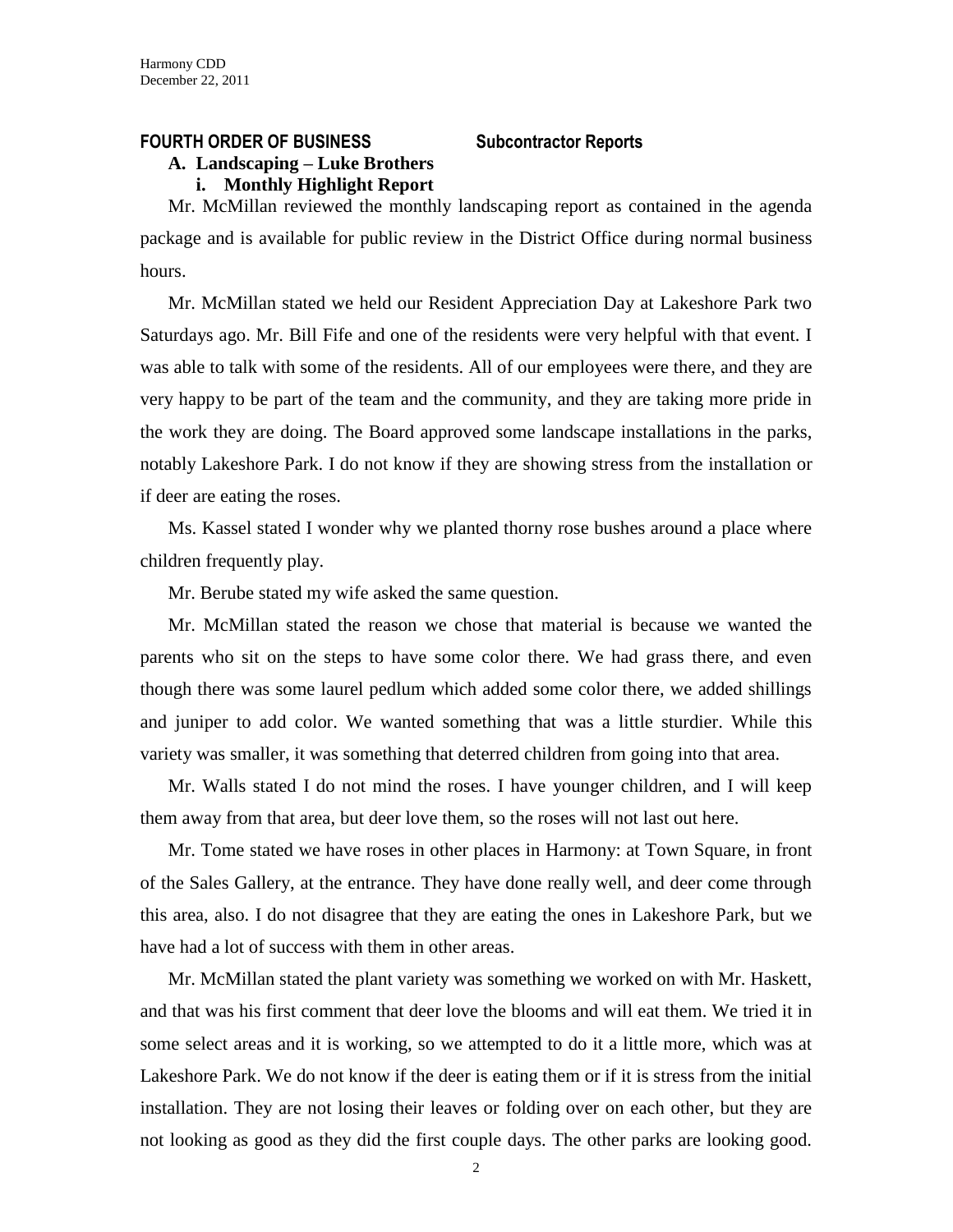The firebush will fill in quite nicely as you can see in some areas on Cat Brier. We installed those to add some color and enhance some of the sight lines. We applied a second application of fertilizer on 90% of the property, and it is looking significantly better from the color to the turf. Five Oaks down to Cat Lake was the last area that was fertilized, so that will come together after a little longer. We had some rain, but we did not have the fertilizer down before then like other areas of the property.

Mr. LeMenager stated this month we are being asked to approve invoices that go back quite a way. I noted that some of them go back to February 2011.

Mr. Tome stated there are two categories. On some, Mr. Haskett received the initial invoice and had a disagreement with the invoice, so he met with Mr. McMillan and his supervisor to go through them and decide which ones he was going to present for approval and which ones he was not. There were some revisions that were made in some cases as it relates to irrigation repairs and others. Some of these invoices took a while to get through the system until they got to the point of Mr. Haskett saying he agreed with them or he directed them to complete the work. The second category included a few invoices that were emailed and sent forward but fell into an abyss somewhere. Either our server did not send it out or something happened. Those had been approved to present for payment and he signed off on them. The timing on most of them had to do with disagreement on the amounts.

Mr. LeMenager stated my concern with that is, this Board does make decisions, and sometimes decisions at year end with respect to how much money we do or do not have left. We need to be kept abreast of issues like this. I think there were some things we did at the end of the last fiscal year where if we had known there were \$15,000 of additional landscaping bills outstanding, perhaps the vote might have been different.

Mr. Tome stated your point is well taken, and I had that conversation with Mr. Haskett about the fact that if we have any invoices of any substantial amount that are being debated and will be outstanding for a period of time, then we need to include a report or something at the meeting, notifying the Board that there is a dollar amount outstanding that we are disputing.

Mr. LeMenager stated each one, in and of itself, was not large, but it is a long list that adds up to \$15,000 of extra costs.

3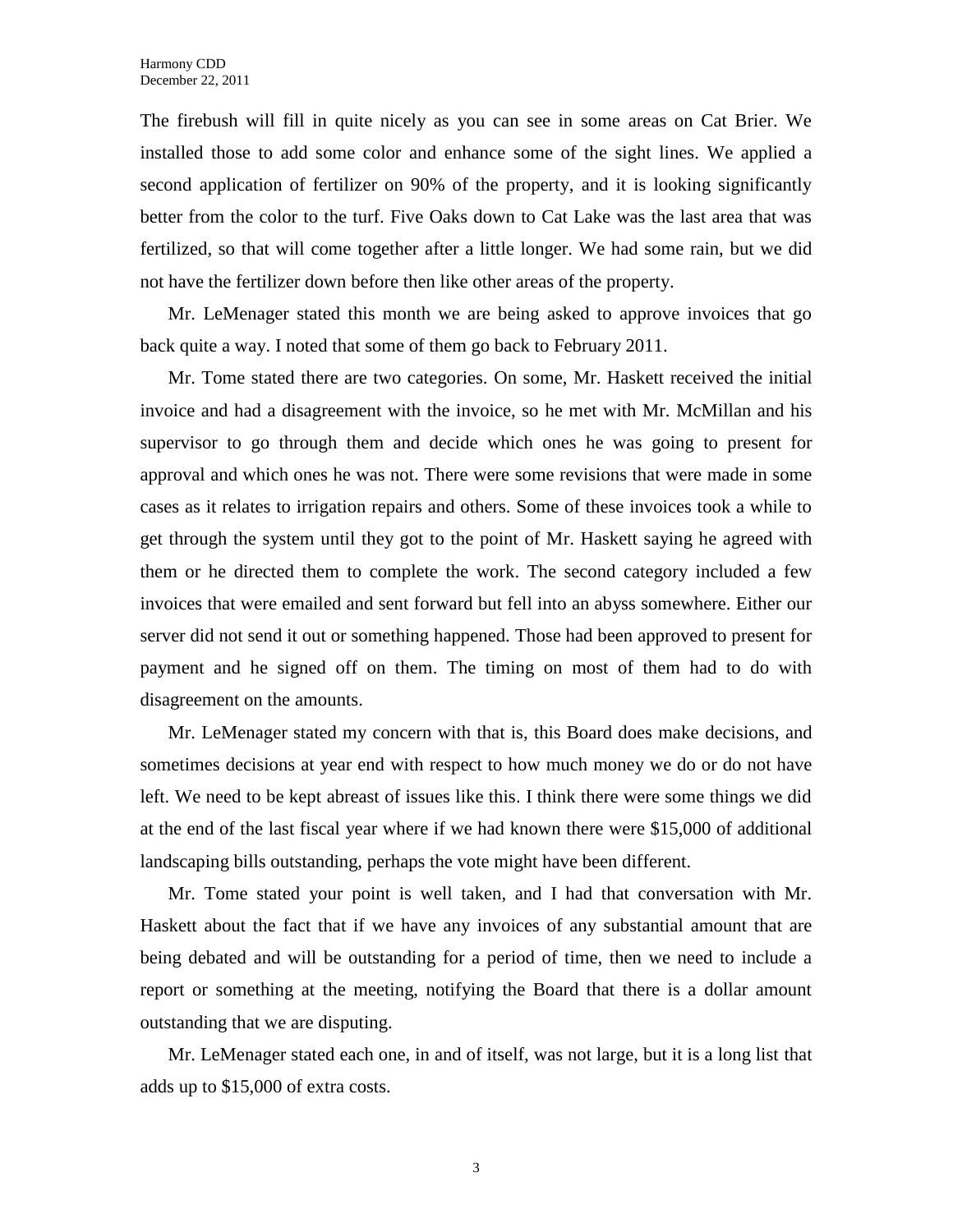Mr. Berube stated the issue comes down to why these invoices are still outstanding. I know why they are outstanding for eight to ten months in some cases, because of the disputes over the bills. I think we all understand that. My concern with this is, when you book these, they will be paid from the last fiscal year based on the dates.

Mr. Moyer stated I am sure the fiscal year 2011 books are already closed.

Mr. Berube stated so we are already behind for fiscal year 2012.

Mr. Moyer stated we will need to do a budget amendment to take it out of an allocated fund balance and put it in that line item.

Mr. Evans asked how much was our carry-forward surplus?

Mr. Berube stated it looks like it was \$42,000. Fortunately those invoices were not greater than our carry-forward surplus.

Mr. Tome stated but you are correct; the appropriate thing that we should have done as the ones managing the invoices is to put in an accrual for the last fiscal year, knowing these were going to come forward. Unfortunately, that did not happen.

Mr. Berube stated many of these invoices were adjusted by 50%, so clearly there were some disputes over the validity of the bills. The majority of these deal with onground irrigation issues: sprinkler heads, rotors and things of that nature. We knew there were problems with the irrigation last year, which is why we made a change. I think this reinforces the fact that there are a lot of issues.

Mr. Tome stated this is also one reason why the Board made the decision to move forward with the irrigation technician on your staff, and you should see a significant difference because of that.

Mr. Berube stated now we have direct accountability, and that is what it is all about.

#### **ii. Landscape Enhancement Proposals**

Mr. LeMenager asked are these landscape enhancement proposals something Mr. Haskett requested of you? Or are you doing it of your own accord?

Mr. McMillan stated last month, there was a lot of confusion about what proposals you received that I forwarded to Mr. Haskett. Three of them were omitted, for the park on Dahoon Holly, for the triangle alley park on Beargrass, and the park on Buttonbush.

Ms. Kassel stated the photographs are still wrong.

Mr. Berube stated this is an extension of what we approved last month, just to fill in and get the locations corrected.

4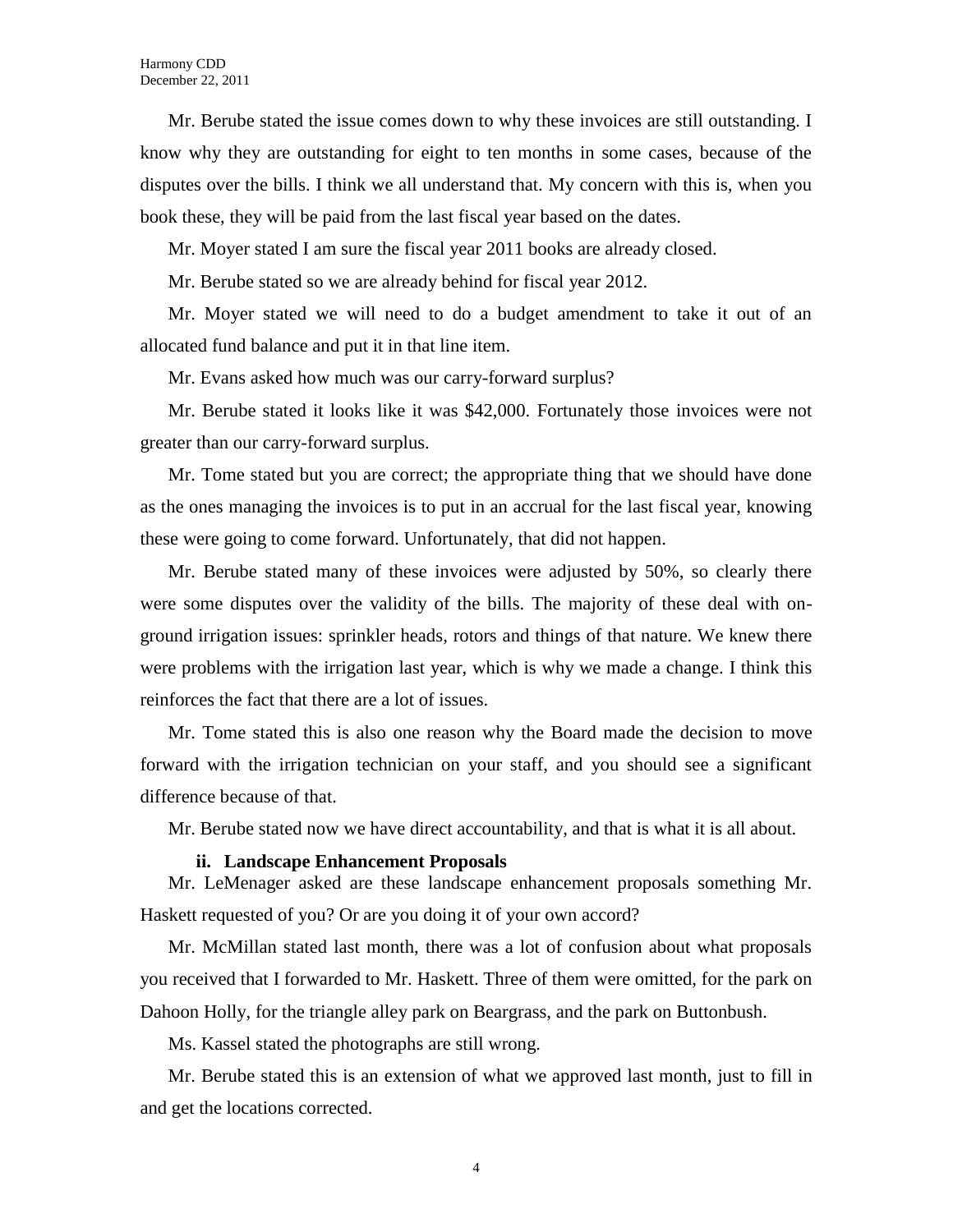Mr. McMillan stated this is not for all the parks. I think the mistake that happened last month worked out well so that we can present a couple parks each month. At the next Board meeting, I will submit two or three more parks to address the ones that are missing plant material for the Board to consider.

Ms. Kassel asked what did we spend last month?

Mr. Berube stated I recall \$5,000.

Mr. LeMenager stated I have the same problem this month as I had last month. Where is it included in the budget? Let us make sure we keep track of it.

Mr. Walls stated last month we approved \$268.50, \$441.50, and \$1,712.50.

Mr. LeMenager stated I just want to be sure we keep track of these.

Ms. Kassel stated these proposals are another \$2,100.

Mr. Berube stated the whole package was about \$5,000, and we approved about half of it last month.

Ms. Kassel stated there is money for this in the budget. How much do we have left after we approve these?

Mr. Berube stated after these, we will have \$5,000 in that unallocated line item.

Mr. LeMenager stated we put this into a specific budget item.

Mr. Moyer stated in landscaping miscellaneous services.

Mr. Berube stated it was initially a \$10,000 line item.

Ms. Kassel stated there are still quite a few areas that need refurbishing.

Mr. Berube asked what have we spent so far?

Mr. Moyer stated \$6,700.

Mr. LeMenager stated once we approve these, then we have \$2,000 left.

Mr. Berube asked where did that come from? There is a narrative for that line item.

Ms. Kassel stated if we have already spent \$6,700, adding these proposals will make it \$8,900.

Mr. LeMenager stated that leaves us with \$1,000. That is why I am glad we do this so we can keep track.

Mr. Moyer stated the narrative indicates it is for straightening oaks and myrtle trees, installation of mulch, holly, birch, sod and Bahia grass.

Mr. Berube stated that includes the outstanding invoices we just discussed.

Mr. LeMenager stated those will not be included in there yet.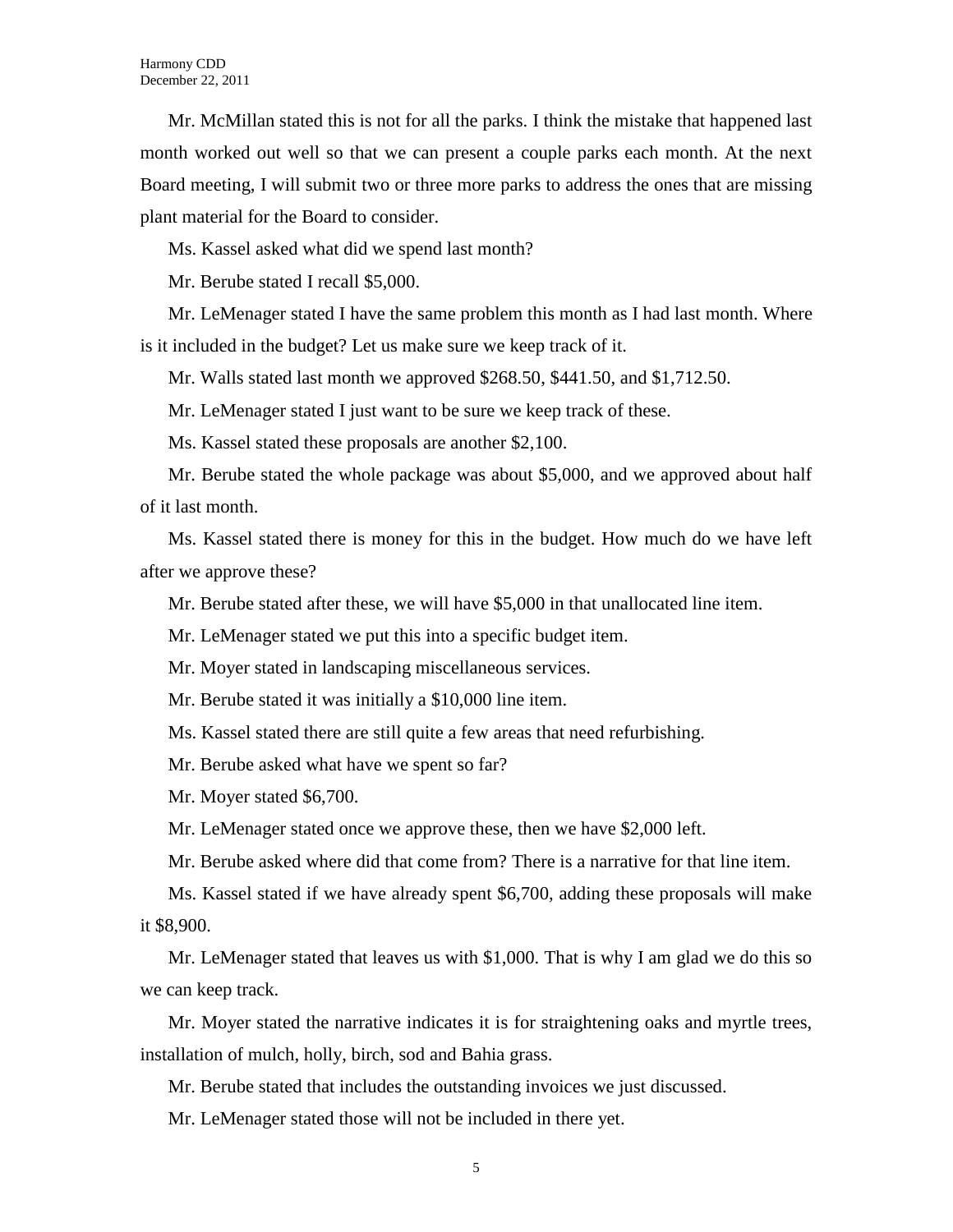Mr. Berube stated there was a lot of tree straightening and Bahia grass and other things that are indicated.

Mr. LeMenager stated they will not be in these numbers yet.

Mr. Berube stated that is what I thought. We have already spent \$6,750?

Ms. Kassel stated that is in this fiscal year. It seems like some of it should have been applied to last fiscal year, especially the work on Cat Brier.

Mr. Berube stated it was carried over last month, too.

Mr. LeMenager stated I just keep pointing out the various categories, and if we want to keep spending money out of those categories, we need to keep track.

Ms. Kassel stated we only have \$1,100 left.

Mr. Berube stated we have less than that.

Mr. LeMenager stated if we approve these, then we will have \$1,100 left.

Mr. Berube stated we have already spent \$6,750, plus the \$2,500 we approved last month, so we will be over budget if we approve these proposals.

Mr. Moyer stated that is correct; you will be over by \$1,700.

Mr. Berube asked do we want to put it somewhere else? Some of these items should come from that line item.

Mr. Walls stated we can adjust the categories.

Ms. Kassel stated that is true.

Mr. LeMenager stated it is still very early in the fiscal year.

Ms. Kassel stated some of these things have been hanging out for years being unattended. I am prone to approve them.

Mr. Berube stated I am fine adjusting the categories, but I just want everyone to understand if we go over budget on this item. The proposals total \$4,500, and probably half will go toward that line item. Do we want to move some lines around or do it later?

Ms. Kassel stated we can do that later.

On MOTION by Mr. Berube, seconded by Mr. Walls, with all in favor, unanimous approval was given to accept the landscape enhancement proposals from Luke Brothers for the Beargrass triangle park in the amount of \$1,014.50, the Dahoon Holly Park in the amount of \$594.50, and the Buttonbush Loop Park in the amount of \$555.50.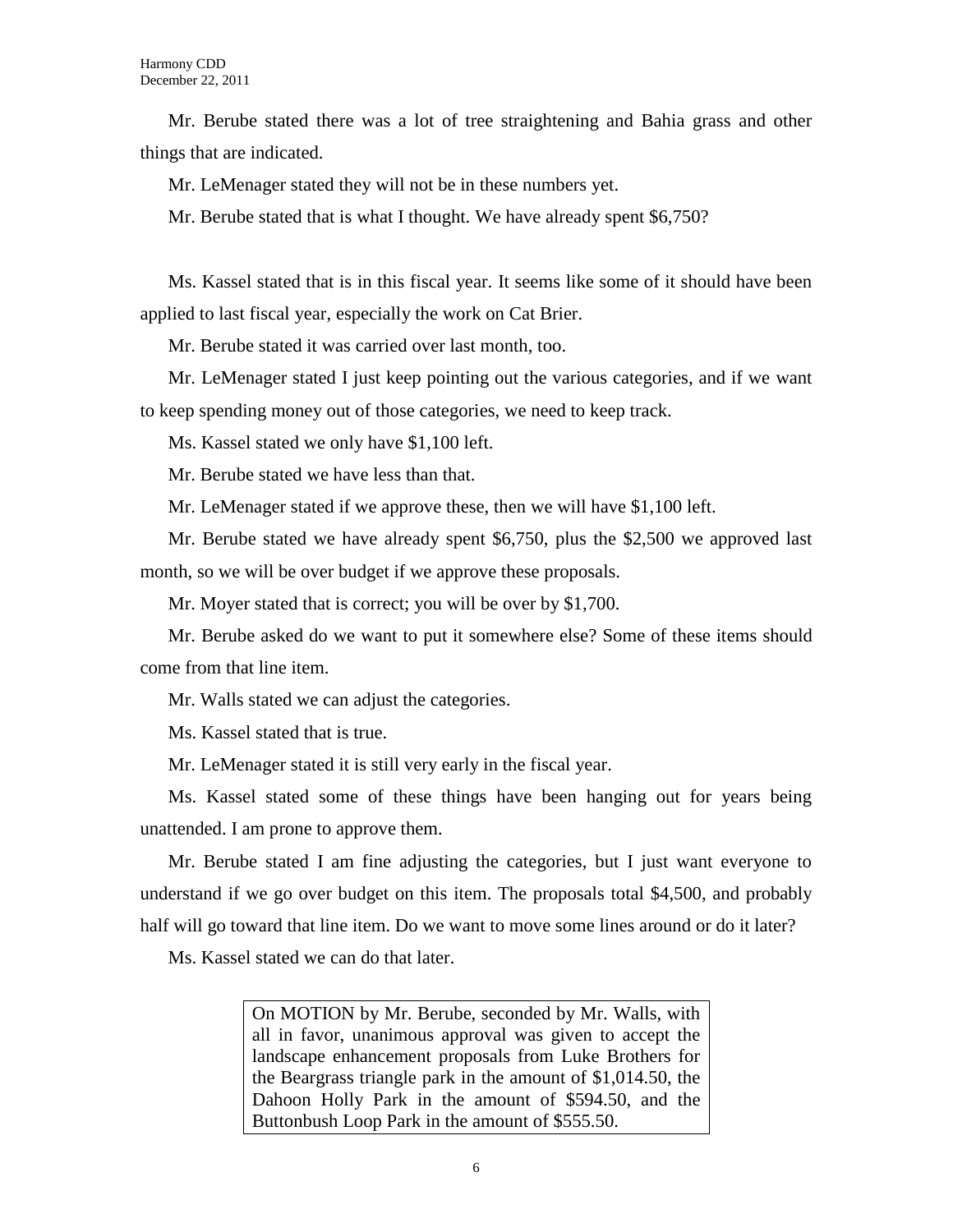### **iii. Miscellaneous**

Mr. McMillan stated I discussed with Mr. Haskett the fact that we will be closed tomorrow through the holidays, returning January 3, 2012. If there are any emergencies, my cell phone number is available. If you find any issues with irrigation or anything, I am staying in town and I will stop by to check on things. We are only a phone call away.

### **B. Aquatic Plant Maintenance – Bio-Tech Consulting**

Mr. Golgowski reviewed the monthly aquatic plant maintenance report as contained in the agenda package and is available for public review in the District Office during normal business hours.

Mr. Golgowski stated they have been out on their normal cycle of review and treatment.

Mr. Berube stated we spent significant money planting the ponds over the last couple years. One of my objectives in moving forward with that was to reduce treatments of the ponds. I want everyone to keep in mind that we have a contract renewal coming up with them later this year. My opinion is that we should go to quarterly treatments for the ponds rather than monthly, and that should be part of the contract renewal when we consider it.

Mr. Walls stated we asked Mr. Larry Medlin last month to produce a list of ponds. He is not at tonight's meeting, but I would still like him to provide that list of ponds and the issues they have.

Ms. Kassel stated there are some ponds that need monthly treatments and others that do not, so our contract is then reduced.

Mr. Berube stated we are trying to reduce chemical treatments and be more green, and I want everyone to keep this in mind.

Ms. Kassel stated I agree.

Mr. Berube stated their contract expires September 30, 2012, so we need to keep that in our forethoughts as to how we are going to manage it.

Mr. Golgowski stated sometimes it is a cost savings to do a little each month than to treat them just a couple times a year.

Ms. Kassel stated that is what we are saying. Some ponds do not need treatment every month. Perhaps we adjust the contract so that instead of checking and treating all the ponds, as our contract says now, we reduce the scope a bit so that the ponds that really need it are still getting monthly attention but the ponds that do not need it are not, and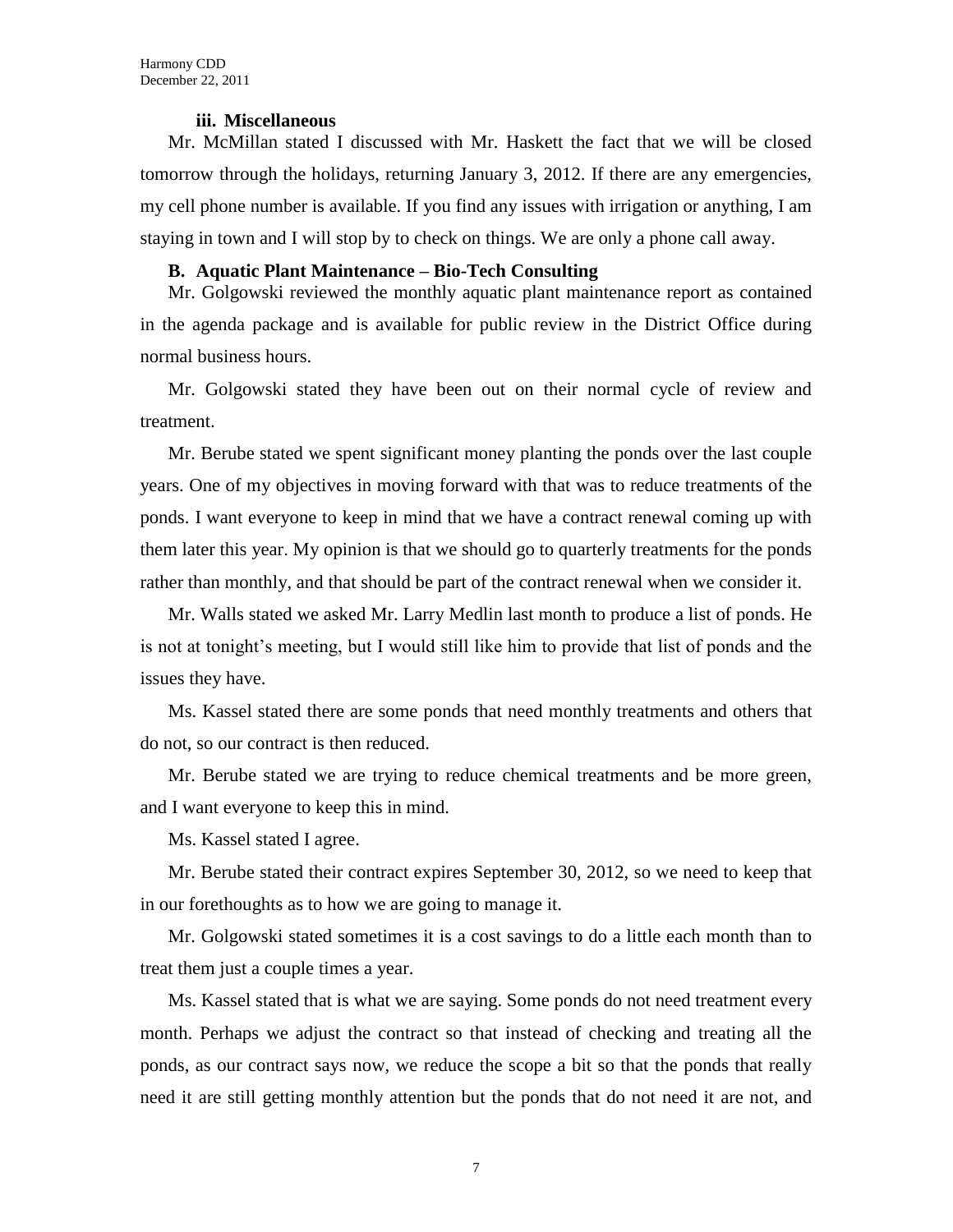therefore, we are not paying for that kind of work. They will understand where we are going with this, and I am sure they will submit a contract accordingly.

Mr. Berube stated one of the things to keep in mind is we will have new plantings along the shores. Mr. Medlin uses a herbicide to kill the unwanted plants. When you are in a boat spraying, it is very difficult to get just the unwanted plants and not take out some of the good plants. We will need to discuss it with Bio-Tech in the management of this work. I think we need to get more specific with treatments.

#### **C. Dockmaster/Field Manager**

### **i. Buck Lake Boat Use Report**

Mr. Tome reviewed the monthly boat report as contained in the agenda package and is available for public review in the District Office during normal business hours.

Mr. LeMenager stated I saw the sailboat on the lake; it was very cool.

#### **ii. Maintenance Technician**

Mr. Tome stated there has been a decision made on who to hire for this position. Unfortunately, I understand that an offer letter has not yet made it to that individual yet, only because they are in Wisconsin on vacation. He needs to return in order to sign the letter. There might be efforts to reach him in Wisconsin; I do not know that specifically. The new prospect has to sign the offer letter before the background check can be done. Once we receive the results of the background check, then we can move forward. At this point, it will probably be several more weeks until he is hired because of the holidays, getting the offer letter signed, the background check, and then get them on staff.

Ms. Kassel asked has he been doing day labor now?

Mr. Tome stated we have not needed to use day laborers at all because Luke Brothers is still overseeing the irrigation. Mr. Haskett had disagreements with them at the end of November, which meant that they rolled into December. Mr. Haskett reported to me that he is 90% - 95% finished with them on the irrigation, so by the first of the year when they return from the holidays, it will be turned over and Mr. Druckenmiller will start performing those functions. However long it takes to get the maintenance technician hired, between Mr. Druckenmiller and Mr. Belieff, they should be able to do irrigation repair work and inspections, as well as trash, cleaning, and dockmaster activities. We are fortunate that it is winter instead of spring.

Mr. Berube stated what Mr. Tome is trying to say is that the irrigation system was so bad that he would not accept it from Luke Brothers. They went around and flagged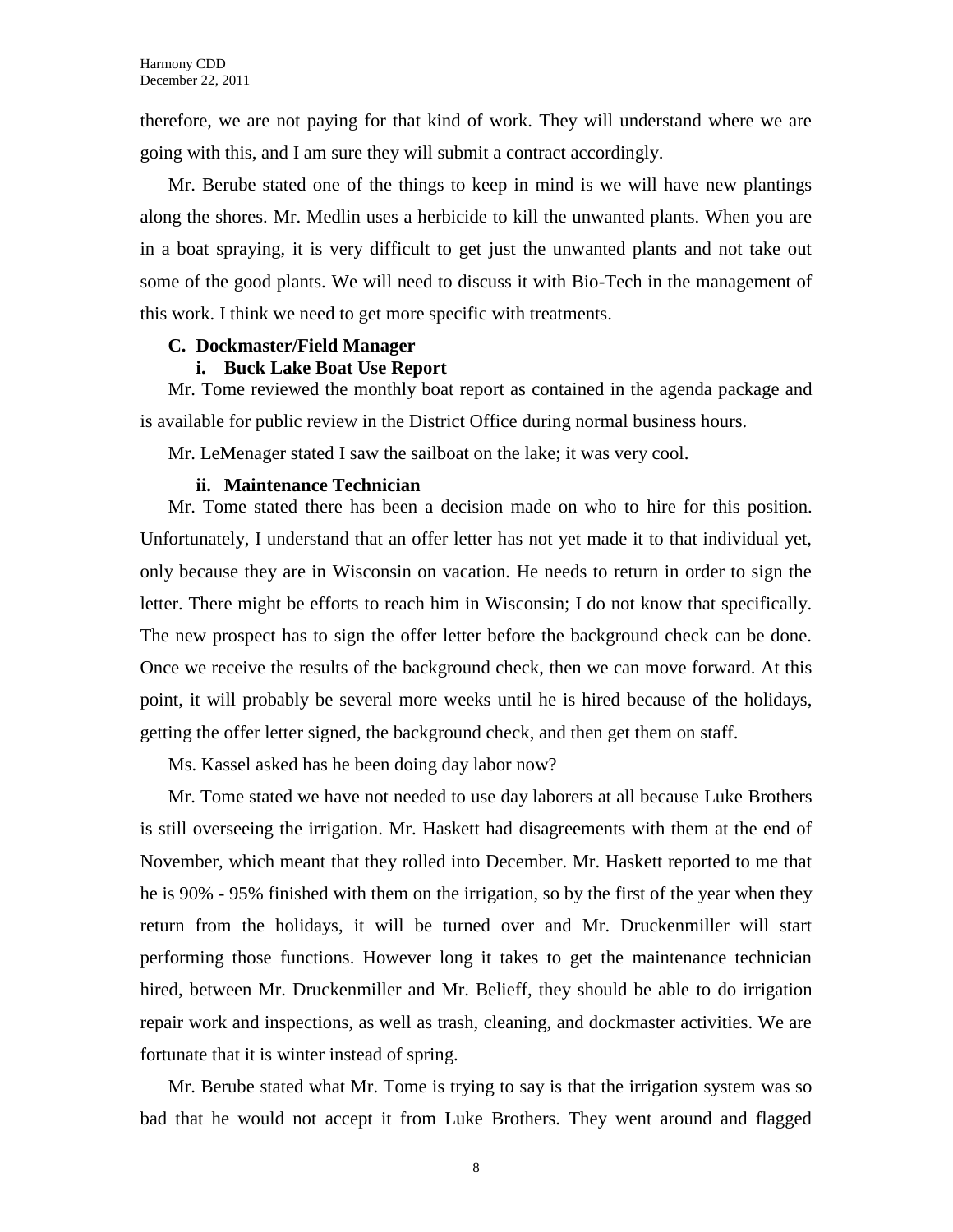various areas and have been working on it virtually this entire month. You have probably seen the flags, and I still see them. I do not think it is all complete.

Mr. Tome stated Mr. Haskett would agree with you on that, which is why there are still flags out.

Mr. Berube stated it reinforces again that we made the right decision to take that task in-house because we have been paying them \$2,375 each month to maintain this irrigation system. When it comes down to really doing an inspection, it is so bad that we would not accept the system.

Ms. Kassel asked what is the name of the new employee?

Mr. Moyer stated Mr. Paul Calabro.

Mr. Berube stated he will get into the Severn Trent bureaucracy of requirements, which includes a drug test, so it will still take time before he is hired.

# **FIFTH ORDER OF BUSINESS Acceptance of the Audited Financial Statements for Fiscal Year Ending September 30, 2010**

Mr. Moyer reviewed the audited financial statements, which are included in the agenda package and available for public review in the District Office during normal business hours.

Mr. LeMenager asked will this audit include the \$49,000 in delinquent assessments from 2005? How can we accept an audit that we know is wrong?

Mr. Berube stated there is boilerplate language in here that says they are not responsible for anything.

Ms. Kassel asked do we have to formally accept this audit?

Mr. Moyer stated I normally read into the record that it is a clean audit and there are no findings. I will not do that tonight because of the lateness of the evening, but I will ask that the Board accept the audit. What I am going to request is that we get the auditor's notes or entries as it relates to receivables and payables.

Mr. Berube asked from 2006?

Mr. Moyer stated no, from fiscal year 2010. We can look at the line item for assessments receivable for \$78,000, and in the normal course of review, that is what happened. I look at that number and figure they are delinquent assessments that are on the tax roll, but I think it would be informative to find out what makes up that \$78,000. It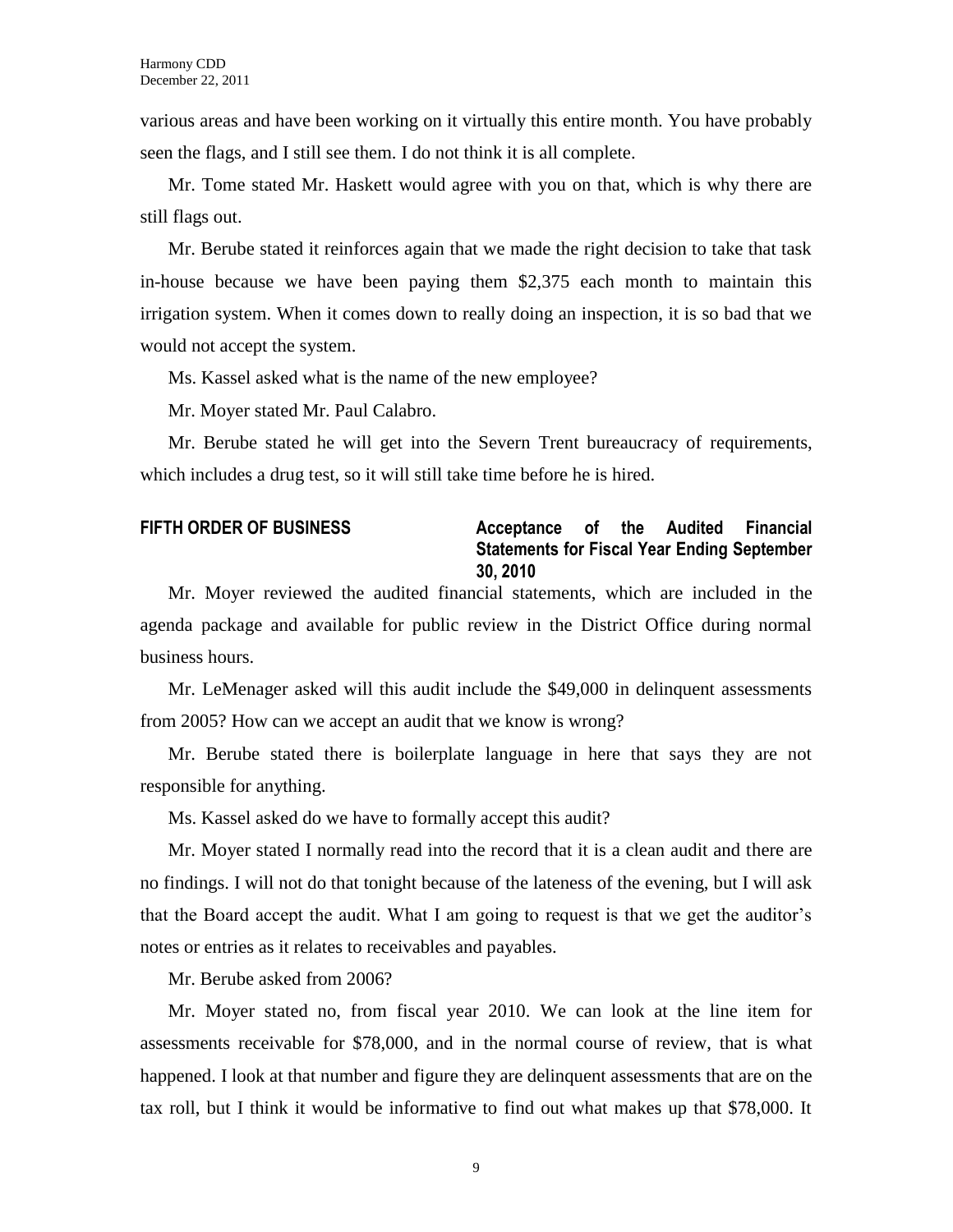does not affect the audit, but it now becomes a management issue. I will ask the Board to accept the audit, and I will follow up and get the notes from the auditor.

Mr. Berube asked did they perform the audit in 2006 when this first was discovered?

Mr. LeMenager stated I believe they have always been our auditor, at least since I have been here.

Mr. Moyer stated yes, they did.

Mr. Berube asked did Mr. Moyer indicate that they picked up on the fact that the November 2005 assessments were delinquent, and then it disappeared from the audit?

Mr. Moyer stated from my perspective, it disappeared, but it is probably rolled over into another category. That is the research I want to do. It may still be included in this audited number, but by looking at it, I cannot tell you if it is in there.

Mr. Berube stated things would look a lot better if they had been carrying it, but then again, I guess it is not up to the auditors to tell us; it is up to us to look. I would feel better if they knew about this and continued to carry it forward.

Mr. LeMenager stated it is a significant amount.

Mr. Walls stated they should have work papers that show what items are included in that total.

Mr. Moyer stated that is correct, and that is what I want to look at.

On MOTION by Ms. Kassel, seconded by Mr. LeMenager, with all in favor, unanimous approval was given to the audited financial statements for fiscal year 2010, as presented, and to authorize staff to file with the appropriate State agencies.

# **SIXTH ORDER OF BUSINESS District Manager's Report A. Financial Statements**

Mr. Moyer reviewed the financial statements, which are included in the agenda package and available for public review in the District Office during normal business hours.

Mr. Moyer stated through November 30, 2011, we received 2.67%, or \$16,637, in non-ad valorem assessments. As of today, we have received 45% of our assessments, which is to be expected. In December and January, we will receive the bulk of our assessments.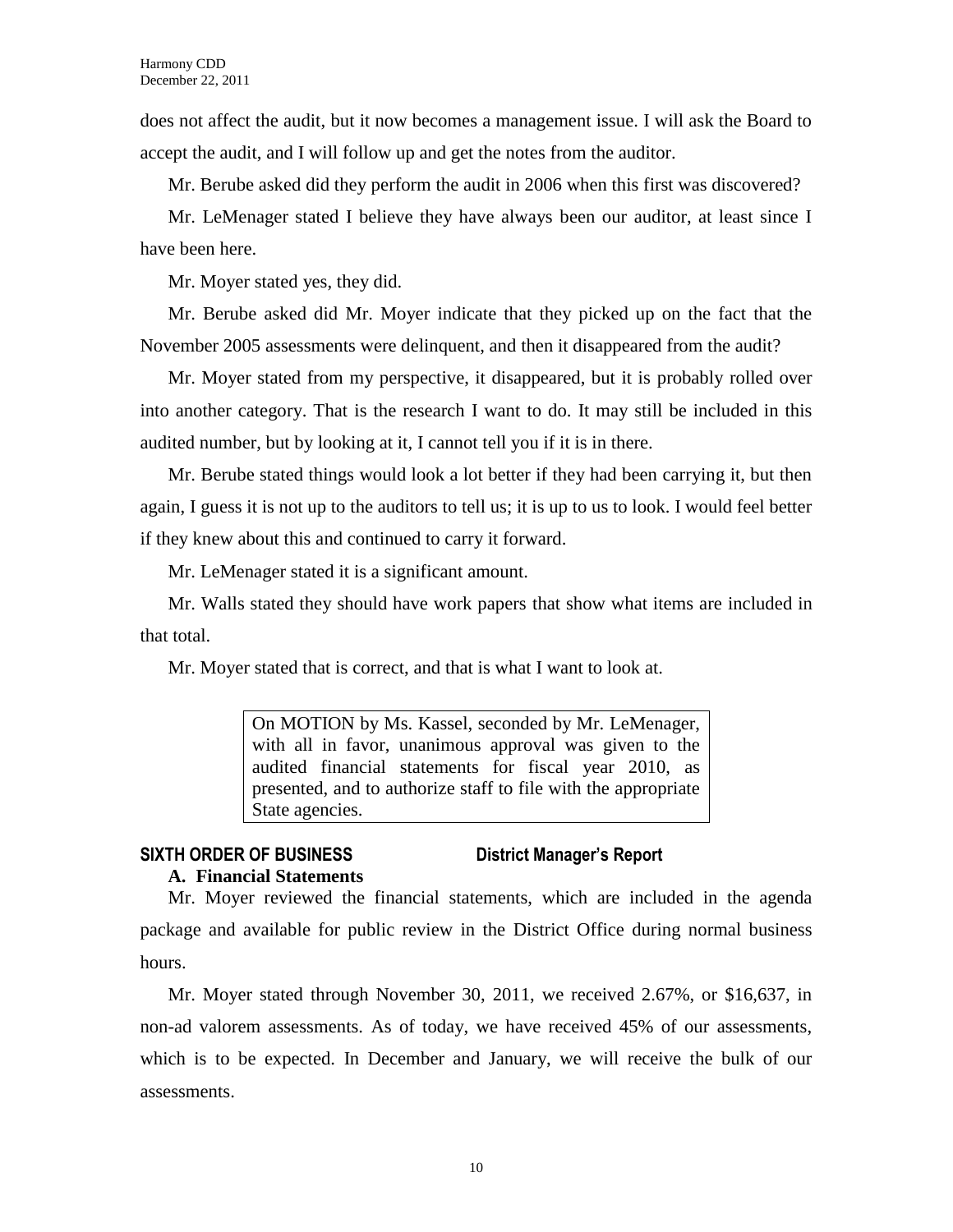# **B. Invoice Approval #140 and Check Run Summary**

Mr. Moyer reviewed the invoices and check summary, which are included in the agenda package and available for public review in the District Office during normal business hours, and requested approval.

Mr. LeMenager stated I love to see this \$5,000 invoice from U.S. Bank and providing us with 0.15% interest. I do not recall the exact verbiage on the invoice, but it did talk about management of the account, and yet all we get is 0.15%.

Mr. Berube stated what got me on that same invoice was their miscellaneous fees of \$445.

Mr. LeMenager stated \$379.75 for incidental expenses. Please let our friends at U.S. Bank know that we think they are nickel and diming us.

Mr. Moyer stated we had to fight to get that 0.15%. If you look at the previous financial statements, it was 0%, and they justified that because they were concerned about liquidity and all CDDs going broke. They had all kinds of excuses, but 0.15% is a victory, believe it or not.

Mr. LeMenager asked why did we need to rent a T boom?

Mr. Berube stated it might have been for painting the pavilion.

Mr. Tome stated I think it was for the Christmas banners that were in Town Square.

Mr. LeMenager stated that would not be a CDD expense.

Mr. Tome stated it is part of the light pole banners that are there for Christmas.

Mr. Berube asked we own the banners?

Mr. Tome stated yes, and everything on the pole. I am pretty sure that is what it was for.

Mr. Walls stated I am fine with it.

Mr. LeMenager stated for invoices like this that are so unusual, I would appreciate a quick note as to what it is for.

Ms. Kassel stated I do not recall approving any bills for the banners.

Mr. Tome stated they have been around for at least five years.

Ms. Kassel stated I remember those, but I do not remember paying for the non-Christmas banners.

> On MOTION by Mr. Walls, seconded by Ms. Kassel, with all in favor, unanimous approval was given to the invoices as presented.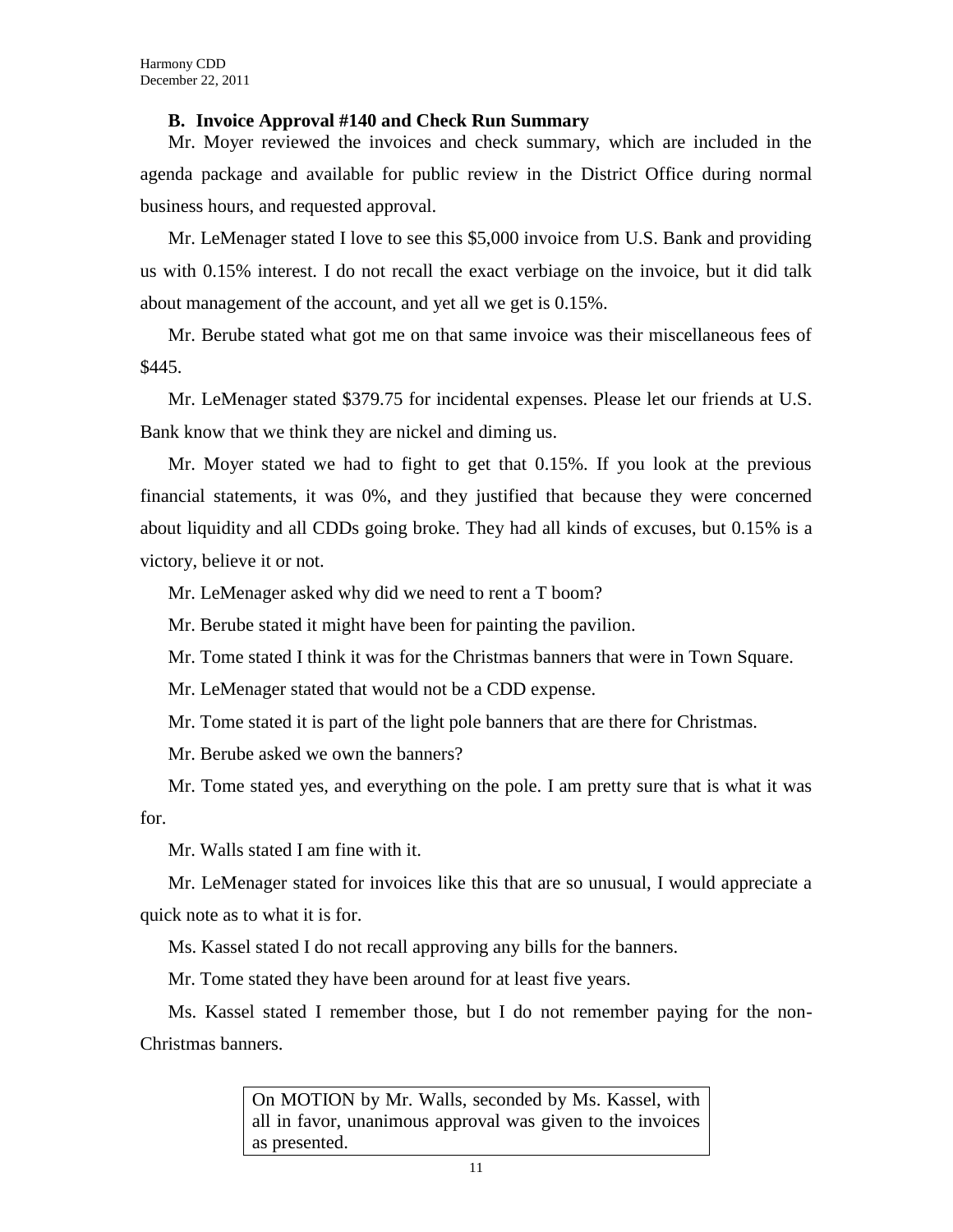Mr. Berube stated we have a third employee being hired, which was funded through

various line items in this year's budget. Has the budget been recalculated yet?

Mr. Moyer stated I will look at it again, but I thought we did.

# **C. Public Comments/Communication Log**

Mr. Moyer reviewed the complaint log as contained in the agenda package and available for public review in the District Office during normal business hours.

# **D. Website Statistics**

Mr. Moyer reviewed the website statistics as contained in the agenda package and

available for public review in the District Office during normal business hours.

# **E. Consideration of Engagement Letter with Grau & Associates to Perform the Arbitrage Rebate Calculations for the Series 2001 Capital Improvement Revenue Bonds**

Mr. Moyer reviewed the engagement letter from Grau & Associates to perform the arbitrage rebate calculations for the Series 2001 capital improvement revenue bonds.

> On MOTION by Mr. Walls, seconded by Mr. LeMenager, with all in favor, unanimous approval was given to the engagement letter from Grau & Associates to perform the arbitrage rebate calculations for the Series 2001 capital improvement revenue bonds, in the amount of \$600 per year.

# **SEVENTH ORDER OF BUSINESS Discussion of November 2005 CDD Assessments**

Mr. Moyer stated in the way of an introduction, in 2005, the District received the tax roll from the property appraiser, which we then used to put our non-ad valorem assessments on the tax roll. That is all pursuant to Florida Law that we are permitted to do that. At that time, when we received the roll, it did not include certain properties that had been platted but not yet put onto the tax roll by the property appraiser. In 2005, after we certified our assessment roll to the tax collector, we found that there were several of these lots that had not been picked up on that roll. So the District, through the management office, billed those assessments directly to the property owners rather than through the tax collector. Some owners paid that bill, and some people did not. Everyone who owned property in a certain neighborhood in 2005 received a letter to that regard. To the credit of the auditors, they identified that as an assessment receivable on our financial statements. In 2006, our staff added that to the listing that the property appraiser and tax collector gives to us. However, through whatever series of mistakes happened, those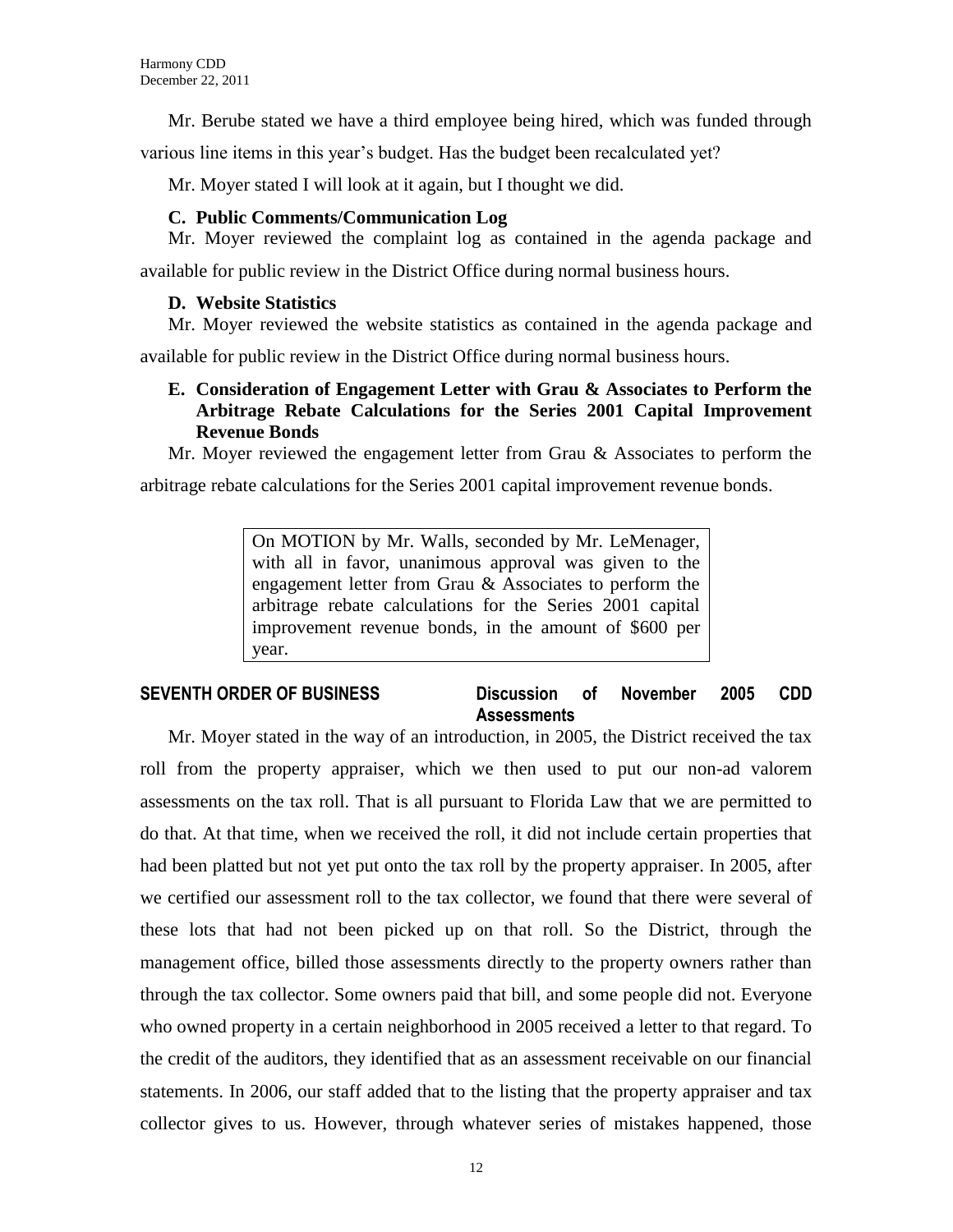assessments were not put on the 2006 tax bill. Those amounts sat outstanding from 2006 through 2011. A very well-intentioned young lady in the management office thought she was doing the right thing and put those on the 2012 tax roll. We have several residents in the audience tonight who are here because your assessments increased probably 100% because it includes two years rather than one year. Unfortunately, that well-intentioned young lady did not bother to write you a letter to tell you what was going on and why that occurred. We were contacted by some members of this Board, based on feedback that you residents provided to the Board members, asking the same questions that the residents asked. That is the summary. I think the conclusion that we will reach tonight, subject to approval of the Board, is staff's recommendation that those 2005 assessments be taken off your 2011 tax bill, which is for fiscal year 2012. That is a fairly easy process to do. The tax collector has worked with us in the past on doing that, and I do not anticipate any problem in removing those 2005 assessments. In looking at the matter in more detail, the situation is that for many years in this community, the developer paid the majority of the assessments on the properties that are benefited by the District. For a couple years, the way that worked is, to the degree that we did not have enough money to pay our obligations with the assessments received from the people who bought property, the developer simply wrote a check for the difference. I have looked at the financial statements from 2005 and 2006. At that time, the developer paid 79% of the non-ad valorem assessments in this community. The interest earned on that 79% exceeds the amount of money that we are talking about in the aggregate. If the developer is of a mind to say this situation happened six years ago and not make a claim, which they cannot do anyway since these amounts would simply roll over to the next year and we would credit the interest earnings to the next year's assessment, the developer would still be paying the vast majority of that amount. Basically we are talking about developer money, but there are sufficient funds and have always been sufficient funds to pay the principal and interest on our bonds, *vis-à-vis* these assessments, in part through the good graces of the developer and in part through the interest earnings that are earned on money that the developer provided to the District. I think what we have is a "tempest in a teapot" that can be resolved pretty quickly just by looking at the audited numbers that identify the amounts of money that were earned, segregating those monies into what residents paid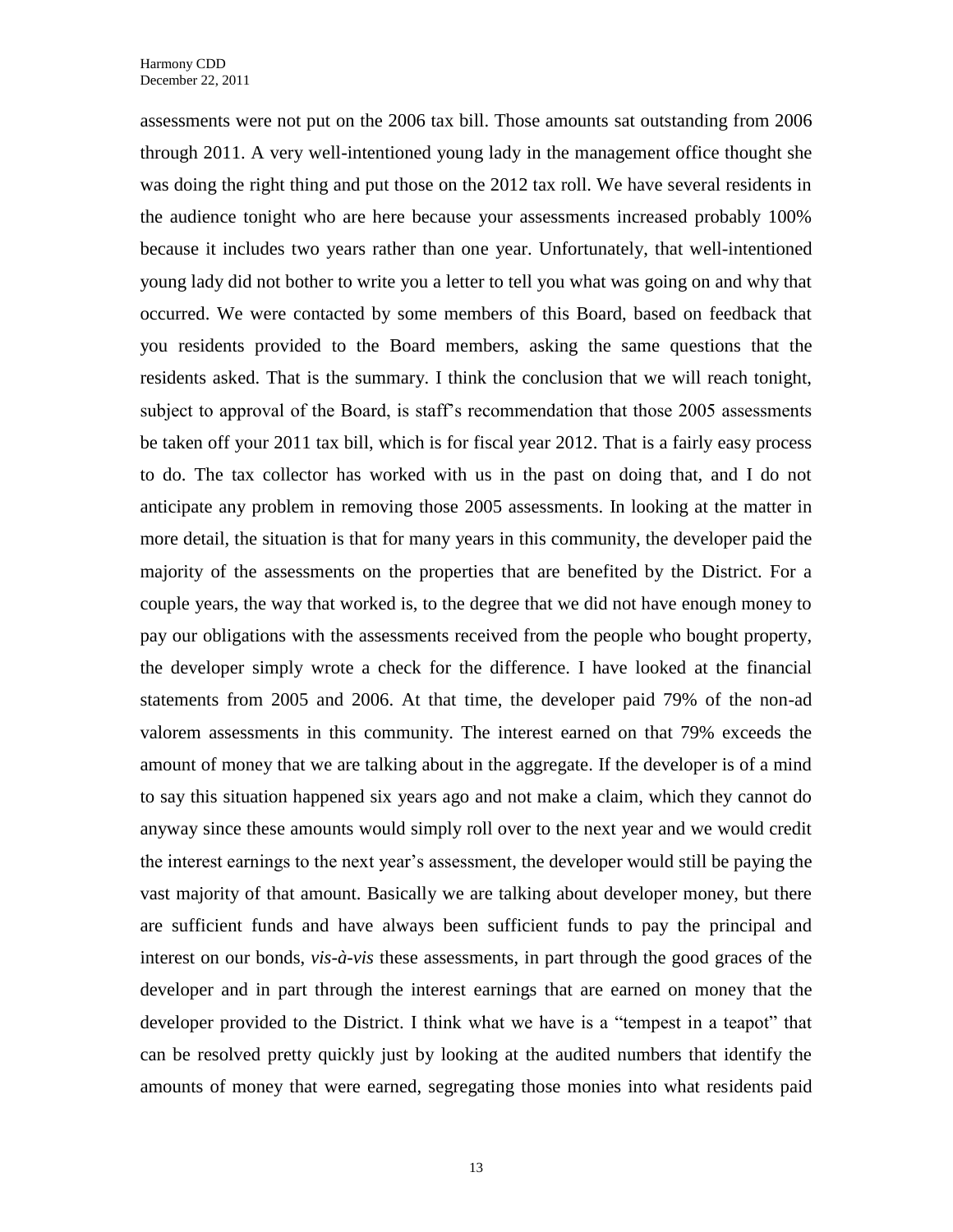and what the developer paid. When you complete that exercise, there are sufficient monies that the developer paid to cover the delinquent assessments in 2005.

Mr. Walls stated I follow some of that. What I am trying to figure out is, you said the developer paid money to the District. Are you saying they paid more than they should have?

Mr. Moyer stated no, I am not saying they paid more than they should have. They paid what was necessary to pay the principal and interest on the bonds that came due November 1 and May 1. The monies that were collected and put into the revenue account of the bonds earned interest. Rounding it up to 80%, that money came from the developer. If you fairly allocate the interest earnings on the monies that came from the developer, that comes to about \$40,000 in that fiscal year, which was used to pay the principal and interest on the bonds. If that had not been the case and everyone paid their assessment, that \$40,000 would have been credited the next fiscal year against what the assessment would have been.

Mr. Walls asked once the money was placed in the CDD account, the interest was not allocated to the CDD but credited to the developer?

Mr. Moyer stated it is definitely credited to the CDD. You can all take the position that who cares about the developer, it is CDD money.

Mr. Walls stated that is what I am trying to determine. Once the money is deposited in the account, it is CDD funds.

Mr. Moyer stated that is correct.

Mr. Walls stated to allocate interest to one party or the other is confusing to me. It goes into a collective pot. I understand you can break out how much you collected from which entity.

Mr. Moyer stated my suggestion would be, in order to move this matter along since it has been outstanding for six years, is to recognize that the monies that came from the developer in terms of interest can be used to pay these outstanding assessments, even though it is District money. You are using District money to offset the assessment liability for a handful of people who did not pay in 2005.

Mr. Walls stated I am heading in the same direction you are describing. I am not suggesting taking money from one place to another. My recommendation coming into tonight's meeting was going to be to leave those as a liability on the books. I cannot in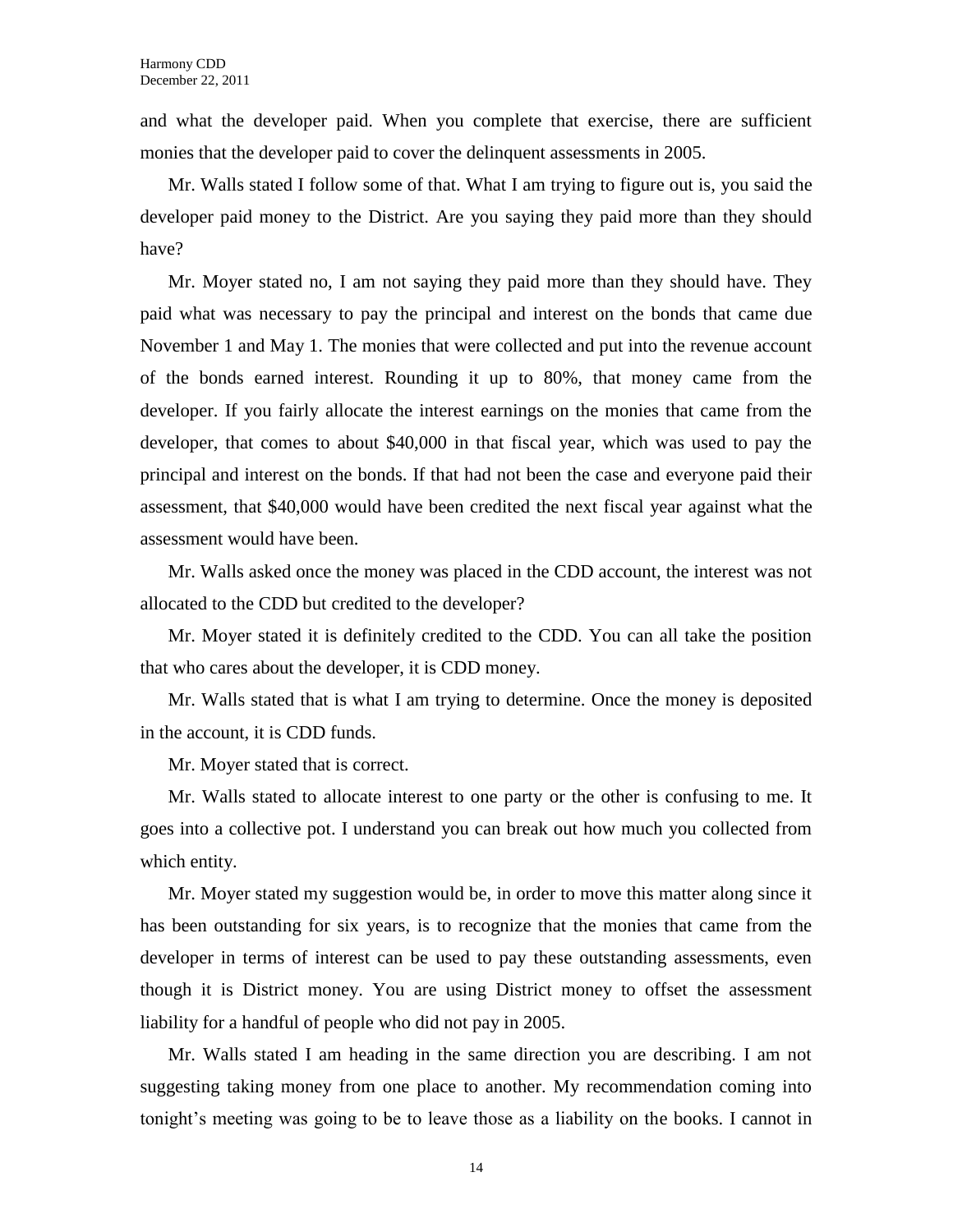good conscience go back and tell these residents that they need to pay a bill that they had no idea was outstanding. That is the direction I am heading. How we do that is for us to decide, but those are my thoughts. How did we get to the point where this sat around for five years? We pay Severn Trent an amount every year to handle the assessments. For five years, these sat there with no action at all. The one invoice went out in November 2005. There was no recorded lien for these assessments. Help me figure out how we got there and when this turned up. The auditors found it, but I did not recall seeing anything from them as a recommendation in the audits.

Mr. Berube stated it has never shown up anywhere.

Mr. Moyer stated that is correct, except it showed up in the 2006 audit as assessment receivable. What I suspect that I need to research further is that assessment receivable in 2007 does not appear anymore. I reviewed the 2007 audit, and it is not there. That is what I need to ask the auditors, but obviously the auditors flagged that, and it came to the attention of our accounting department last year. Rather than putting it on the roll last year, they went ahead and missed that, flagged it in their records and put it on the roll this year.

Mr. Walls stated I am questioning the accounting system as a whole. You have these outstanding assessments that should have been on the books. It is not an insignificant sum. To me, there is a certain amount that you charge every year, and you should have that total somewhere, versus how much you collect. I am not following how it got lost for five years.

Mr. Moyer stated part of the reason it got lost is because there was never a need for the money.

Mr. Walls stated it should not matter.

Mr. Moyer stated you are correct.

Mr. LeMenager stated we have been receiving balance sheets month after month, so I want to know where this is included on the balance sheet.

Mr. Moyer stated you are not going to find it.

Mr. Berube stated we pay for an audit every year, and it does not show up.

Mr. LeMenager stated we just hired this same firm again to audit our records, but they keep telling us every year what a wonderful job the accounting department does. They have done a wonderful job for five years except they lost \$60,000 for five years.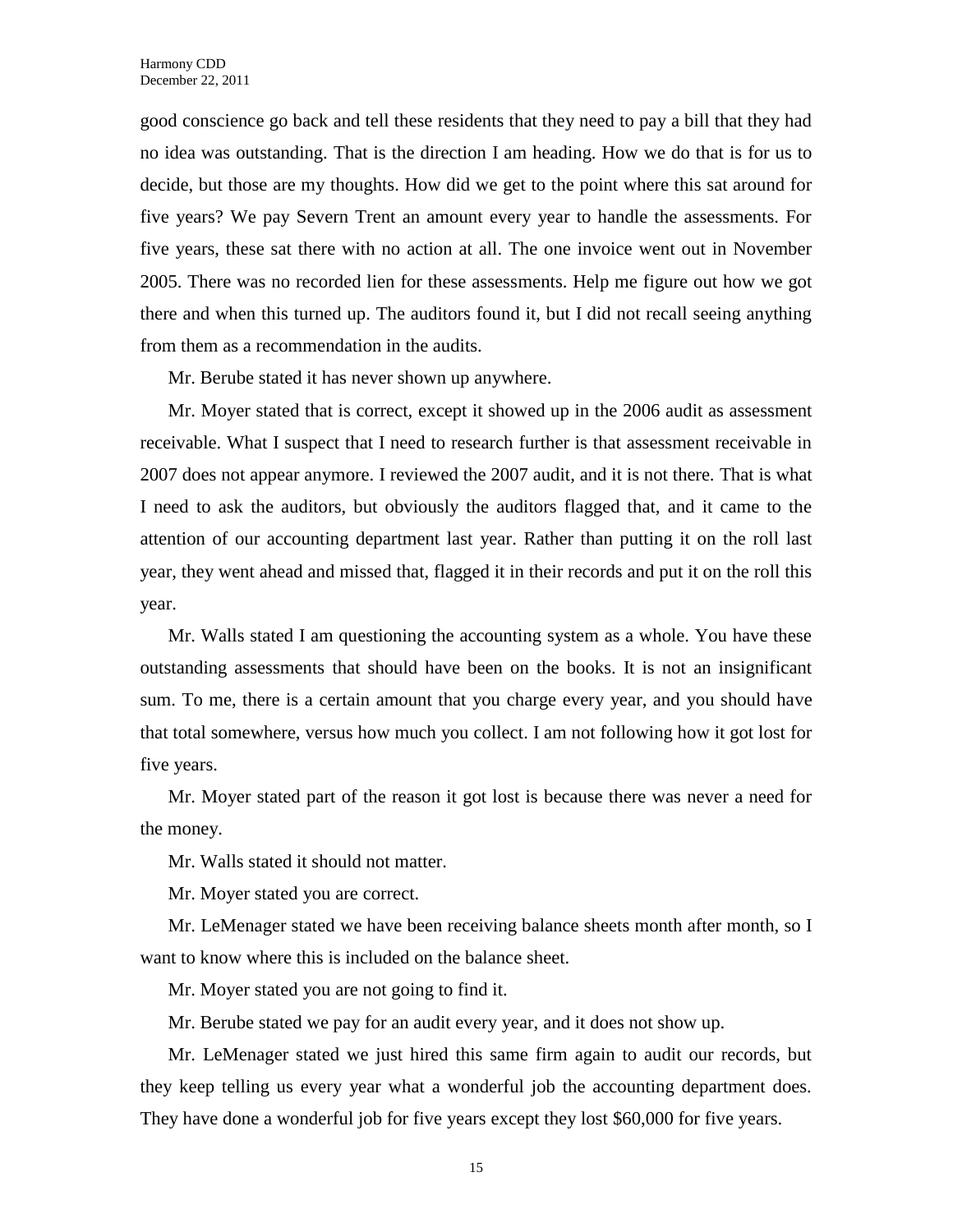Mr. Berube stated the language in the audit says that they are not responsible for anything except adding up the columns that Severn Trent gives them and making sure they add up.

Mr. LeMenager stated I appreciate that, but Mr. Walls is absolutely right. This is a fundamental breakdown of accounting controls. You do not lose \$60,000, not year after year after year.

Mr. Berube stated then bring it back up after five years, never saying anything to the people who have to handle it, and just adding it to a tax roll unannounced. The way I see it, Severn Trent made five mistakes. As far as I am concerned, Severn Trent ought to be paying this bill. This District is due this money, and Mr. Qualls sent us a memorandum that said we do not have the ability to write this amount off. Do we have to collect it?

Mr. Qualls stated I think the District does not technically have to go through a foreclosure process legally, but as a policy matter, I think it is important to treat all the citizens the same way, and therefore, to collect the assessments that are due. I would like to make a few points. The first thing to keep in mind is that these non-ad valorem assessments were levied and imposed in a lawful manner. The breakdown appears to be in the collection. What appears to have happened as I understand it is, the District has two options to go through and collect non-ad valorem assessments against the property. The assessments are against the property and not against a specific property owner. One way to collect assessments, which is the current policy, is on all the platted lots in the District, the District levies non-ad valorem assessments against those platted lots, and the District Chairman or his designee certifies a non-ad valorem assessment roll and sends it to the tax collector for collection. The other option, which is also lawful, is to levy a non-ad valorem assessment roll for unplatted lots. This District levies a non-ad valorem assessment for all unplatted lots and sends that to the District Manager for collection. I want to make this clear so we all understand the groundwork. These non-ad valorem assessments are lawful in the way they were levied and the way they were imposed. Legally, my law firm's determination is, because these 2005 non-ad valorem assessments were not certified to the tax collector for collection in 2005, they cannot now be certified to the tax collector for collection in 2011. This District will work with the tax collector, because only the tax collector can correct the combined notice that you received in 2011 that showed the 2005 assessments to get those collected. If funds have been paid, the tax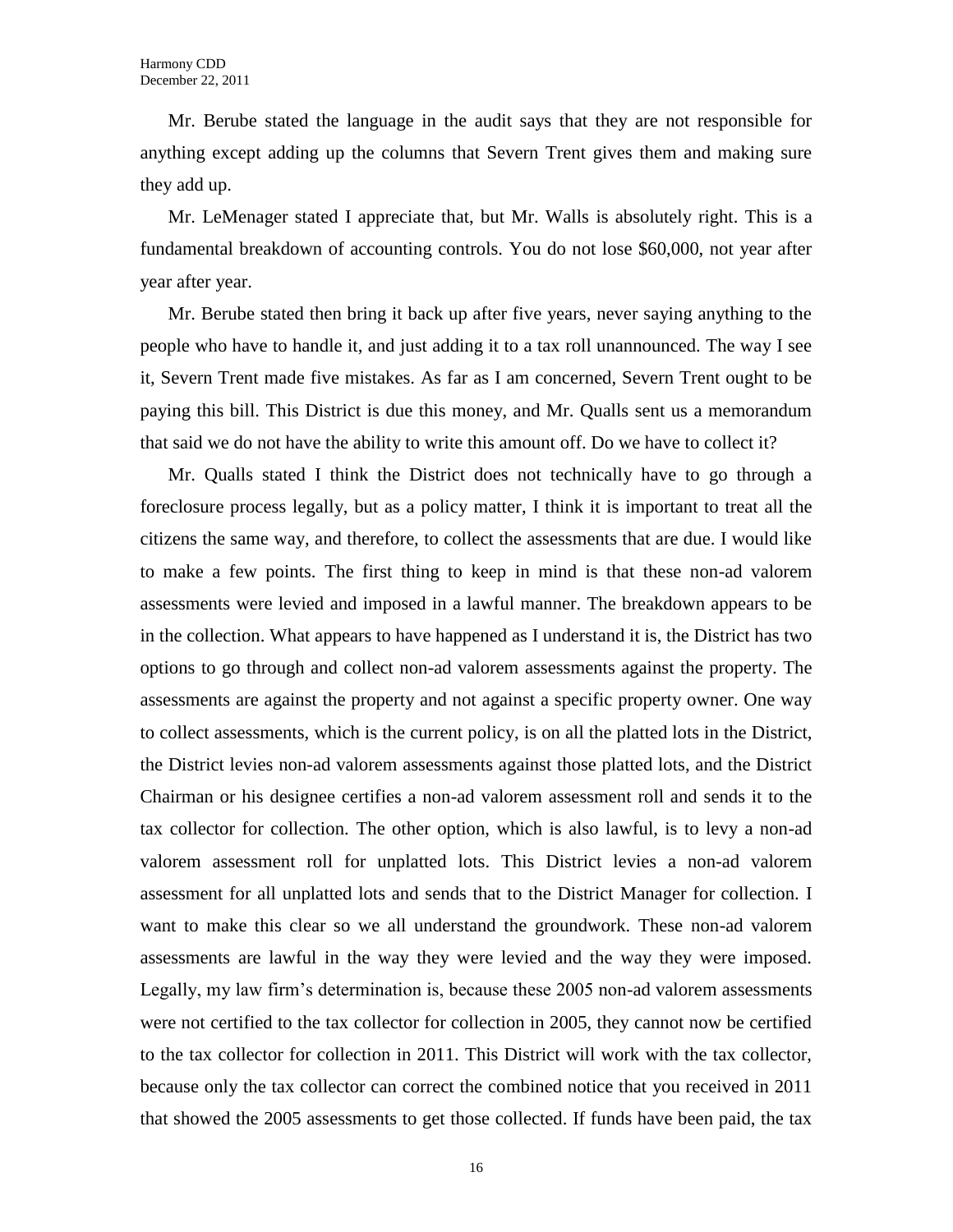collector will get those refunded. Now the Board has to determine, since those have to be refunded, what action has to be taken to collect these assessments.

Mr. Evans stated I want to try to clarify something. First, to try to foreclose on anyone, the District has to prove that those assessments were never paid, and we cannot do that. The District cannot prove those assessments were not paid because they were paid. It does not know how they got paid, but you cannot prove they were not paid. I want to go back to Mr. Moyer's point, that for the contribution, 80% of the assessments that were paid at that time were paid by the developer. Assuming that everyone paid and that money earned interest, whatever that amount was, it would have been credited going forward to the following year, which would have reduced the debt service, for which the developer would have received 80% of that benefit.

Mr. Moyer stated that is correct.

Mr. Evans stated I think that was the point Mr. Moyer was trying to make. In and of itself, the developer's portion alone has satisfied those assessments that would have been collected in 2005. My point is, I do not think the District has any standing to go back and try to foreclose on anyone because these assessments were paid. We could go to the next level and determine who paid them, but the benefit that the developer received is in excess of the amount of those outstanding assessments. We have a clerical error, and we are trying to find someone to blame. That does not benefit anyone. My recommendation for a solution is to direct the tax collector to reissue the tax bills for 2011 and delete the 2005 amounts, and anyone who paid that amount should receive a refund. We have all been on this Board for several years, and no one picked this up.

Mr. Berube asked how could we?

Mr. Evans stated this issue originates when the developer records a plat, and it turns a parcel into a series of platted lots. This originates with the property appraiser, who creates a folio number and identification. From that, it goes to Mr. Moyer's office, that parcel was platted in February 2005. The property appraiser did not create those legal descriptions and provide them to Severn Trent to apply the assessments to; they just missed it. That is where the first hiccup came from. Once it was discovered that they had not, Severn Trent acted in the proper way to collect these. The only avenue that was available, because they were not certified to the tax collector, was sending individual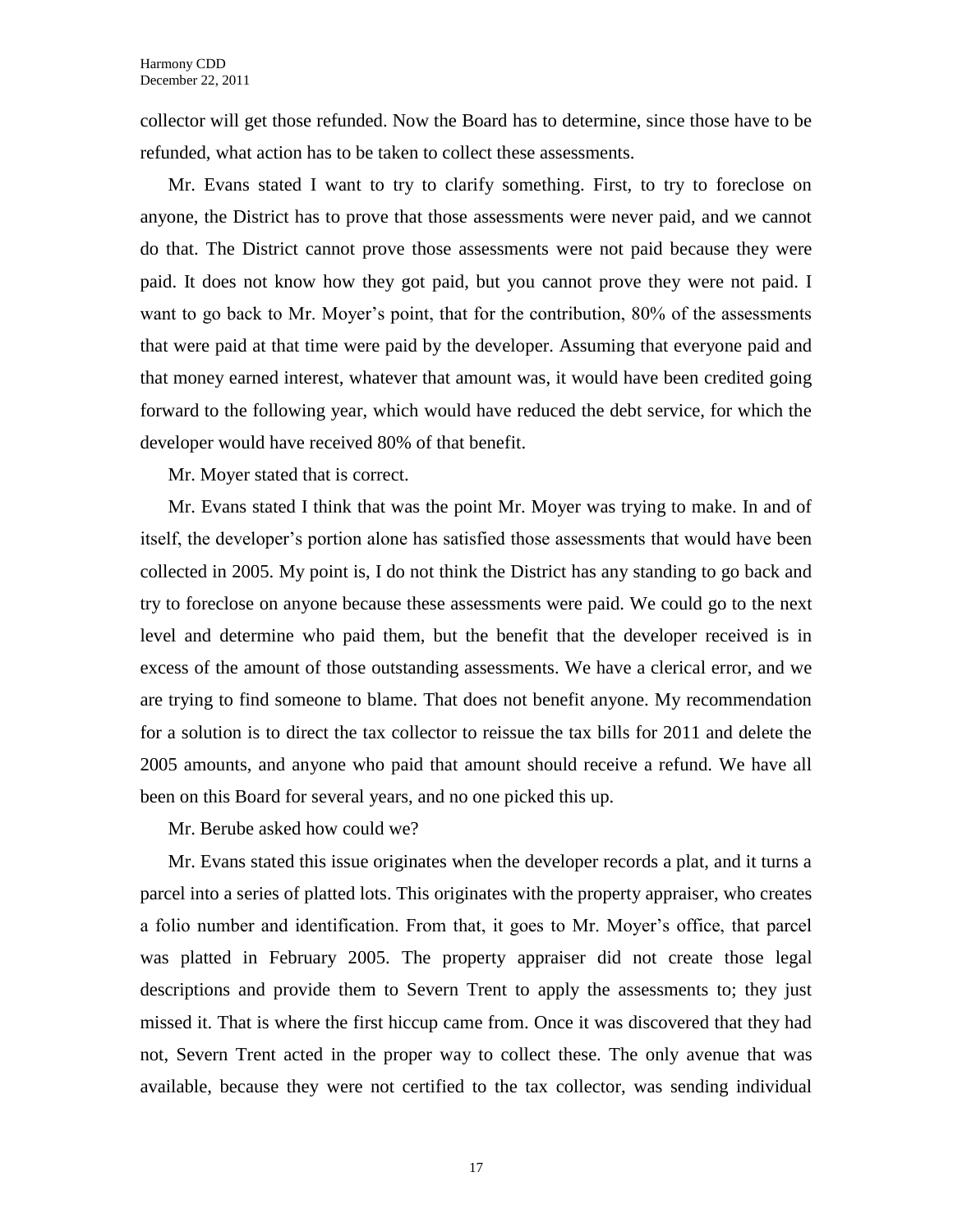bills. I know that a number of those bills were paid, and a number did not. It happened. We can try to find someone to blame, but I think we just need to find a solution.

Mr. Qualls stated if the assessments were paid, then there is no reason to collect them.

Mr. Evans stated there was no call on the debt service reserve fund. There has been no act to go against the debt service reserve fund, which is available for shortfalls. The developer is responsible for any shortfall to begin with. Had there been a shortfall, the developer would have received a bill during that year. Regardless, the developer, from his earned interest, satisfied those debts, or he paid it in the bulk payment that he made against the rest of the properties he owns. Either way, the developer ended up satisfying the debt on those outstanding lots in 2005, and no one here now should be receiving a bill for it.

Mr. Qualls stated I will want to see strict proof of that payment, but if that is the case, then you are absolutely correct. One thing I will clarify is the property appraiser is the one who is supposed to sends the information to the District with the parcel information, but there is the issue where it is an office within the County that performs that function, which is why we advised you not to pay a certain bill from the County. We worked to get all that resolved, and we are seeing the reason why it needs to be resolved. Fundamentally, these should not have been on the 2011 combined tax bill, and I think we are all in agreement on that. Second, if these non-ad valorem assessments—these liens against the property—have been satisfied, then there is no reason to collect them.

Ms. Kassel stated but they have not been satisfied. There are 19 that have not been satisfied, even though bond payments have been paid. Is that correct?

Mr. Moyer stated this is how it was paid, for lack of a better description. If the interest earnings on the account were not used to pay principal and interest in 2005, that amount would have been credited against the 2006 assessment, in which the developer paid 80% of the 2006 assessments. All I am saying is, if there is a claim, it would be the developer coming to the District and saying they overpaid the 2006 assessments because they should have received the credit for the interest earnings on the 2006 assessment.

Mr. LeMenager asked are you talking about just the bond portion?

Mr. Moyer stated that is correct.

Mr. LeMenager asked what about the operations and maintenance portion?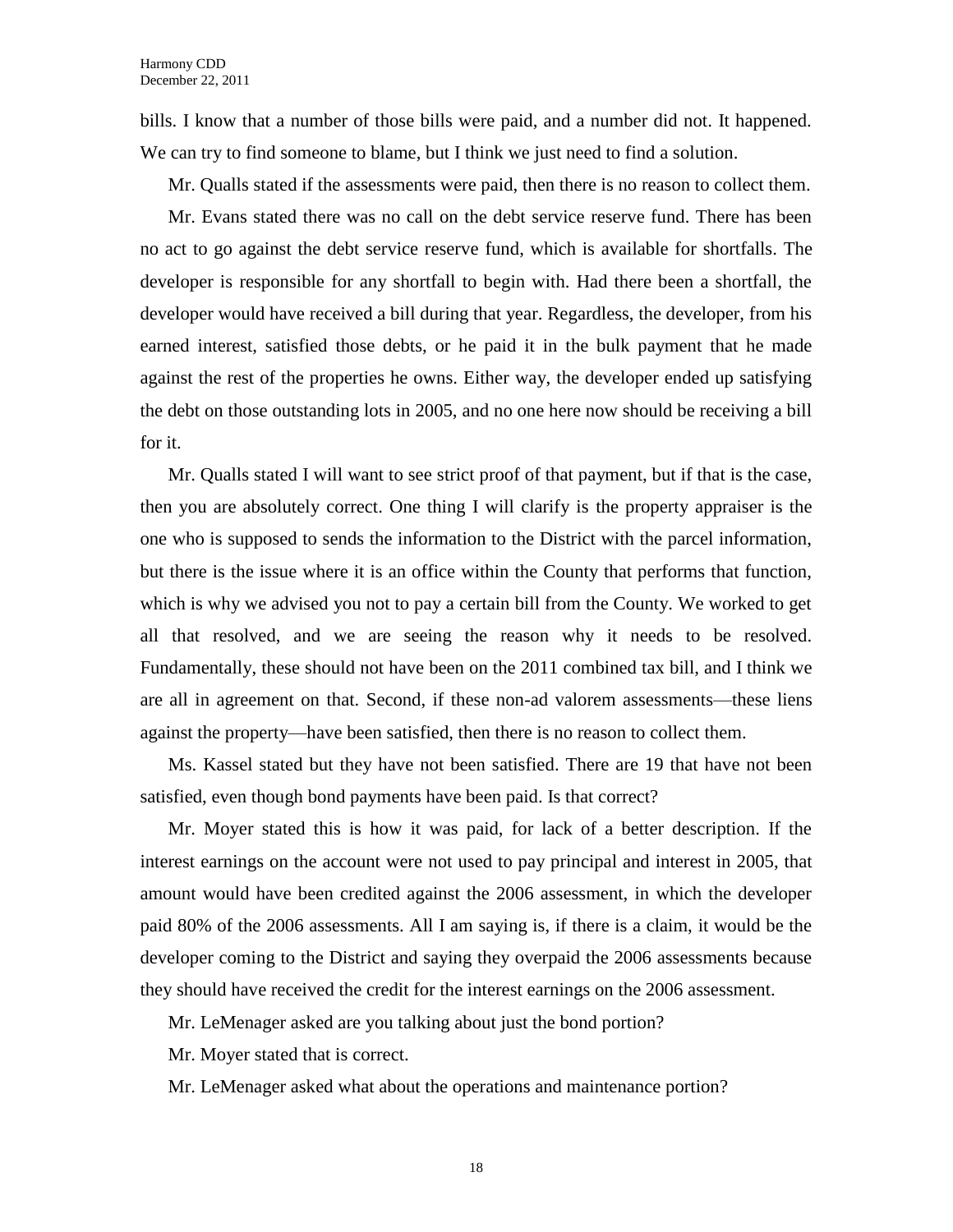Mr. Moyer stated there is a small amount for operations and maintenance that the developer overpaid of about \$159,000.

Mr. LeMenager stated I do not see how you can possibly sit there and say that we have had audited books year after year and the developer overpaid \$159,000.

Mr. Moyer asked how do you think you came up with your fund balance?

Mr. Berube stated the problem is with the fund balance, where this comes in. We would have \$50,000 more in fund balance if all these people paid.

Mr. Moyer stated it would not be that much, only the O&M portion.

Mr. Berube stated I understand your logic that if there is a shortage, the developer has to pay the difference. We do not have shortages; we have a surplus every year. now, whatever these 19 properties owe, if they paid their \$50,000, that goes into fund balance and we would have \$50,000 more in fund balance. Debt service would have still been paid.

Mr. Moyer stated that is correct.

Mr. Berube stated if you want to credit that to the developer, I do not know. The way I look at it is, however you describe it, we are still out 19 lots times the dollar amount per lot, for a total of \$50,000, that would otherwise be in fund balance right now.

Mr. LeMenager stated I would like to further point out that of these 19 that have not paid, 10 of them are two owners. One is Distinctive Homes, so let us go after him and get his money. Five are owned by Mr. Michael Quinn and his associates.

Mr. Berube stated they are not the owners any longer.

Mr. Evans stated a lot of these properties have changed ownership.

A Resident stated I own a home that was owned by Birchwood Acres in 2005, and my client purchased his house last year and is being assessed the amount of an additional \$3,100.

Ms. Kassel stated no one on the Board is trying to imply that people who are not the original owners from 2005 should pay anything now. We have not voted on this yet, but we will have those removed. What we are wondering is, how this could have happened in the first place, how we can make sure that it does not happen in the future, what we do about the people who may still own those lots and have not paid. What Mr. Moyer is saying may be true in a sense, but what Mr. Berube is saying is true for the Board members who are residents who are saying this is money that we should have in our fund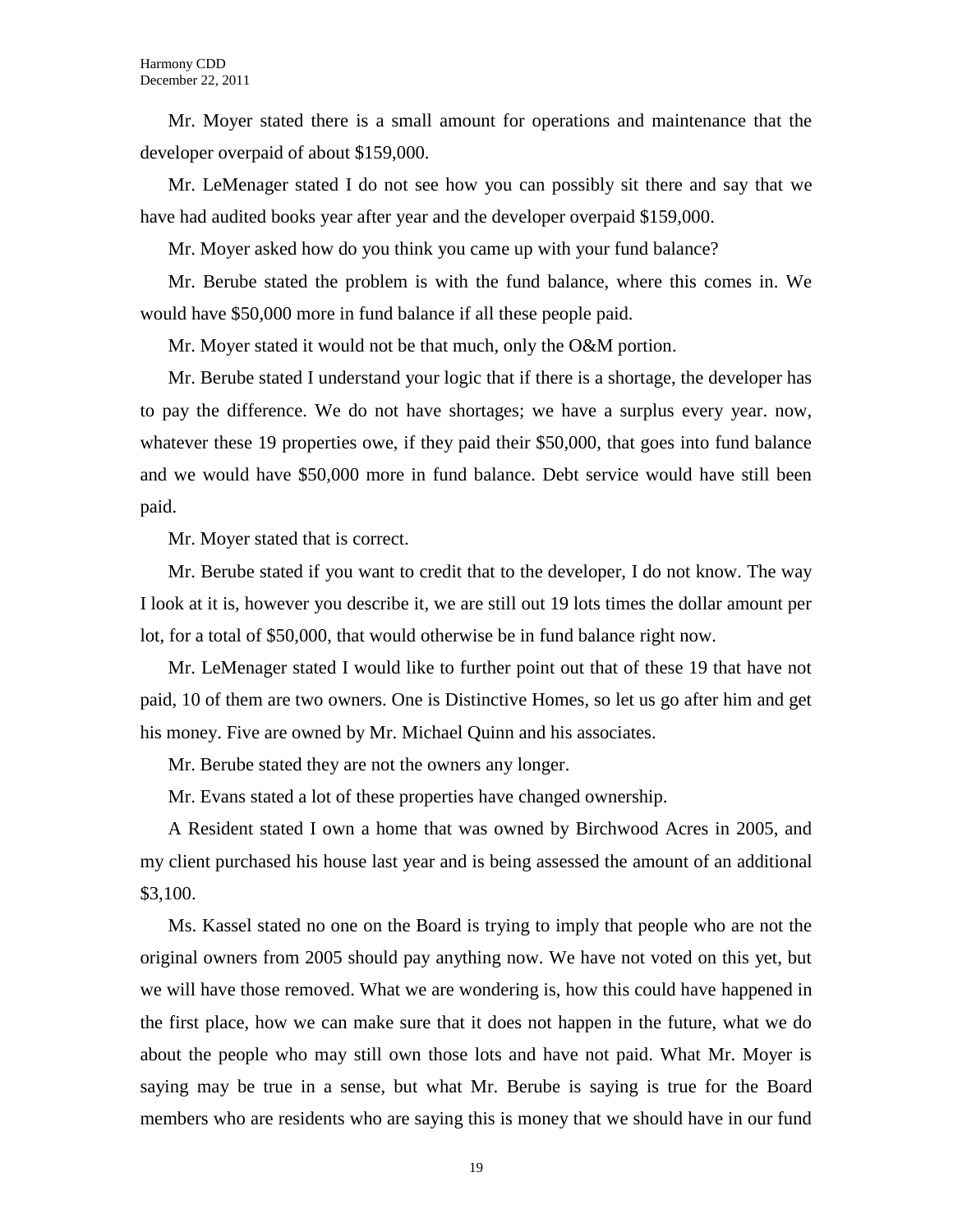to pay bills as they come up. If you are a new owner and are not the original property owner, then you do not have anything to worry about.

A Resident stated I am sure you will be fair. What I cannot understand is, a CDD is like a note at the bank.

Mr. Berube stated yes, they are.

The Resident stated if you owe \$100,000, then you pay \$100,000, and it is prorated based on however many years it is setup. I do not understand how you can have a surplus. What else is that surplus being used for other than to pay the debt?

Mr. Moyer stated that is exactly what it is used for.

The Resident stated then if you have \$50,000 or \$60,000 in surplus, someone is paying too much or instead of paying it off over 20 years, you paid it off over 15 years.

Mr. LeMenager stated we are talking about two different things. The debt service portion is about two-thirds of the assessment, and the other one-third is for operations. For operations, for which we have a plan for that \$750,000 in reserves for operations going forward.

Mr. Evans stated I think his question is about the interest, and interest rates fluctuate from year to year.

Mr. LeMenager stated it was much higher in 2005 than it is now.

A Resident stated I was in the tax collector's office the other day to pay my property taxes. This assessment is for an empty lot, 7130 Indiangrass. You can look at the bills I have from over the years, and they say everything has been paid, even 2006 has been paid.

Mr. Walls stated the assessments we are discussing never made it to the property appraiser to put on the tax bills.

Mr. Berube stated that is the problem.

The Resident stated I do not understand the whole thing, except that I am paying an extra \$10,000 in taxes this year.

Ms. Kassel stated you are not going to have to pay the additional amount.

The Resident stated that is all I care about. I appreciate your time in addressing this.

Mr. Berube asked is it safe to say that Severn Trent made virtually all of the mistakes related to this issue?

Ms. Kassel stated the tax collector apparently made the first mistake.

20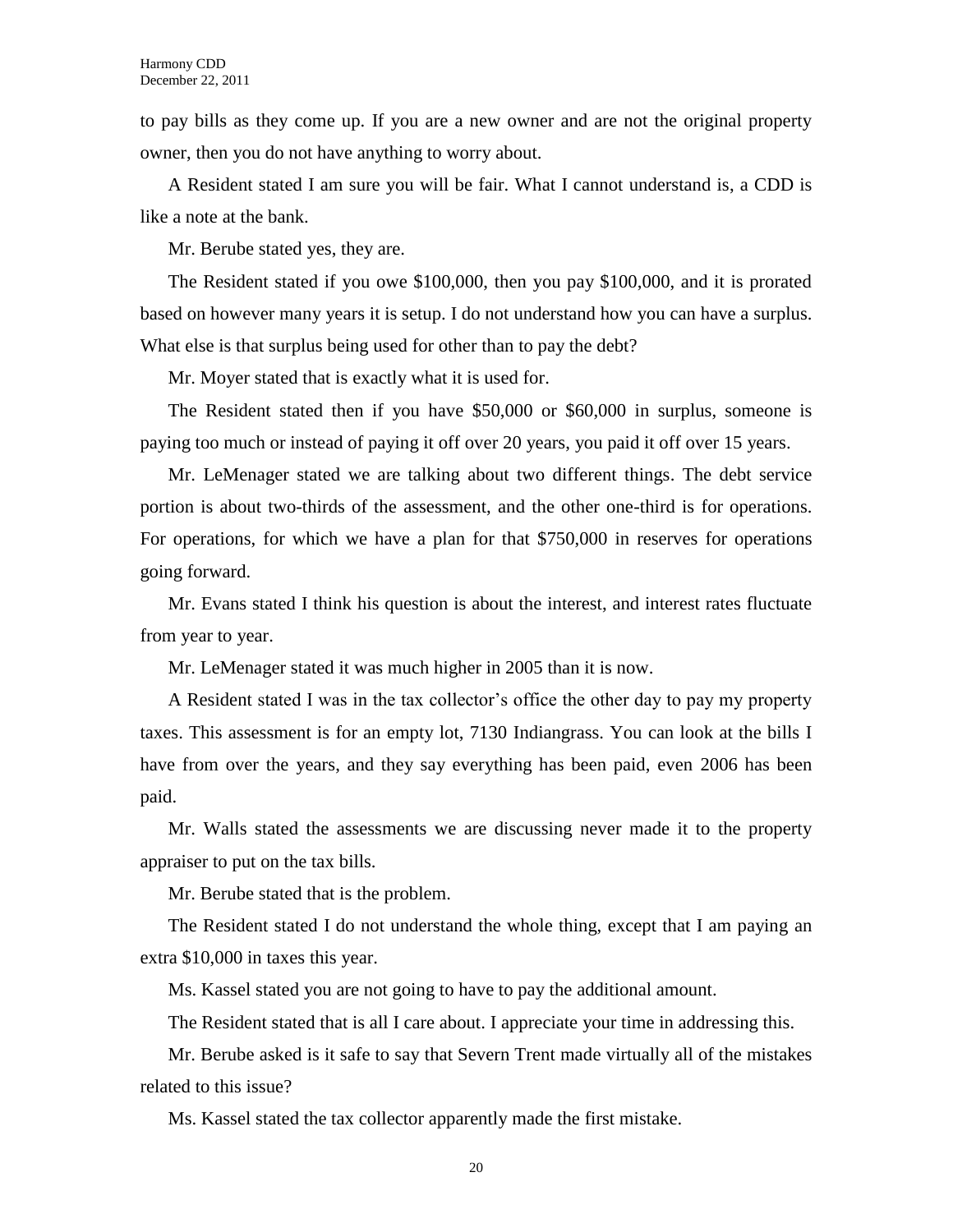Mr. Qualls stated that is not correct; the tax collector had nothing to do with this. The tax collector takes what is certified and sends out the tax bills.

Mr. Moyer stated Osceola County made the first mistake. The assessment department at Osceola County is the one who did not pick up and put these assessments on the 2006 tax bills. Severn Trent is at fault in terms of not pursuing that in 2006.

Ms. Kassel stated and then they missed it all these years.

Mr. Berube stated they were supposed to be added in 2007, but as Ms. Karen Ellis writes, it was inadvertently left off the final assessment roll and never included in the 2006 tax bill. "Confirmation that the assessment totals sent did or did not match was not received, although this is now part of the certification process. It was not until the auditor's review that this was discovered that these assessments were never levied on the owners' tax bills. Unfortunately, this oversight was not corrected until this tax year." by her own chronological writings, wherever it began, Severn Trent just continued to do "business as usual" and missed these assessments, until this year when a well-meaning young lady added them to the tax bills. This had to have been sitting on someone's desk. Someone had to have known year after year after year, and to me, that falls to Severn Trent. I think Severn Trent ought to pay these, and I am willing to bet they have errors and omissions insurance coverage. They should file a claim and pay these fees due, plus interest. I think they should pay for an auditor to be sure this does not happen again, as well as all the legal bills for Mr. Qualls to review this and make sure it is right. That is my opinion. You cannot believe how mad this made me because these residents had to worry about this for a month. What aggravates me is that we did not know. It was put on this year's roll and no one said a word. I do not know if Mr. Moyer knew or not, but it does not really matter.

Mr. Moyer stated no, I did not have any information.

Mr. Berube stated this goes back to the other things that frustrate me about Severn Trent. They cannot do anything right, from hiring employees to fixing assessments that are on tax bills. It just goes on and on and on. I am done.

Mr. LeMenager stated perhaps the message to Severn Trent is, do they want our business. There are plenty of other companies out there. I hope someone from Severn Trent reads these minutes.

21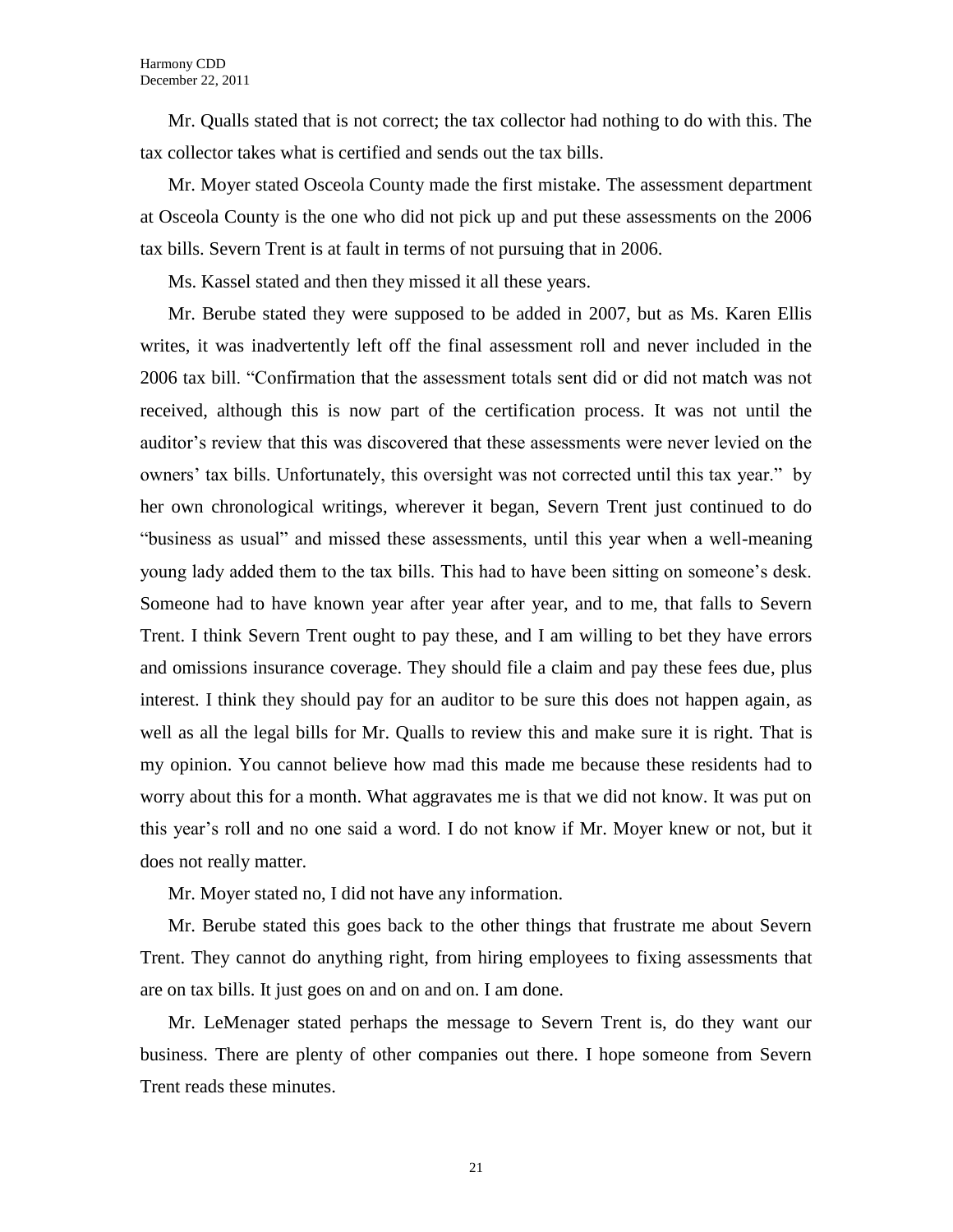Mr. Moyer stated all of your comments are appropriate. I will say that your expectations are way out of line. This is not rocket science, and these are not rocket scientists. They are clerks.

Mr. Walls stated this is basic accounting. If you send out a bill, then you should follow up on it.

Mr. Moyer stated I am not arguing that.

Mr. Walls stated this is not rocket science, and this is not a lynching.

Mr. Evans stated it seems like a lynching. Everyone makes mistakes, and the mistake is, once you catch it if you do not do anything about it. The mistake was made and they caught it.

Mr. Walls stated we are paying them to provide a service for this District. They failed to do that service that we paid for. Our attitude should not be "it is ok, guys, you gave all these people a hard time but we do not care, so let us brush it under the rug." That is ridiculous.

Mr. Moyer stated you cannot brush it under the rug the way they handled it. No one is trying to cover this up.

Mr. Walls stated I am not saying you did, but the error that Severn Trent made brought this all about. That is the bottom line, and we want to know that is not going to happen again or if it has happened in the past and we do not know about it.

Mr. Moyer stated there are now procedures in place that were not in place in 2005 and 2006 that Ms. Ellis referenced that Mr. Berube just read. In 2006, there was no way for us to go back and crosscheck that what we provided to the property appraiser was, in fact, added to the property appraiser's roll that was certified to the tax collector.

Mr. Qualls stated the Statute says that by June 1, when the District is using the Uniform Method of collection, the property appraiser—in Osceola County, it is the section of County government that is charged with doing what the property appraiser is supposed to do—shall provide a roll to each local government using the Uniform Method, which means using the tax collector to collect the assessments as opposed to the District Manager. What the property appraiser is supposed to send is the legal description within the boundaries, and the names and addresses of the owners of such property. Are you saying that information was not provided to the District?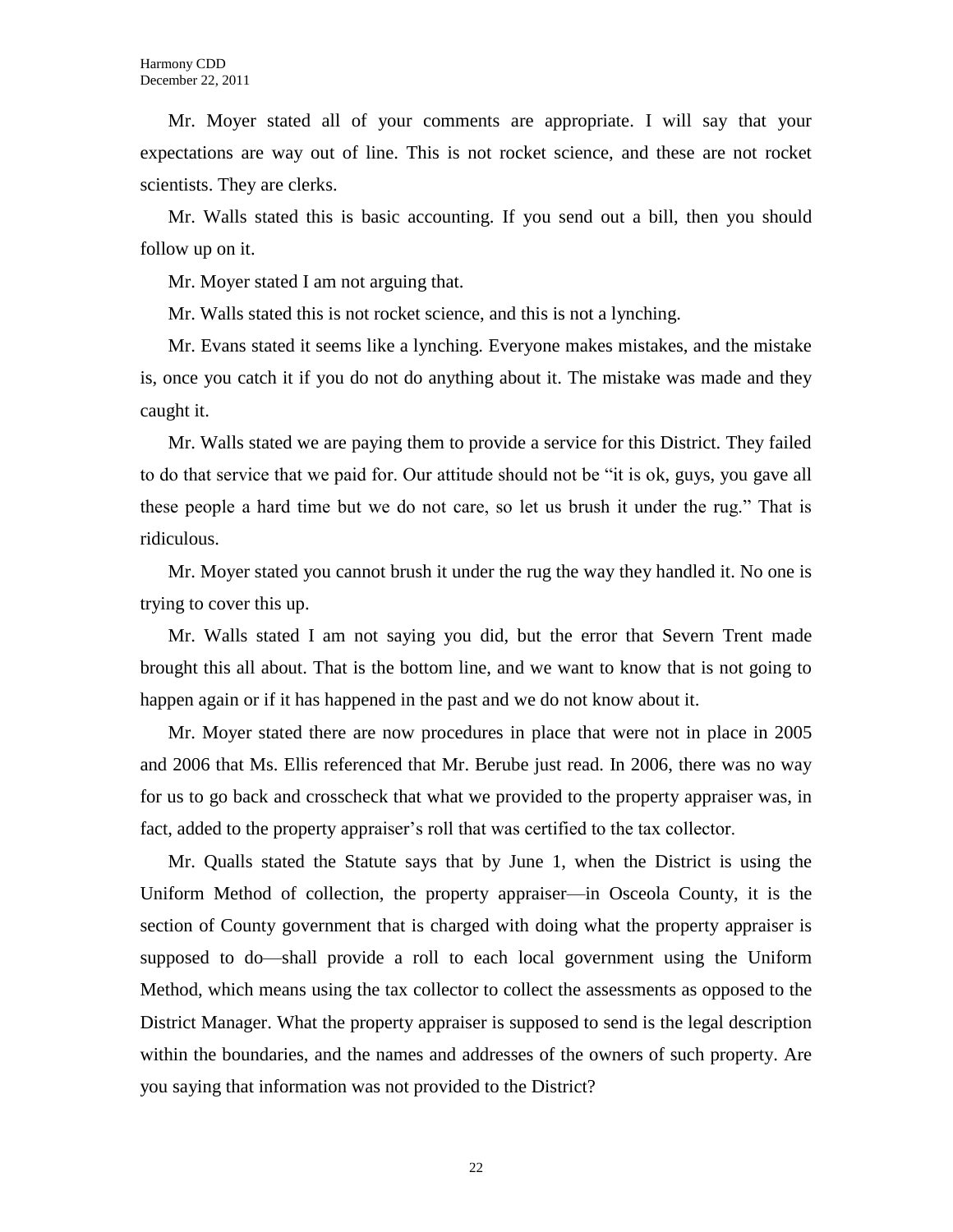Mr. Moyer stated that was not provided to the District because the plat that was recorded in February 2005 was never placed on the tax rolls by the property appraiser or whoever places property on the tax rolls by the time they certified the tax rolls to us in June 2005. Then it comes back to Severn Trent as to what to do. There are 39 lots that did not make the tax roll but yet they need to pay assessments, so Severn Trent was directed to send them a separate bill, just like they send to the developer, which they did.

Mr. Qualls stated I am asking questions so we can get to the bottom of this. If, in fact, the property appraiser did something or left something off, I think it is a different scenario than what I understand it to be currently. You are saying that when the property appraiser sent over the information, they failed to include these properties, when the legal boundary was sent to the property appraiser from the District. The property appraiser failed to include these specific pieces of property including the names, addresses and legal descriptions.

Mr. Berube stated no.

Mr. Moyer stated yes.

Mr. Berube asked in 2005?

Mr. Moyer stated yes.

Mr. Berube stated the property appraiser did not know because these properties were sold after the roll was certified.

Mr. Moyer stated no, the plat was recorded in February 2005 and they did not include these properties on the roll in June 2005.

Mr. LeMenager stated to be fair to everyone, 2004 and 2005 were a little crazy, and we are talking about County government. We are talking about clerks at County government who were probably stressed with all that was happening. We remember what happened in 2005, but I am not sure that is the main issue. I think I understand it. Because of what was happening in 2005, it was missed. To me, then, we have to decide how we are going to fix the situation. Should we be asking these 19 people to pay this in their 2011 tax bill? My answer to 17 would be no, and my answer to the other two who actually still own the property would be yes. However, given the attorney's comments about treating everyone the same, I am not sure we can do that. Two people still own the lot, so they should still pay. That would leave 17 lots that have not paid. There are really two owners who own 10 of the 17 lots. I appreciate one resident here tonight owns four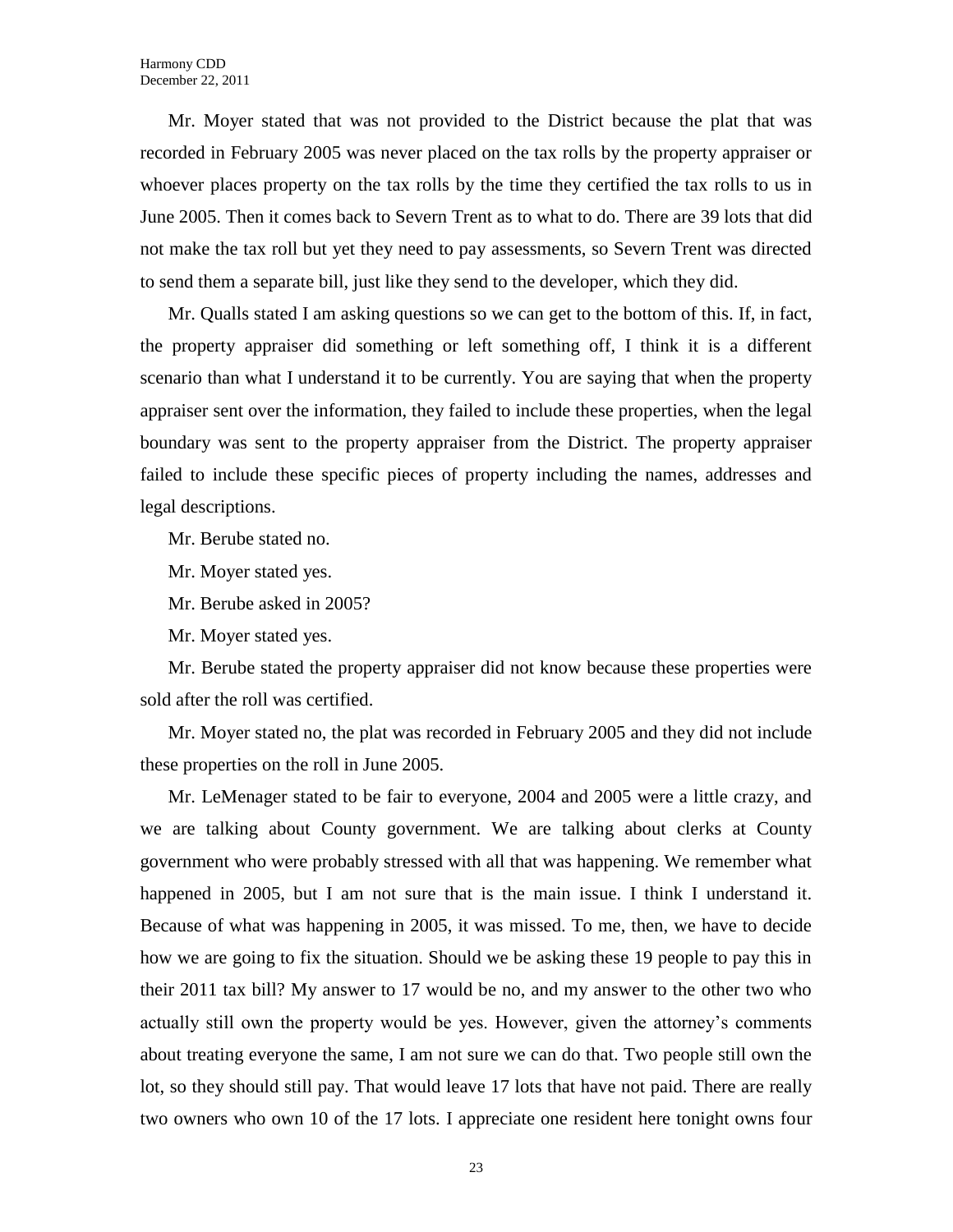of them, but I suggest that you have a claim against your title insurance. You thought you were buying something free and clear, and clearly it was not free and clear.

Mr. Evan stated there was no recorded lien.

A Resident stated nothing was filed against the property by Severn Trent. So how would the title company know?

Mr. LeMenager stated then we come back to Mr. Berube's argument, which is Severn Trent's errors and omissions insurance should pay for it.

Mr. Evans stated when the bills are sent out, the checks are sent to the District and are deposited. The trustee is looking at the debt service fund and the capital fund when those payments are due.

Mr. Moyer stated that is correct.

Mr. Evans stated they are going to transfer the funds from that account to pay the debt service.

Mr. Moyer stated that is correct.

Mr. Evans stated all they are looking at is the balance, and there are adequate funds in that account.

Mr. Moyer stated the trustee does not know who paid and they do not care who paid.

Mr. Evans stated that is correct. So there are two different activities going on here. We do not have the same person watching the same event. When the debt service bill comes in to be paid, the trustee looks to see if there are adequate funds in the account and then they will transfer it to pay the debt service. All those payments were made. If there were not adequate funds, the debt service would not have been paid. That is for the entire bill, regardless of whether it was from the property owners or from the developer. That goes to Mr. Qualls's question of knowing that it was paid. That is how those assessments were paid. There is one individual who is looking at some outstanding invoices that are coming in. The trustee is a different person who is looking to see if there are adequate funds to pay debt service. Therein lies the disconnect, because those assessments were paid. Then all of a sudden, someone says it did not get paid. The difference is, it was not collected by the individual who is watching the outstanding invoices to be deposited.

Mr. Walls stated you are talking about two different things. There is a debt obligation, which is paid from the CDD account. Then we have these 19 assessments that were not paid. They are two different things.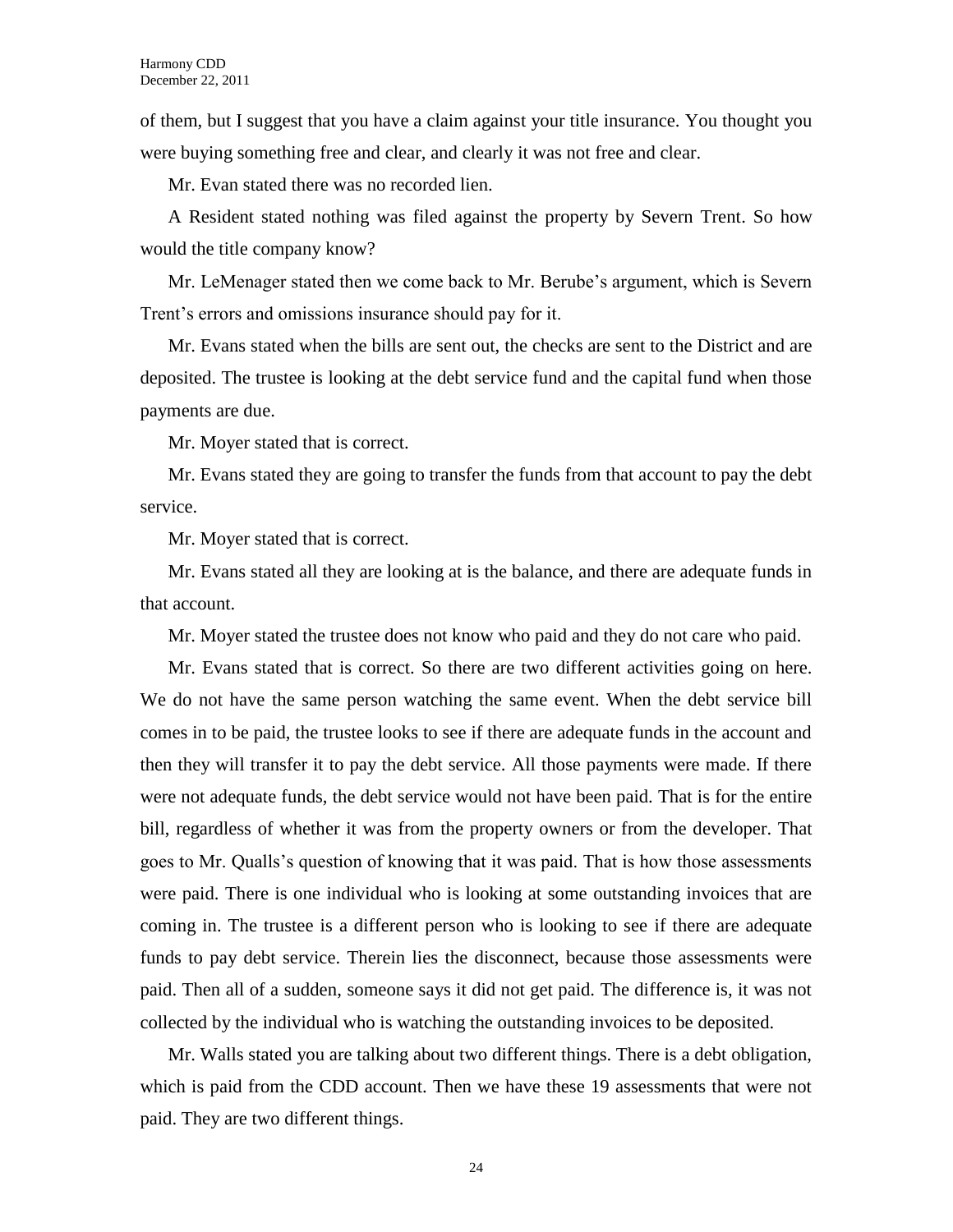Ms. Kerul stated one "paid" is for the bond issue but another "paid" is for the assessments.

Mr. Berube stated if we had run a deficit, we would have caught this five years ago. Fortunately, we have not run a deficit. The fact that we do not run a deficit hid this because we have not run out of money.

Mr. Evans stated First Union Bank is the trustee who pays the debt. When it comes time for a debt service payment, they look at the account and transfer the funds to satisfy the debt. That is their job. At Severn Trent, there is an individual who looks at the general fund for the operations and maintenance expenses. They also receive the assessment collections from the tax collector, and they deposit the assessments into the appropriate accounts. The person looking at the debt looks at nothing other than that, but person in the accounting department is looking for 19 checks to be received that did not come in.

Mr. Walls stated I have my own business, and I send invoices to the people I do work for. I also have expenses that I have to pay. I used the funds from my clients to pay my expenses. I track them separately, and I should. I know that I invoiced one customer a certain amount of money, and I know how much I owe to my vendors. They are two separate things that should be tracked completely separately. There is no excuse for letting go of one and saying he does not have to pay for the work I did because I have already covered my expenses.

Mr. Evans stated no one is trying to cover up anything.

Mr. Walls stated I am not saying we are trying to cover up anything.

Mr. Evans stated we have identified a problem that occurred six years ago by a couple of individuals at a clerical level, and it happened. What we are looking at now, everyone in the audience wants to know the recourse to them. They could care less how it happened. They are looking at what happens to them. What we as the Board are looking at is how it occurred. Mr. Moyer is telling us that there are safeguards in place now and have been for a number of years to avoid this situation from happening again. We just did not know that it happened prior to these safeguards.

Mr. Moyer stated let me take that a step further. Severn Trent thought that when they certified the roll in 2006, which included the 19 lots that did not pay in 2005, that it was included in the tax collection process. Once it is in that process, we do not foreclose anyone. The District is then out of the process. We do not have any control over that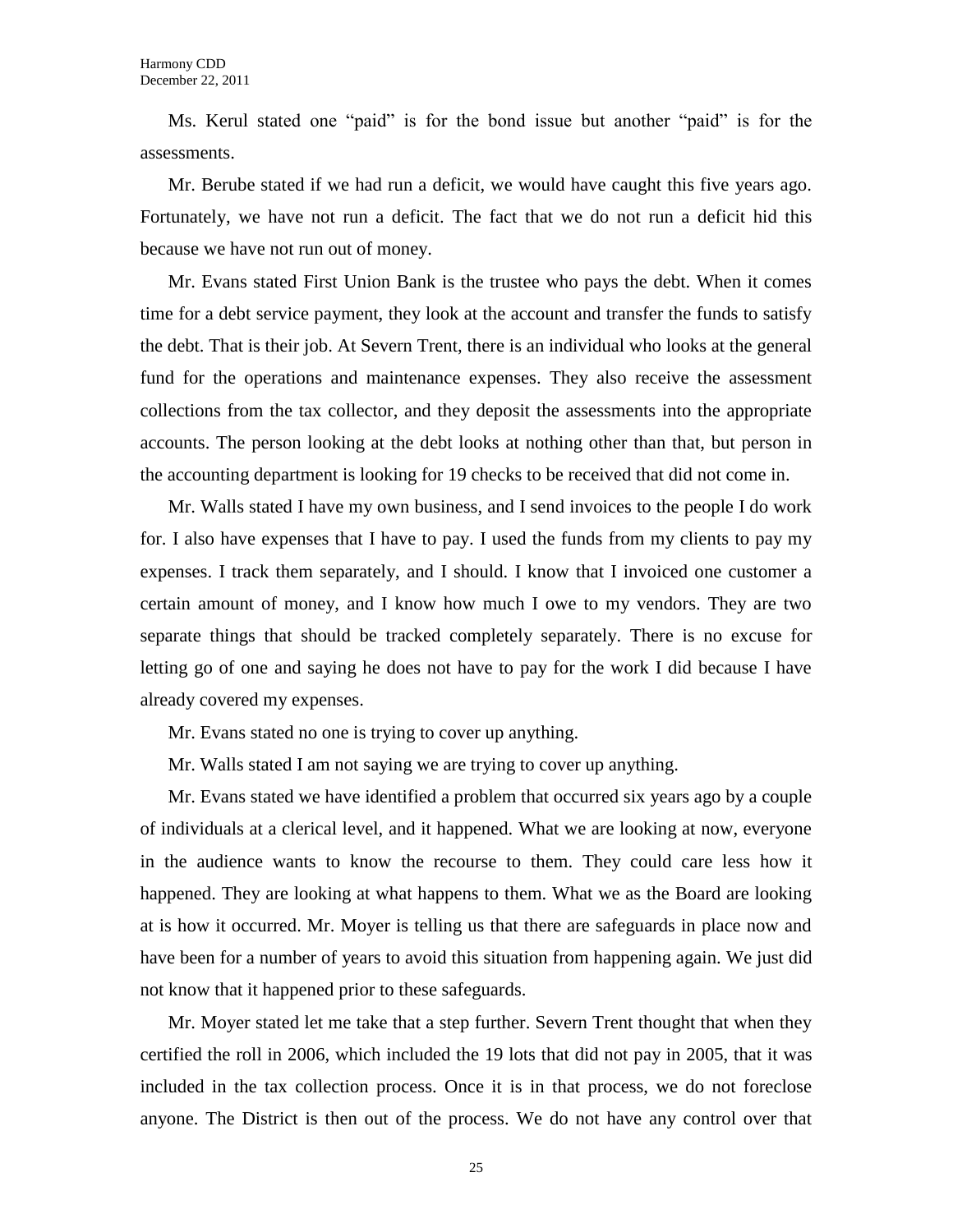process. So it is not hard for me to believe that someone would say we have done our job by certifying the roll, and now it is on autopilot with the tax collector to run this down and do tax certificate sales and collect the money for that. Some negative comments were made about the auditors, but the auditors, in fact, did do their job and did pick that up.

Mr. Walls stated if you send an invoice under any type of scenario—CDD, business or whatever—you should make sure those things were billed and have some check in place to confirm they were billed and then received or not received.

Ms. Kassel stated I think we want to know what checks are now in place that will prevent this from happening again.

Mr. Moyer stated the property appraiser/Osceola County special assessment department will send us the roll after it has been merged with our assessments so that our staff can make sure that all of our assessments are on every folio number. That did not happen in 2006.

Mr. LeMenager stated very pragmatically, the best control is the fact that there are four publicly elected officials on the Board who all tend to bore into these kinds of issues in a great level of detail. No one here now was on the Board in 2005, so it is in the past. What I am hearing is that in 2005, most of the assessments were paid by the developer and he controlled everything and everything was fine so let us not worry about it. I am of two minds on that particular side of the argument. It seems like we have two issues. One is the past is the past, and what do we do with the 19 people who have been billed now. My position is clear. I think the two people who were on the roll then and still own the property need to pay the delinquent amount, and the other 17 should not be paying it because I do not think they have any legal obligation to pay it, especially since it sounds like a lien has never been filed.

Mr. Qualls stated the Board can make the appropriate policy as you choose, but let me make sure you understand the framework. The lien in 2005 was a lawful lien against the property.

Mr. LeMenager stated but it was not recorded.

Mr. Qualls stated it does not matter. These liens do not have to be recorded. Nothing that the Board can do today can take that away. You cannot decide to remove the lien. Let me be clear that this is a non-ad valorem assessment lien against the property, which is equal in dignity to a tax lien, which means it is a first-priority lien.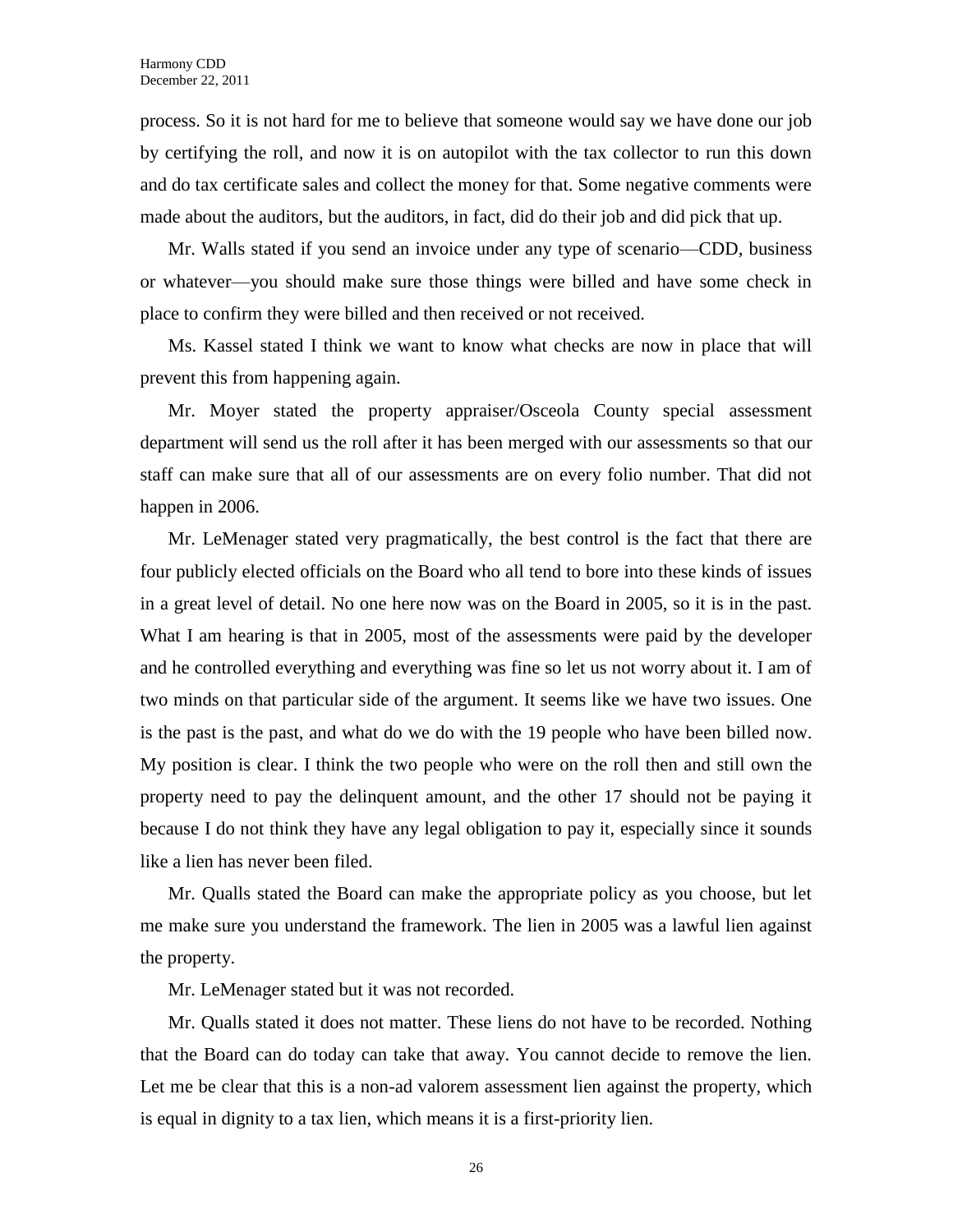Mr. Berube stated you are saying "lien." Do you mean "obligation?"

Mr. Qualls stated no, it is a lien. It is a lien because of the process that the District went through to levy and impose the lien. We cannot use the tax collector through the Uniform Method to collect these because the District is collecting these through the District Manager. The policy decision that I think should be wrestled with is if you want to collect these. They are liens, they are valid, and they are lawful, so keep that in mind. It is the collection of the lien, not the lien, that you can make a policy determination.

A Resident stated I did not own this property in 2005, but I own it now. Can you come against me to collect that lien?

Mr. Berube stated yes.

Mr. LeMenager stated if it is a valid lien, yes.

The Resident asked even if it was never recorded and I have no knowledge of it?

Mr. Qualls stated yes. Chapters 190 and 197, Florida Statutes, require that a disclosure be made to people who purchase property saying that there is a District. The disclosure describes the assessments against the property and that they are first liens, and all those types of things. I understand where you are coming from, because in this instance, from what I understand, a bill was sent by the District one time in 2005. I have not seen that bill, but that is what I understand.

The Resident asked how could it have been sent if it was not on the tax roll?

Mr. Qualls stated there was an owner of the property at that time.

The Resident stated you just said that it was not on the tax roll and it was not recorded.

Mr. Qualls stated this is confusing, but there are two different rolls that we are talking about. One is the non-ad valorem assessment roll that is sent to the tax collector, and the other is the non-ad valorem assessment roll that is sent to the District to collect. The policy of this District is, when it is a platted lot, we use the Uniform Method through the tax collector to collect. When it is not platted, we will collect them directly.

The Resident stated you said it was not platted until after it was sent to the tax collector, after the fact.

Mr. Evans stated it was platted in February 2005. The property appraiser received that information, but by June 2005, they should have included these parcels on the roll when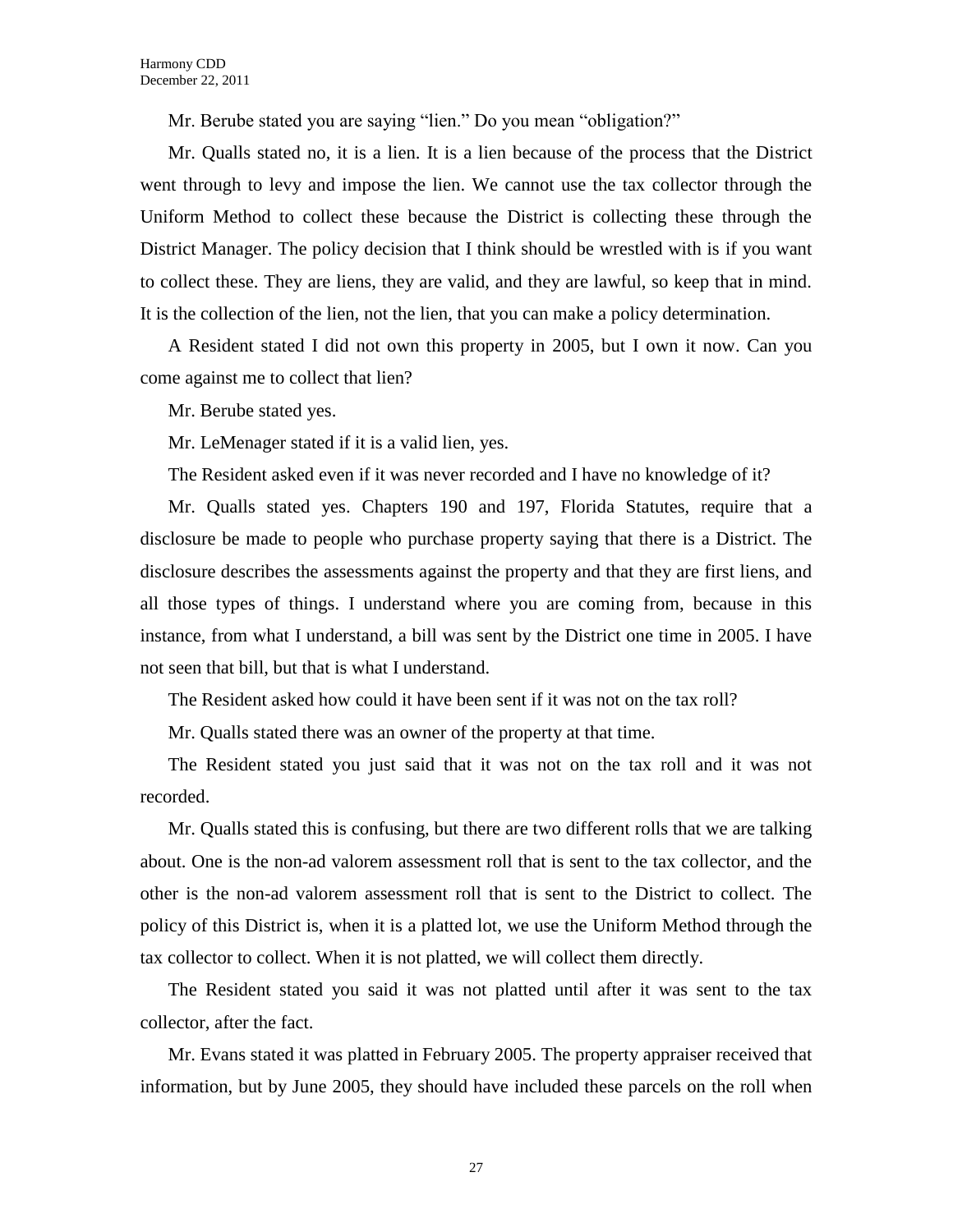they sent it to the District and the owners of those lots, based on the records at that time. They did not do that even though they did have time.

A Resident asked how many lots are within that platted area? They left out 19 of them when they sent it to the property appraiser?

Mr. Moyer stated no, the property appraiser left them all out.

Ms. Kassel stated the manager sent those lots to be platted.

A Resident asked do you have proof that it was sent?

Mr. Moyer stated yes.

Ms. Carole Greenwald stated you are looking at someone who foolishly paid the entire amount. I would like to know when I will receive my money back.

Mr. LeMenager stated that was not foolish; I think anyone with a mortgage has paid their tax bill already.

Ms. Greenwald stated I own two properties in Harmony, a home and two lots. After I recovered from the shock of the assessment on the Indiangrass lot, I had a conversation with Ms. Patrice DeNike and commented that I should have never purchased that lot because I will never get my money back. With that conversation, I admit at that point that I was an uninformed purchaser. Ms. DeNike was nice enough to ask how much I was assessed. With that, I talked with Ms. Karen Ellis at Severn Trent, who said to me that they made a mistake. She said she was sure that Harmony was not going to want the bad publicity that will arise if we do not correct this. I responded that I am not dumb and that I want my money back.

Mr. Evans stated as well you should.

Ms. Greenwald stated I hear what you are saying. I am asking you to make a decision. Do we get credited or get our refund? My next question is to Mr. Moyer who mentioned there was a woman at Severn Trent who went ahead and assessed these. I am not asking for names, but I wonder if it was Ms. Ellis. She sounded very intelligent over the phone, but I cannot imagine anyone at Severn Trent discovering this and all by themselves adding it to a tax bill. I cannot imagine that whoever discovered it would not have gone to someone within Severn Trent and informed them of what they just found. I cannot imagine that person said to just proceed to correct it. I think that is absolutely the most unprofessional way of trying to recoup and cover your mistake, rather than letting the Board members know there is a problem and discuss how to handle it, not wait until the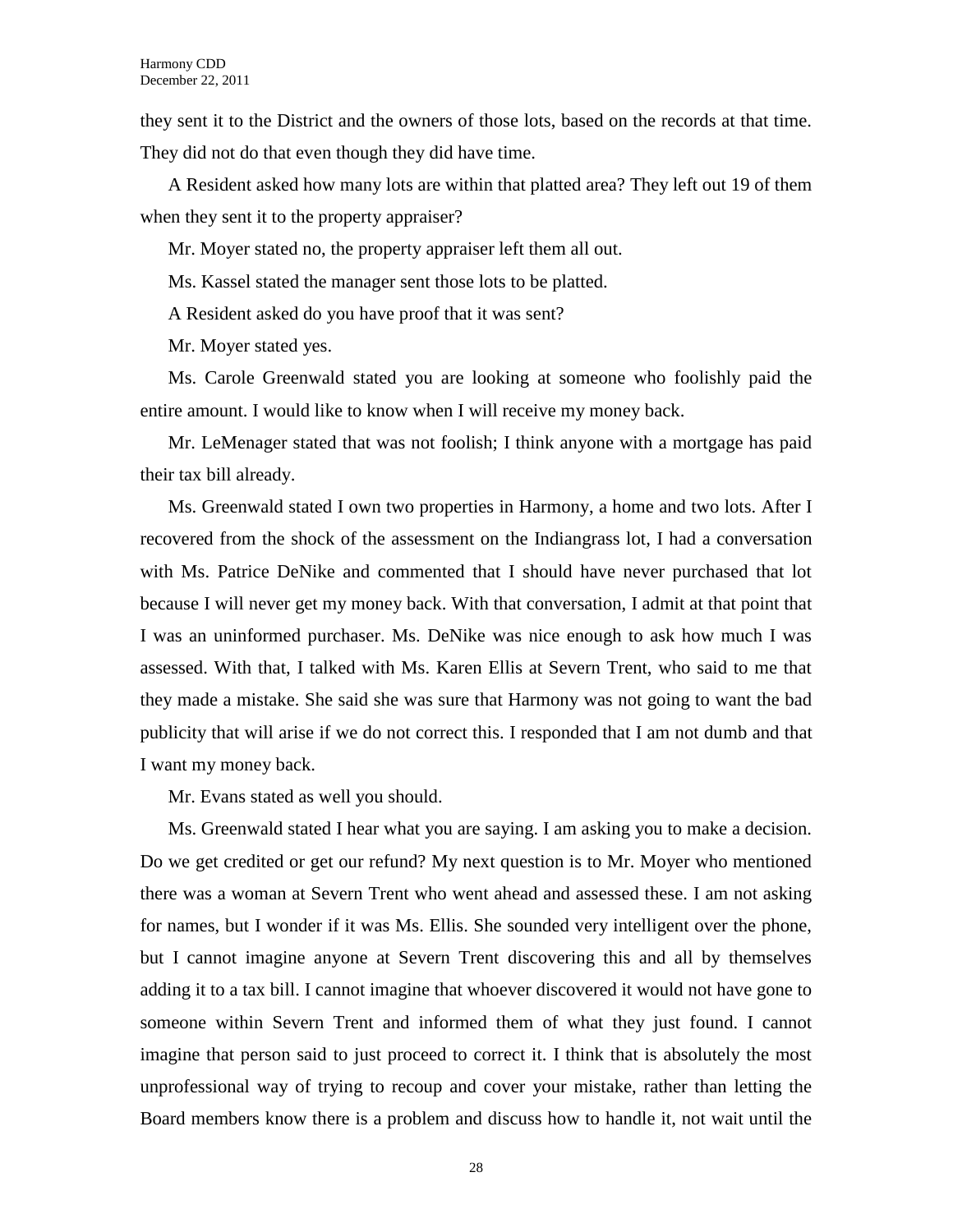Board asks the question, I think Mr. Moyer is responsible. Whether it is your errors and omissions insurance or anything else, it is no different than the Sandusky situation: are you the head coach or not?

Mr. Moyer stated the Board can do whatever the Board wants to do. No one came to me—no one—and asked to put this on the tax roll. I have been in this business for 40 years. I would never have permitted that without any notification. I may have permitted it, but not without first writing to all the residents letting you know what happened and why we were doing it.

Ms. Greenwald stated I think the Board members deserve the letter.

Mr. Moyer stated the reality is—and the Board has heard me talk about Severn Trent before—Severn Trent is a factory. It is a big company. There are people who simply do what they think they have to do. It is not a small business. The person who put this on the tax roll is, in fact, Ms. Ellis. She made that decision to put it on the tax roll without discussing it with anyone. Ms. Ellis is the person who puts these assessments on the tax roll; that is her department.

Mr. Evans stated I talk with Ms. Ellis constantly, and she never said a word to me, either, not a single word.

Mr. Walls stated I appreciate this resident's comments. Has Mr. Qualls found any information on the statute of limitations on this issue?

Mr. Qualls stated I am researching that, and I have not found a definitive answer as to what the statute of limitations is. The specific legal question is, what is the statute of limitations for non-ad valorem assessments that are not being collected through the Uniform Method pursuant to Chapter 197, Florida Statutes, and what is the timeframe for foreclosing against real property to enforce that. I do not know. It seems to be an unsettled issue or at least a confusing area of the law. But it is an appropriate defense.

Mr. Walls stated I think everyone is in agreement that we need to take these off the tax bills, and that may already be happening.

Mr. Qualls stated I would say that needs to be done legally. I called The Honorable Patsy Heffner on the way to this meeting. I explained the situation to her. There is a process that only the tax collector can do. This kind of thing happens, so it is not uncommon and there is a process for fixing the 2011 combined real estate tax notice to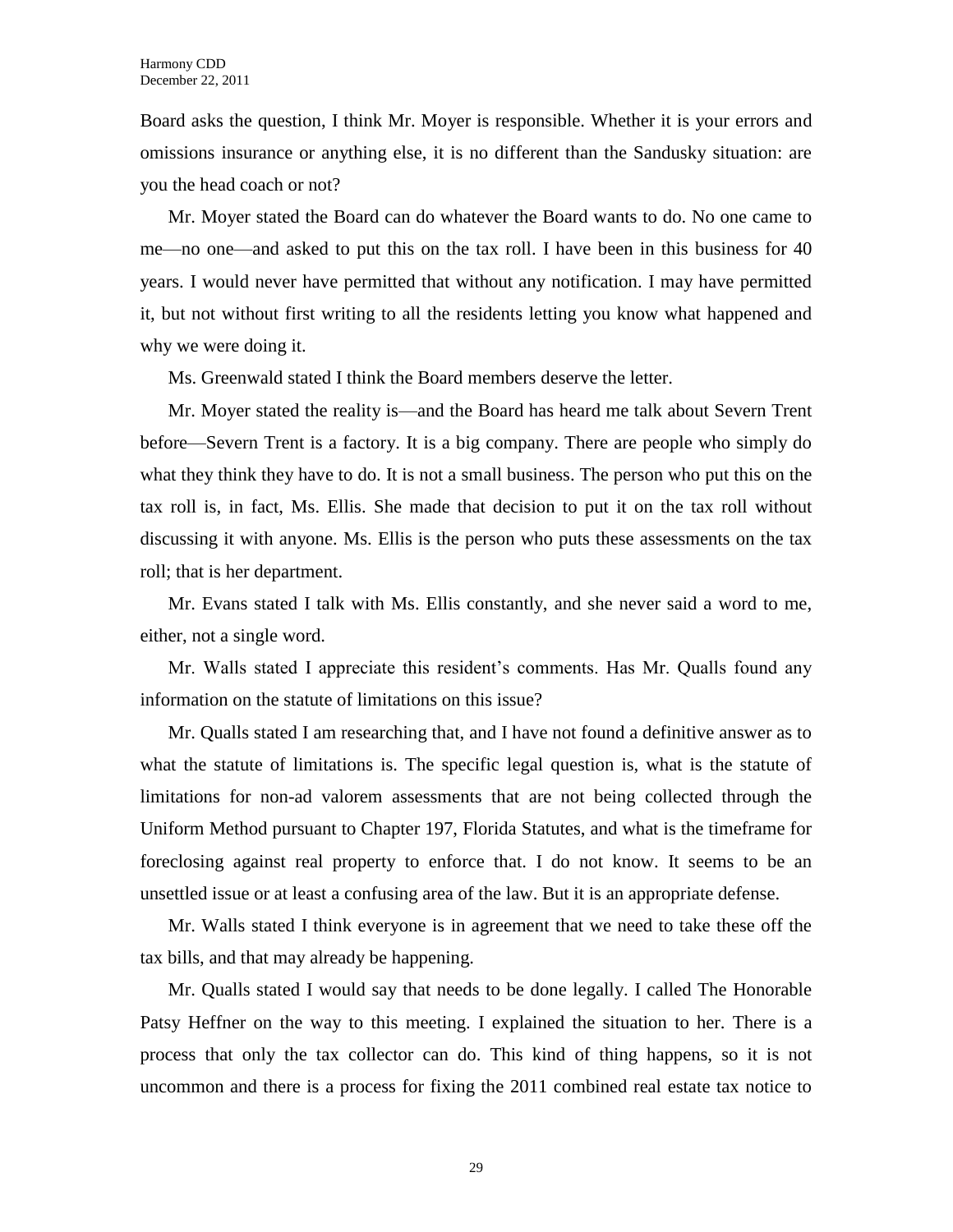make sure these are taken off. There is also a process for refunding assessments that were paid in error.

Mr. Walls stated we need to go through that process. I do not think there is any way that we can say with a straight face that any of these assessments have been "paid" individually. I do not see how you can take them off the books without taking money in. These should have been on the books for the last five or six years. We continue to carry them as liabilities on the books. I cannot in good conscience ask anyone here to pay any of these bills. I just cannot do it. We continue to carry them as liabilities while we perform more research until the time comes when we can no longer bill these properties, if there is a statute of limitations. We should continue to carry these and write them off if we can when the time is up and then move on. I would like to see some goodwill from Severn Trent. I know there are a lot of explanations and reasonings behind this, but they were the source of this issue. From everything I have seen, that is the conclusion I have come to.

Mr. Evans stated I would entertain a motion to authorize the District Manager and District Counsel to contact the tax collector's office to amend those tax bills that were sent out, to remove the 2005 assessments that were included on these tax bills on all those bills in error.

Ms. Kassel stated I think it should only be for the property owners who were not property owners at that time. I do not see why you cannot exclude the people who are current owners now who owned the property at that time.

Mr. Berube stated it is because of the way they were put onto this year's tax roll. It cannot be included on this year's tax roll. According to what I read from Mr. Qualls, these bills cannot just be added to this year's roll.

Mr. Qualls stated that is the distinction. Because these were lawfully levied and imposed, they are valid existing liens. The question is, how do we collect and enforce against those liens. Because these were not certified to the tax collector in 2005, the law does not allow you to suddenly use the Uniform Method and use the tax collector to collect these assessments in 2011. The motion should be phrased to correct that and make sure the combined tax notice is clear. Anyone who paid pursuant to the combined notice will go through that correction and refunding process. All of that will do nothing to change the nature and priority of the valid and existing tax liens.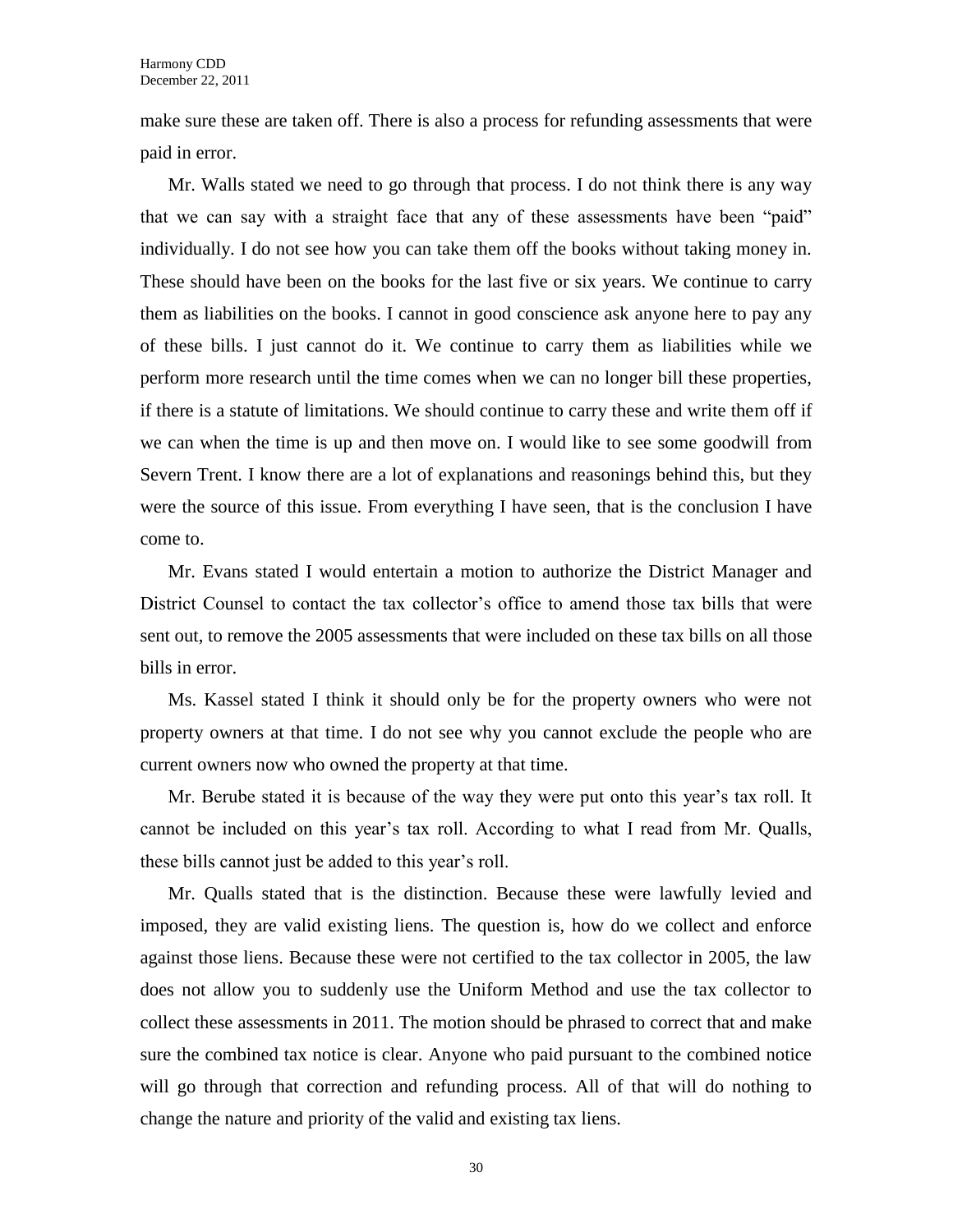Mr. Walls stated that is why I suggest we continue to carry them as liabilities. I do not think there is any way we can get rid of them without them being paid.

Mr. Berube stated Statutorily, we have to enforce the collection from what I read, unless there is a statute of limitations that has run out, in which case we cannot.

Mr. Qualls stated even if there is a statute of limitations, that is an affirmative defense. In other words, if there is a five-year statute of limitations for enforcing a contract that was improperly entered into. Unless someone affirmatively raises that statute of limitations and if no one brings it up, then the statute of limitations does not apply. While the statute of limitations is important, it does not necessarily mean that it goes away because the statute of limitations has run.

Mr. Berube asked does the statute of limitations apply from the time you realize there is a problem?

Mr. Qualls stated not necessarily. The motion you should consider is for the District Manager and District Counsel to work with the tax collector to make sure the 2005 nonad valorem assessments are removed from the 2011 combined notice, and to follow the process to make sure that any payments made because of the 2011 combined noticed are taken care of, i.e., are refunded to those people who paid because the bill was not proper.

> On MOTION by Mr. Berube, seconded by Mr. LeMenager, with all in favor, unanimous approval was given to authorize the District Manager and District Counsel to work with the tax collector to remove the 2005 non-ad valorem assessments from the 2011 combined real estate tax bill, and to follow the process for any payments made on the 2011 real estate tax bill, to refund those property owners who paid because the bill was not proper.

Mr. Evans stated now we have to discuss the District's ability to collect these assessments. Does the District have any right to go after a new owner of that property because they had no constructive notice? Even though it is an existing lien, what happens to him if he buys the property after the fact? The developer also bought back properties since 2005, and they received some of these tax bills, too. If a new owner has no constructive notice and he goes to a closing, if it is represented to him by the seller or series of previous sellers, on what basis can he be held liable for it?

Mr. Qualls stated the lien exists. If someone buys a piece of property and there was a lien on the property, whether a tax lien or an assessment lien, and they did not know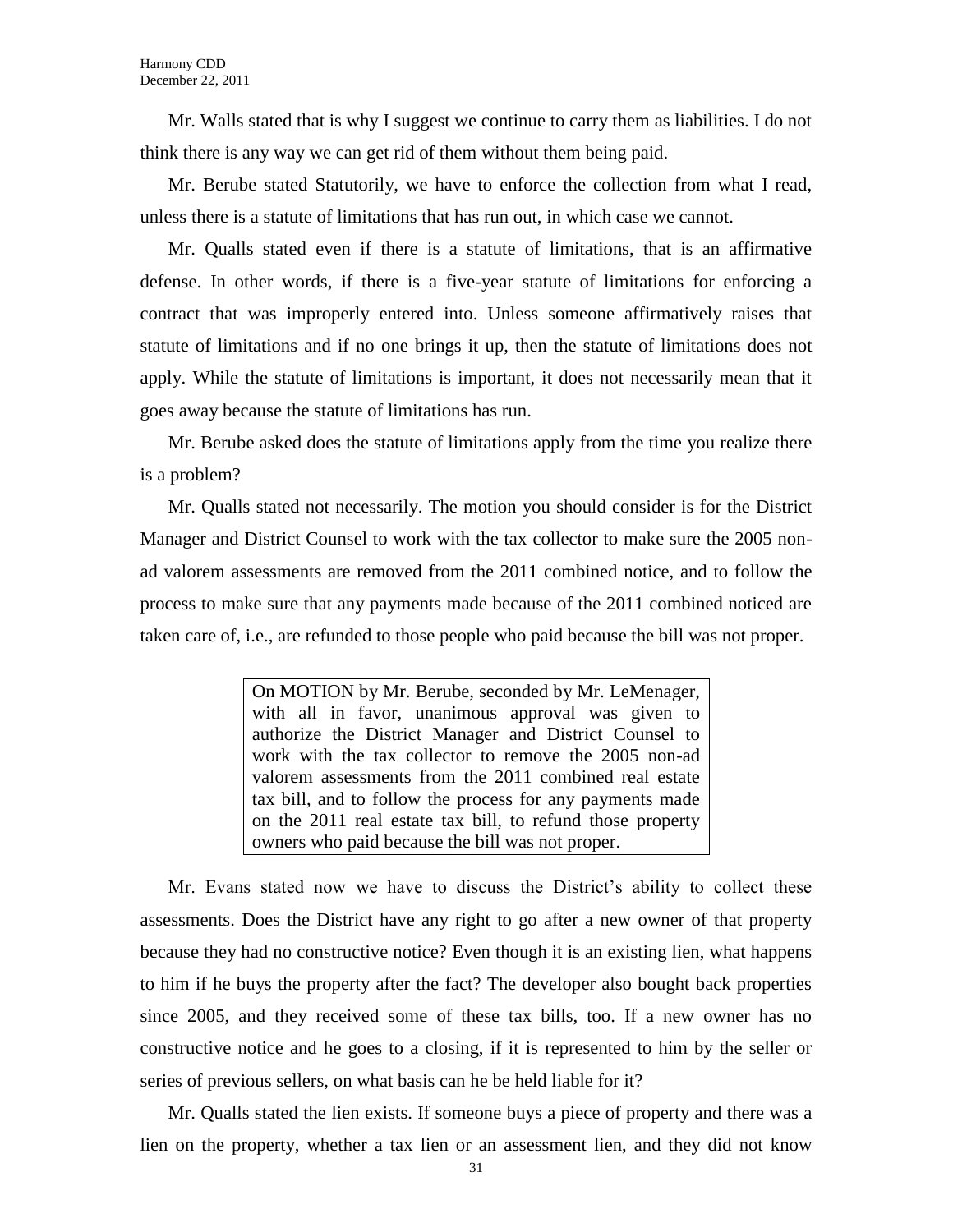about it, I feel bad for them from an equitable standpoint, but legally, it does not change the fact that the lien is against the property.

Mr. Evans stated I understand that from a legal standpoint. I am trying to balance this.

A Resident stated the bill was not sent until 2011.

Mr. LeMenager stated no, the bill was originally sent in 2005.

Mr. Evans stated the bill was sent to the owner of the property at the time. We know they were sent because a lot of people who received those bills actually paid them in 2005. The developer received five of them.

Mr. Berube stated 17 of 36 owners paid that assessment.

Mr. Tome asked if a lot has been transferred that has this lien on it and there is an estoppel letter that is requested, does that estoppel need to note that this is an outstanding lien that needs to be paid?

Mr. LeMenager stated that is a very good question.

Mr. Qualls stated that is a good question, but I do not think that is for me to answer. That is between the purchaser and the previous owner.

Mr. LeMenager stated I understand exactly what you are saying, and I think that speaks directly to Mr. Berube's point as to who might be responsible for this. If Severn Trent sent 17 estoppel letters that failed to note this outstanding assessment, then I am in complete agreement with Mr. Berube that Severn Trent needs to pay for these.

Mr. Evans stated to this resident's question, when he purchased the property, he requested an estoppel so that he or subsequent owners had reason to believe that there were no outstanding assessments.

Mr. Qualls stated I understand completely that it is unfair that someone who has never received a bill and who had no knowledge that this assessment was due is responsible for it. But the law says that the lien is against the property. It does not matter who the owner is; that is irrelevant. The lien is against the property. When the bill was sent and how it was collected is a separate issue from the lien being lawful. You might have action against any number of people.

Mr. Walls stated when that estoppel letter is sent, they are acting as an agent of the District.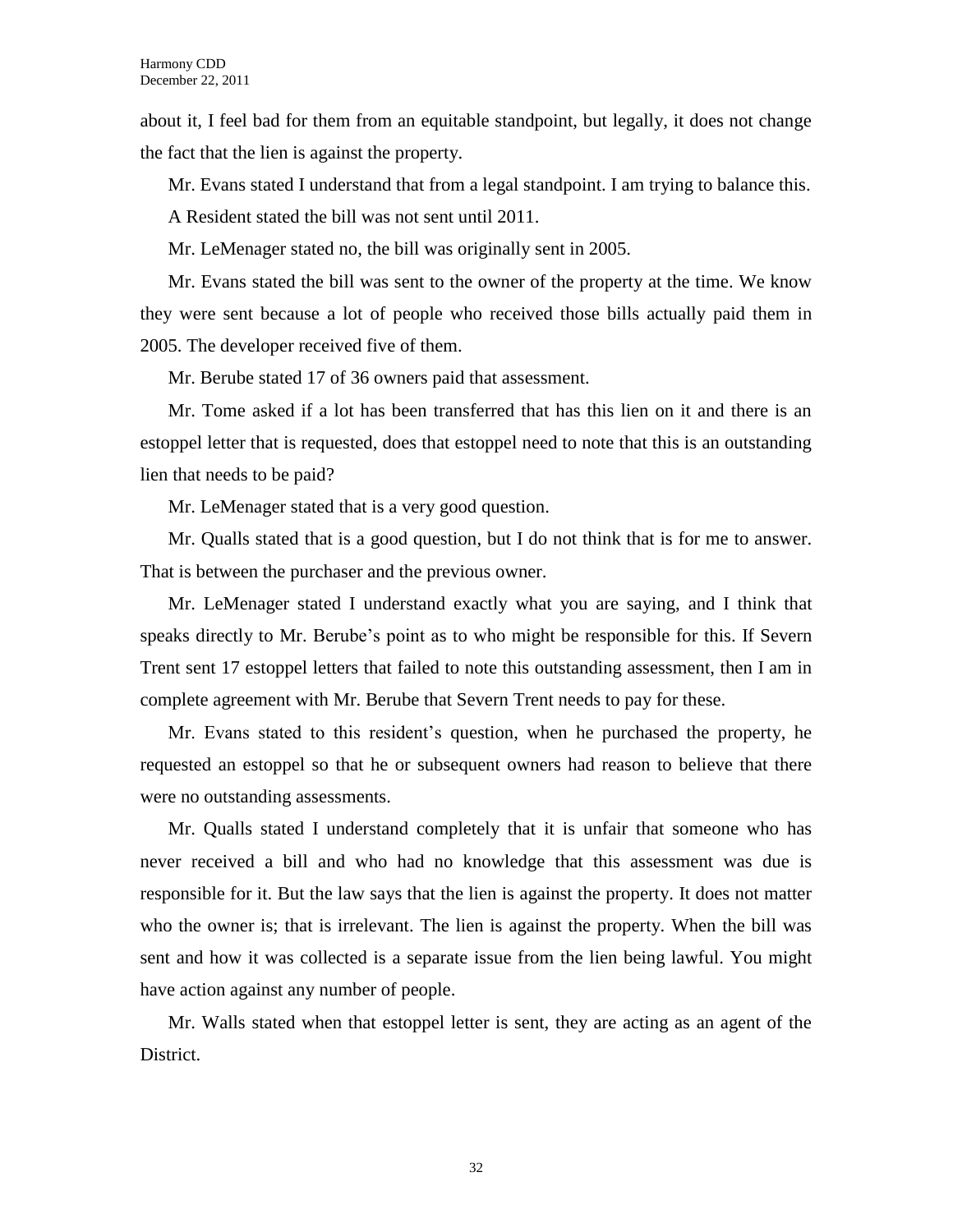Mr. Moyer stated that is correct, to the degree that the estoppel letter had the wrong principal balance shown that assumed the 2005 assessment was paid, Severn Trent should be responsible.

Mr. Berube asked does it matter if it was on the tax roll or if it was CDD collected?

Mr. Qualls stated it has nothing to do with the tax law. You only get into property tax collection law through Chapter 197, Florida Statutes, when you use the Uniform Method. That is when the tax collector sells tax certificates, and non-ad valorem assessments are collected in the manner in which ad valorem taxes are collected. The advantage is using Section 197.2623, Florida Statutes, to collect them for using the Uniform Method. Now you have this process by which you use the combined real estate tax bill to send out the non-ad valorem assessments, and you do not go through the foreclosure process because tax certificates are sold. But because the District did not impose them in that manner, we cannot get under the auspices of Chapter 197, Florida Statutes. Now we are dealing with Chapter 190, Florida Statutes, in collecting non-ad valorem assessment in not using the tax collector's office. The only way to enforce it if people do not pay is through foreclosure.

Mr. Berube stated that is not peculiar to CDDs. This is general real estate law.

Mr. Moyer stated that is correct Chapters 170 and 173, Florida Statutes.

Mr. Qualls stated it is peculiar to governments that have the ability to levy and impose non-ad valorem special assessments.

Mr. Evans stated the next question that the residents want to know is if the District intends to take any legal action, including foreclosure or any other legal action afforded to it, against the owners of those properties who have acquired those properties who were not noticed. In other words, they are not the original owners who received a notice for the debt, which goes to Ms. Kassel's point.

Mr. Qualls stated I want to be clear. The Board received our memorandum. Our advice is the District should use every possible avenue to collect and enforce against these non-ad valorem special assessments. There is not a technical legal requirement that the district has to do that. There is no law in Chapter 190, Florida Statutes, that says when a non-ad valorem assessment is not paid that the District shall foreclose against that property.

Mr. Evans stated that is what I want to know.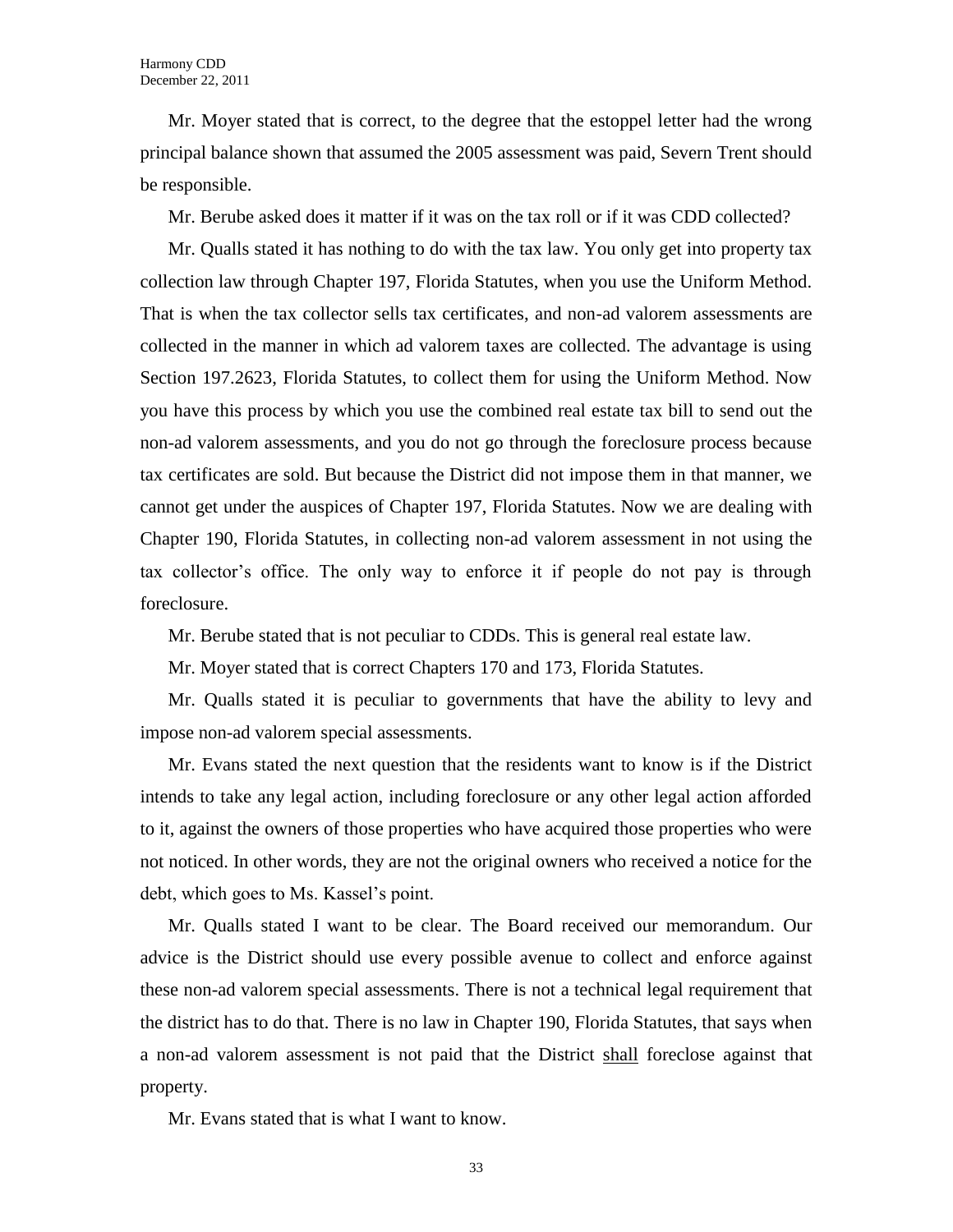Mr. Qualls stated the rest is a policy decision.

Mr. Evans stated we are reducing this down. We have already authorized for the tax bills to be fixed. Now we are looking at 19 outstanding properties. We can break those down into two categories: two properties who are still the original owners, and 17 properties who are secondary owners. Does the Board want to waive or elect not to pursue recovery from the secondary owners of those 17 lots for the 2005 assessments?

Mr. LeMenager stated I think the attorney is telling us we can decide that.

Ms. Kassel stated I think we want to pursue it but do it through Severn Trent.

Mr. Evans stated I am talking about pursuing it against those owners.

Mr. Qualls stated it would be against the property. The action would be against the property because the lien is against the property. Keep in mind the basis for our advice: the District manages infrastructure. It pays for the management of that infrastructure through assessments against the property receiving the special and peculiar benefit for that infrastructure management. Be wary of a pandora's box and be cautious of the grounds by which you are deciding not to collect this and how you are going to do that in the future. I am not certain that a decision ought to be made today until you know precisely how it happened and that steps are in place to make sure it does not happen again. I am cautioning you that if you were to say, for example, that these people did not receive notice so you are not going to collect. How many owners will come to you next year and say they never received notice. I am not saying that necessarily will happen, but I am saying that I view it as a danger moving forward if this is not handled in the best way.

Mr. Evans stated I want to clarify what Ms. Kassel asked. If the Board elects not to pursue those collections against those who did not pay, would the Board have to be consistent for all 19 owners or can we take separate action against the two who are still the original property owners?

Mr. Qualls stated I will advise consistency. It is not the owner; it is the property.

Mr. Evans stated now the Board needs to decide if we want to pursue collective action against the owners of all 19 properties or none of them. Then we can decide our next step.

Mr. Walls stated none of them.

34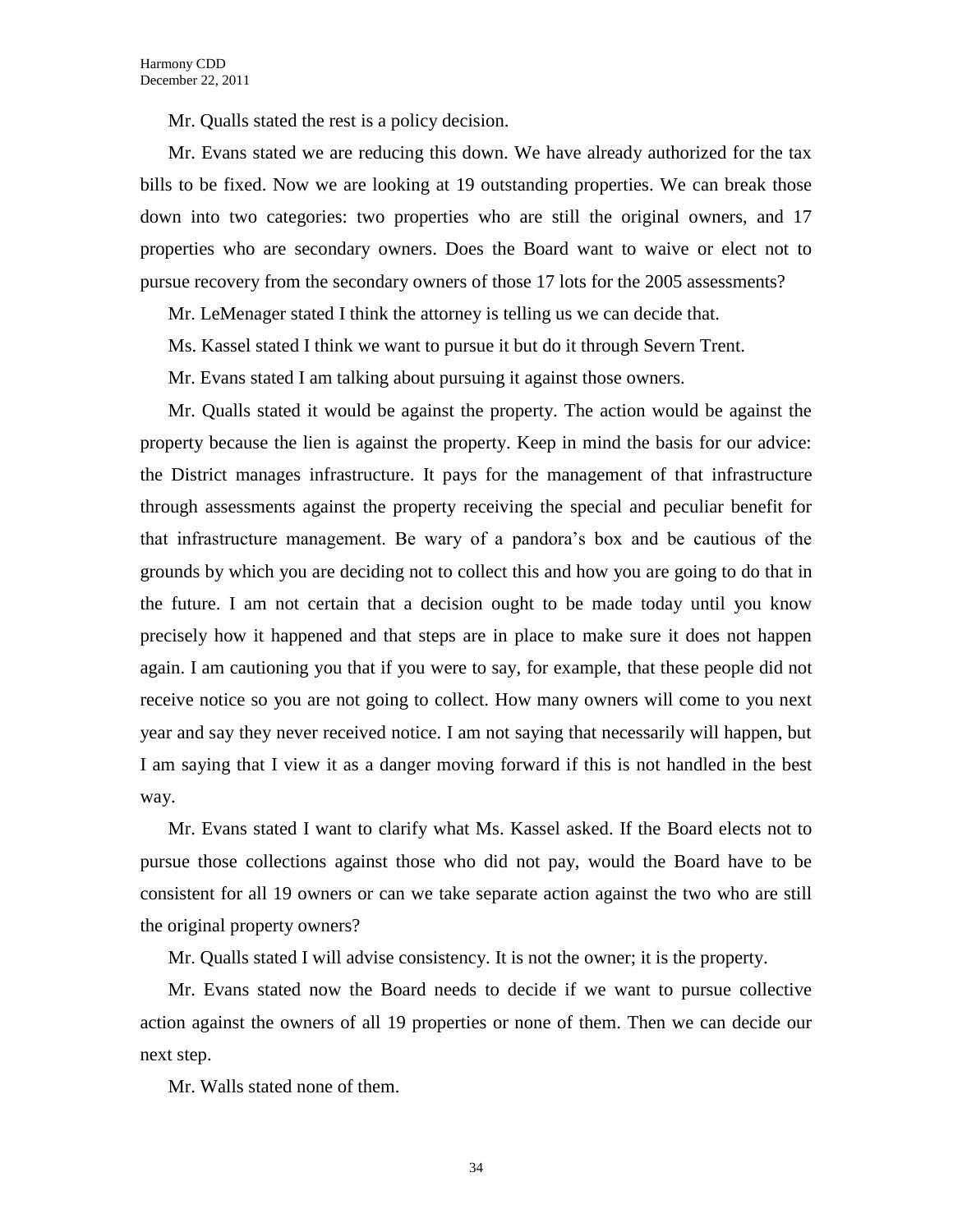Mr. LeMenager stated we definitely want to collect money for all 19 properties. Who pays for it is a different issue. My name is on this list. I paid my money in 2005. If the Board decides that these 19 people do not have to pay, then I am thinking that I want to sue the District. Why did I have to pay?

Mr. Moyer stated the Board can direct me to draft a letter to these property owners. In theory what needs to happen with the two original property owners, we will take it off the non-ad valorem section of the 2011 tax bill. The District should write the 17 or 19 people saying that they owe an assessment. I would include in that letter that if they received an estoppel letter as part of their closing indicating that you did not owe an assessment, then please provide that estoppel letter to us.

Mr. LeMenager stated I like that.

Mr. Walls stated I do not know where I would go to find that right now.

Mr. Moyer stated the debate should be between the property owner and Severn Trent if they did not receive an estoppel letter. They are the people who should go against Severn Trent, not the Board. I think the Board can certainly assist in helping these residents by saying if you show us an estoppel letter, then we will, to the best of our ability, try to get the person who issued the estoppel letter to honor that estoppel letter and pay the assessment.

Mr. Walls asked was Severn Trent acting as this body's agent when they sent those estoppel letters?

Mr. Moyer stated yes.

Mr. LeMenager stated Severn Trent probably still has those estoppel letters.

Mr. Walls stated I do not know that.

Ms. DeNike stated when there is a closing, the title company asks for estoppel letters from the HOA. I do not know if they do it for the District.

Mr. Moyer stated that is what Mr. Qualls is saying. We recorded something in the public record that says you need to contact us because we levy assessments. If a title agent does not do that, it is then their obligation.

Ms. DeNike stated I may be wrong; they may also request them from the District.

Mr. Moyer stated it is not uncommon. We receive a lot of inquiries.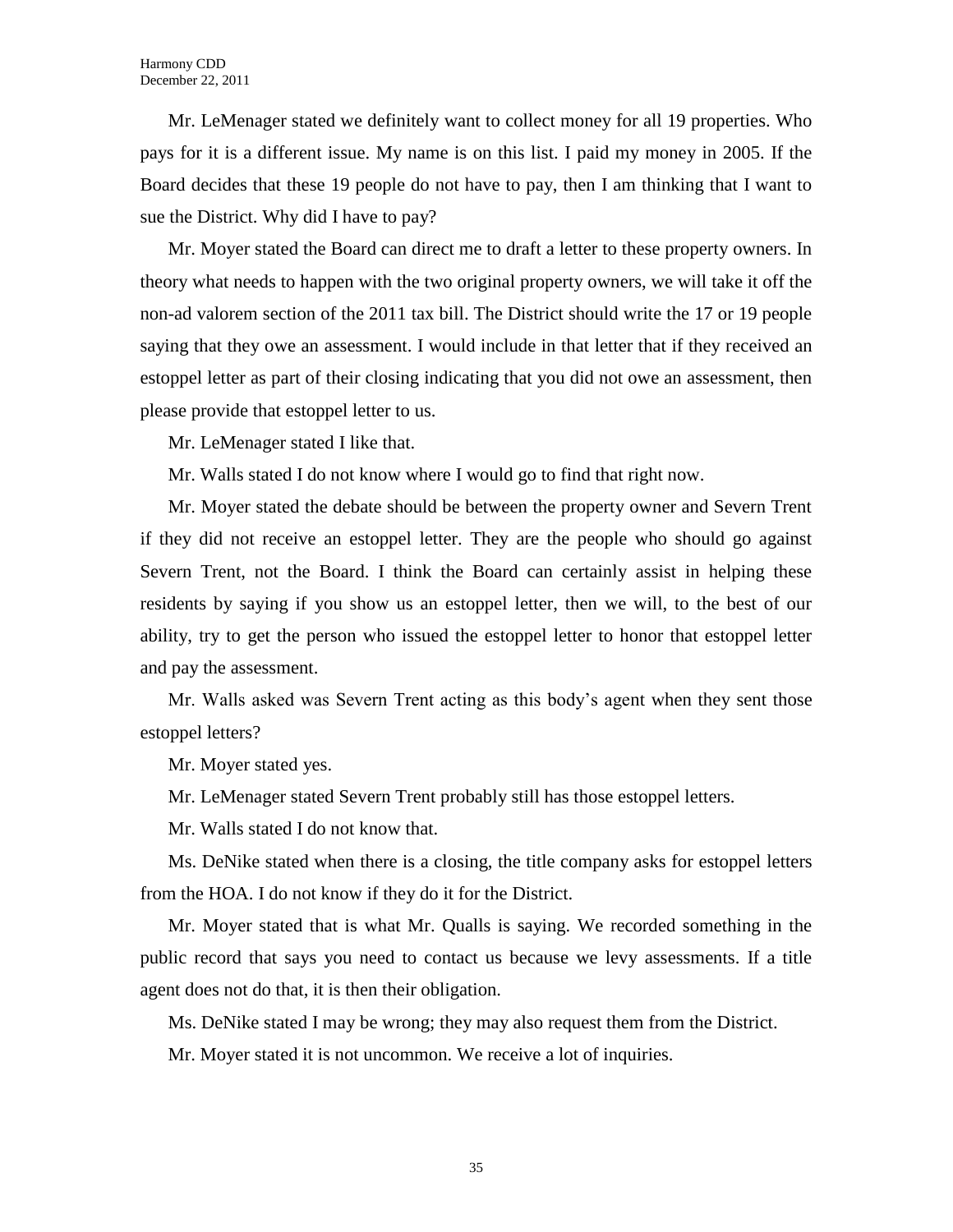Ms. Greenwald stated I settled on July 27, 2011, with Stuart Title. I was advised by them that they contacted Severn Trent, and Severn Trent made no mention of this 2005 assessment.

Mr. Moyer stated to the degree the 19 of you provide that information to us, then I think that gives grounds to this Board to tell Severn Trent, as the Board's agent, since they represented that there was no assessment, then they are responsible for the assessment. I do not have any problem with that.

Mr. Evans asked does that fall within the guidelines?

Mr. Qualls stated yes. My guideline is that the District should collect and enforce these non-ad valorem assessment liens to the extent that the law allows these to be collected. I am not opining on whether or not they can be. I can list three defenses that these residents have, but I think that is a better direction for the Board to go in, rather than getting into who you are going to collect from and enforce, and who you are not.

Mr. Walls stated what I do not like about that scenario is that we are placing the burden on the residents to find old documents that maybe they have and maybe they do not. Maybe they never received one in the first place.

Mr. Qualls stated I understand that, but the way the law reads, unfortunately, the burden is on the property owner.

Mr. Walls asked what happens if we do not pursue collection? What is the penalty? Could someone sue us for billing them?

Mr. Qualls stated you are asking an attorney what could potentially happen. Someone could say that they paid theirs, this is unfair, and you can get sued in the other direction.

Mr. LeMenager stated I fall in that category. I paid mine.

Mr. Berube stated 17 of those original owners paid, and if they hear about this, they could easily request their money back.

Ms. DeNike stated I represent the owner of lot 5 that was owned by Birchwood Acres, but the Schreks purchased it in September 2010, but Birchwood Acres held onto this lot for a couple years. I think someone who was with Birchwood Acres planned to build a home there, so that was not paid. Birchwood Acres is still around.

Mr. Tome stated that is not what happened. There are certain lots that we purchased back, and it is clear on the spreadsheet that we were provided. Anything that is owned by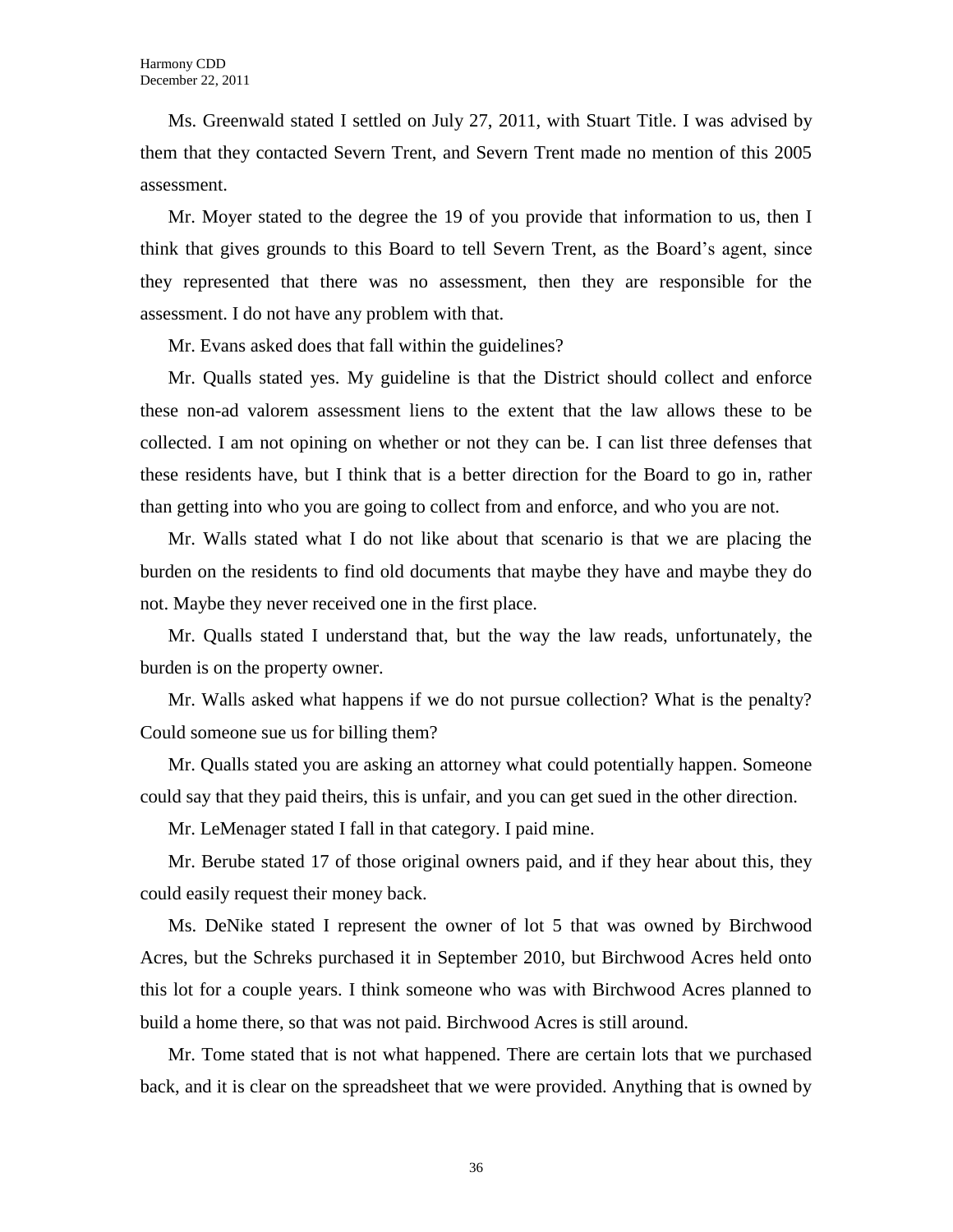Birchwood Acres at the time those assessments were levied were paid in 2005. Some lots were repurchased and sold again, but we were not the owner at the time.

Ms. DeNike stated I tracked it back and Birchwood Acres owned it.

Mr. LeMenager stated not according to our spreadsheet; Mr. Michael O'Quinn and his associates owned it in 2005.

Mr. Moyer stated it is not appropriate to deal with a specific case tonight. We need to address what we are going to do globally.

Mr. Walls stated my suggestion for this month is that we do nothing. Then we turn it over to Severn Trent and provide a plan to us. There is no reason to try to figure out some grand scheme tonight. Severn Trent knows what happened. They can go back and look to see if they sent out estoppel letters or not. Let us know what happened next month, and then we will figure it out.

Mr. Evans asked can you obtain copies of the estoppel letters?

Mr. Moyer stated yes.

Mr. Qualls asked can counsel also be a part of that process?

Mr. Evans stated the motion that was passed was to modify the tax bills. We need to do more research before any other action is taken.

Mr. Walls stated what I mean by doing nothing this month, that means we are not going to send out bills to anyone right now and we will figure this out. Hopefully a bill never goes out to these properties.

Mr. Moyer stated you could send one to the two properties.

Mr. Walls stated we are talking about owners and properties.

Mr. LeMenager stated bills should go out for all 19 properties.

Ms. Kassel asked do you have copies of the estoppel letters for owners who bought their property after these were in arrears?

Mr. Moyer stated yes.

Ms. Kassel asked so why do we need to make the residents provide them?

Mr. LeMenager stated if I am listening carefully to the attorney, it is because the home owner is responsible to pay the bill. All we are trying to do is help them out by giving them some information.

Mr. Moyer stated I like the idea of giving us a month to research this because it may not come to that. The persons who depended upon the estoppel are the individuals. The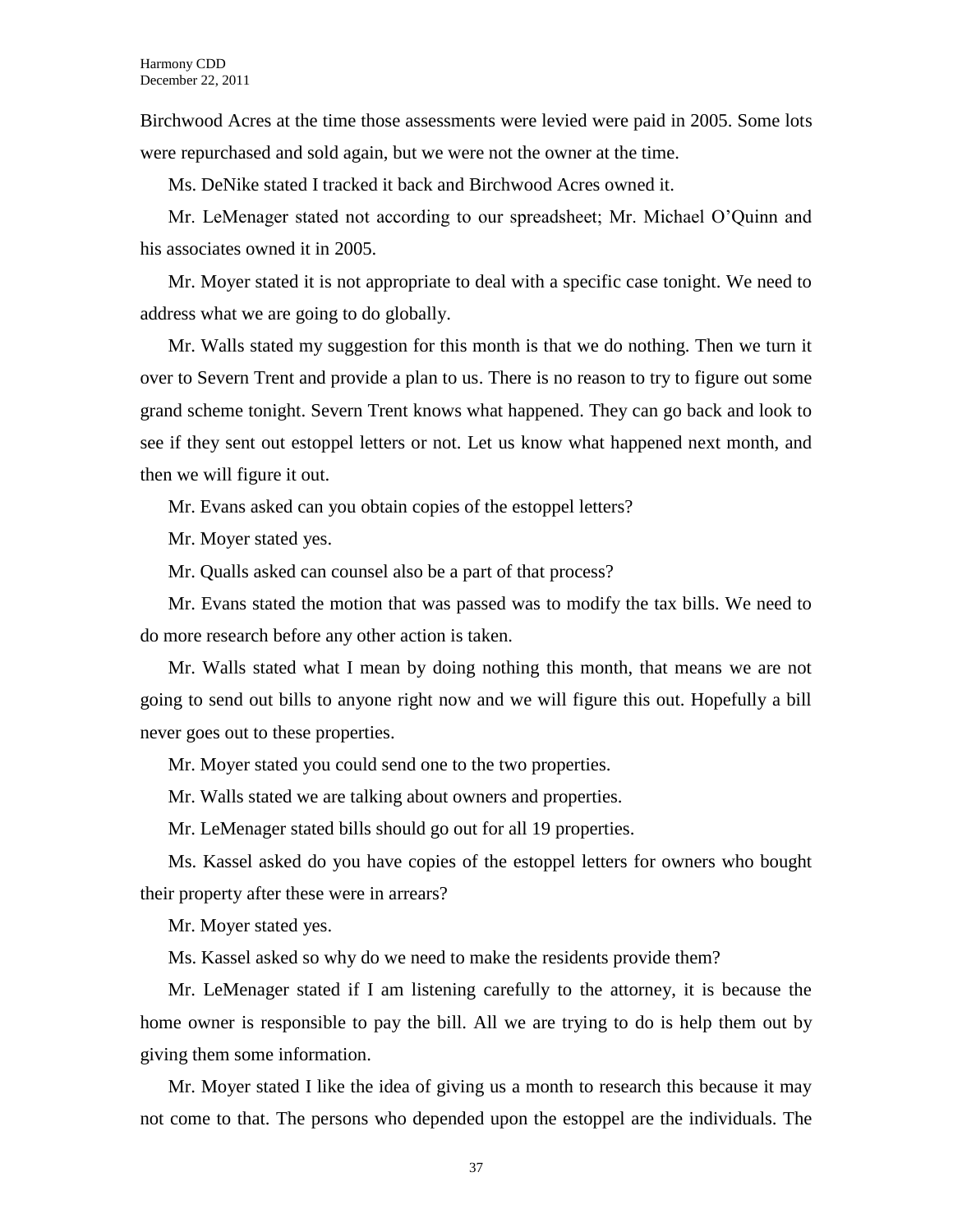District does not depend on the estoppels. Their claim is against the company that issued the estoppel.

Ms. Kassel stated which is Severn Trent.

Mr. Berube stated I think Mr. Moyer's letter will explain what happened and provide pretty accurate guidance on how to fix it, as well as clarifying the responsible people, which is Severn Trent.

Mr. Moyer stated if some of these properties transferred without asking for the estoppel letter, then the cause of action is against the title company.

Mr. LeMenager stated that is correct.

Mr. Evans stated let us take that one step further. Who takes the action against the title company?

Mr. Moyer stated the home owner.

Mr. Evans stated then we would have to pursue a home owner who does not have an estoppel letter, who is going to have to go after his title company.

Mr. Moyer stated unless we just do it on a blanket basis, as Mr. Walls said, through the good graces of Severn Trent stepping to the plate to resolve this.

Mr. Walls stated that is what I am hoping happens, that these properties never get a letter that says they owe the assessment and to make a claim against another company.

Mr. Moyer stated I can tell you that Severn Trent is a very honorable company and they have done that in the past. I know how angry you are against Severn Trent, but if you try to go against someone other than Severn Trent, they will not do this. I have been that route with other companies that manage special Districts.

Mr. Walls stated my ire is not with Mr. Moyer.

Mr. Moyer stated I understand that.

Mr. Walls stated my ire is with the process.

Mr. Berube stated this amounts to \$49,197.

Mr. Moyer stated \$34,000 is for debt, and the balance is operations and maintenance.

Mr. Qualls stated now that I have heard the Board's discussion regarding the 2011 combined tax notice that was wrong and what to do about these properties that have not paid, I would like to offer another suggestion to make sure something like this does not happen again from the District's standpoint. It sounds like Severn Trent has put some checks and balances in place. If it is not too late to include within the January 26, 2012,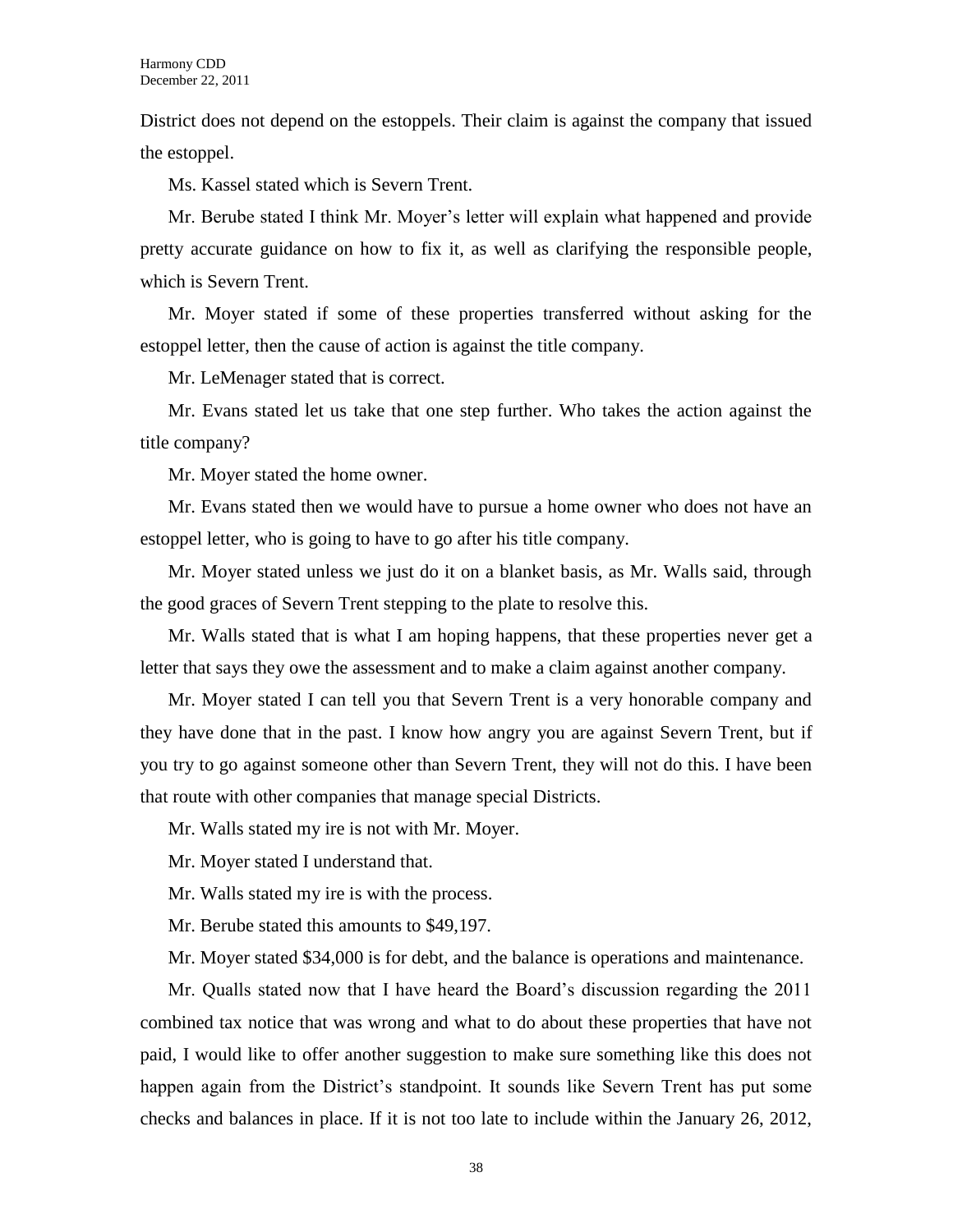workshop, I would like to have some specific procedures for how the District goes about and collects non-ad valorem assessments on the roll that is collected by the manager and not collected by the tax collector. I think that would be good information to have. Our recommendation is, just like you certify a non-ad valorem assessment roll to the tax collector to go back and review, you should also certify a roll to the manager for these other assessments. I think that will help the Board address making sure this does not happen again.

Mr. Evans stated I do not think we need that.

Ms. Kassel stated it would be the management company certifying it to itself.

Mr. Qualls stated not necessarily. On the Uniform Method, the District Chairman or his designee certifies the roll to the tax collector. This Board could create some checks and balances.

Mr. Moyer stated to a degree, I think you have already taken care of that. What Mr. Qualls has said tonight is that you cannot put a District-levied assessment on the tax roll that is levied by the District. If that is the case, then in the following year, if there is a delinquency on the assessments that we send out, they will not be included on the tax roll. They will come to the Board and say these are delinquent lots and we have to foreclose on those lots.

Mr. LeMenager stated I do not have any concerns that we will encounter problems like this in the future. We are talking about 2005 and 2006, which predates virtually everyone sitting at this table. I am quite comfortable with what we have in place now. I cannot imagine for a single second that this group of people would ever approve doing what happened in 2005, in terms of sending those bills out separately. I cannot see that happening.

Mr. Qualls stated that is still the District's policy. You use two different methods of collection. You use the Uniform Method on platted lots. That process is Statutory. You certify that non-ad valorem assessment roll to the tax collector. What I am talking about is a procedure for those other non-ad valorem assessments that are not platted.

Mr. LeMenager stated these were platted lots in 2005. The problem was getting the plat right, so that argument does not work.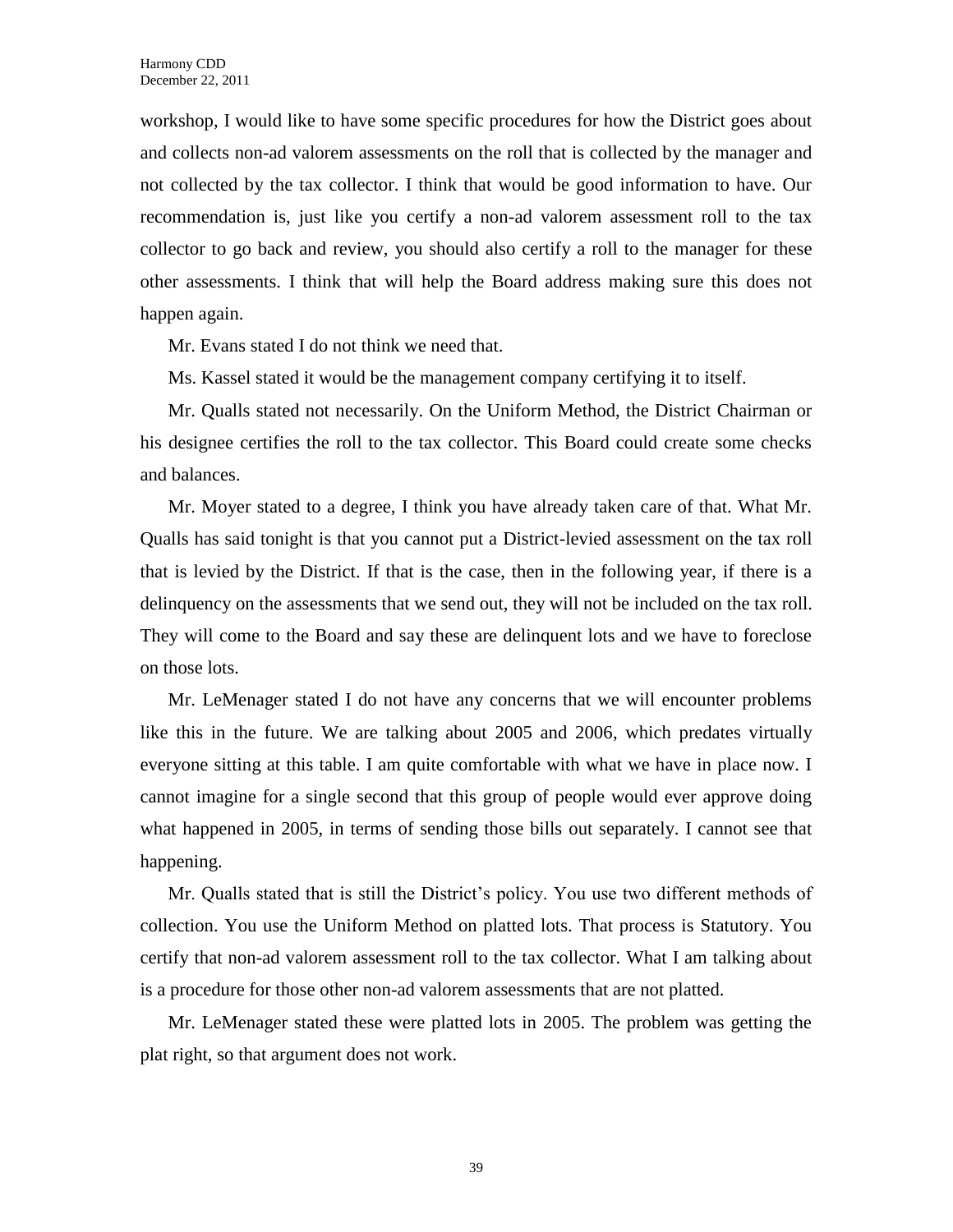Mr. Walls asked why would we not want to have policies in place to govern this? I think that is what Mr. Qualls is getting at, that we do not have formal policies right now that govern how we deal with unplatted lots.

Mr. Qualls stated I do not think there are written policies. I think they are insipient policies, which are policies that happen over time. You do not have any rules of procedure for this. For example, you do not have any rules of procedure for how you handle discounts for non-ad valorem assessments that are not collected through the tax collector. The discounts that are collected through the tax collector are Statutory; if you pay by x date, you get a 4% discount, and so forth. This District has been extending that discount to the non-ad valorem assessments that are not collected through the Uniform Method. It might be helpful to isolate on that process and procedure through formal, written rules that you can refer to on how the District collects those non-ad valorem assessments that are not collected through the Uniform Method.

Mr. LeMenager stated I think the danger is that we run out and spend \$49,000 on legal bills to create a system that we do not need. What we have now, works. I am not uncomfortable with it. I get concerned when we talk about running up large bills, but especially legal bills to create more rules that will have quite a few drafts. The attorney does a wonderful job, but I am not sure we need to spend money to create another layer of rules to address something that happened six years ago. We have not had a problem since then, and I cannot imagine will happen again with the people currently sitting on this Board.

Mr. Moyer stated with all due respect to Mr. Qualls, and I am not arguing with him, but there are Statutory rules, Chapter 173, Florida Statutes, that tell you how you, as an entity that levies special assessments and do not follow Chapter 197, Florida Statutes, how you foreclose on properties that are delinquent. The reason we do that, frankly, is when we sell bonds, at least back in 2004 during that period of time, bondholders wanted the District to levy the assessments for unplatted property. If the developer did not pay, it is faster to obtain the property through Chapter 173, Florida Statutes, than it is to ride along on Chapter 197, Florida Statutes, which may take years to get the property under the tax certificate process. Chapter 173, Florida Statutes, allows you to obtain it quickly, and that is what bondholders wanted. If there is a default by a developer, since they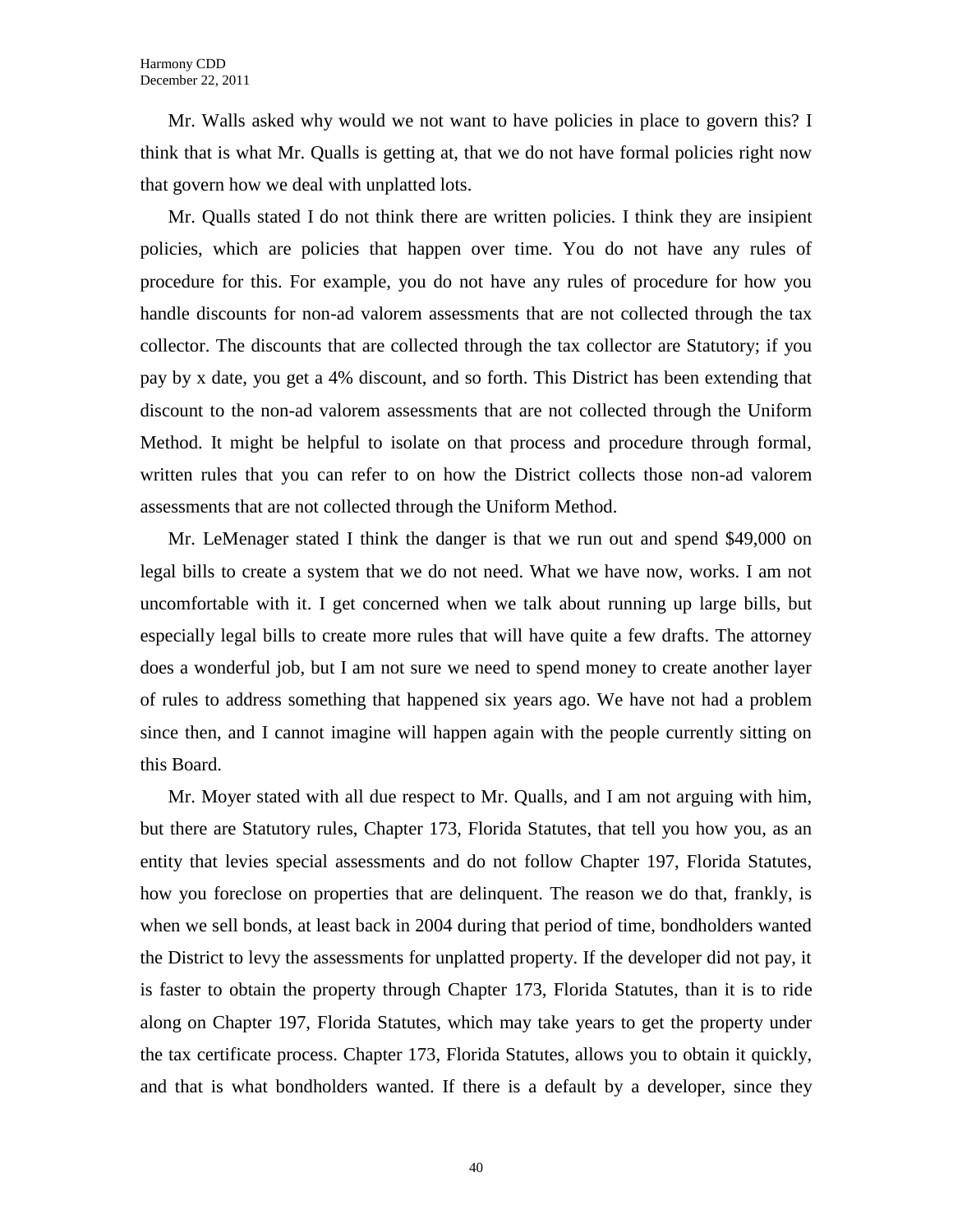sometimes run into those problems, the bondholders want their money, and the way they get it is to foreclose, which is quicker under Chapter 173, Florida Statutes.

Mr. Berube asked how many entities are we billing directly, not through the tax collector? Just one?

Mr. Quall stated the policy is for unplatted property.

Mr. Moyer stated it was only supposed to be for the developer. In this case in 2005, because of the recording of the plat, or rather the non recording of the plat, we picked up 36 properties that needed to be billed directly. Today it is just one.

Mr. Tome asked to that point, if a plat is recorded in July or August and the date is June 1, how will the District collect those assessments? Will it happen off roll to those individuals that the lots were sold to?

Mr. Moyer stated if we know the plat is not on the tax roll, we need to work with the developer to collect that at the time you sell the lot.

Mr. Berube asked is all the land now platted?

Mr. Tome stated no, the land does not get platted until you develop the parcel. Then it has a tax identification number. Other than that, it is just one big open piece of agricultural land.

Mr. Walls stated I do not think we are talking about significant policies where we would have volumes of them. If we do have this situation again, it would be nice to have a guide of how to handle it.

Mr. Evans stated Mr. Moyer is saying that is driven by Statute, anyway.

Mr. Qualls stated I think we are talking about different things. I am not suggesting that the District adopt policies about how to do foreclosure. The Statutes address that. I am talking about the procedure for how the District takes the non-ad valorem assessments that are not going to be collected through the tax collector.

Mr. Evans asked is that addressed when bonds are issued?

Mr. Qualls stated no, not to my knowledge.

Mr. Evans stated I have seen a document somewhere that addresses how direct billing will take place.

Mr. Qualls stated it would just be a process to say those non-ad valorem assessments that are not going to be collected through the Uniform Method will be handled in suchand-such manner. For example, the District will put all those assessments on a roll, the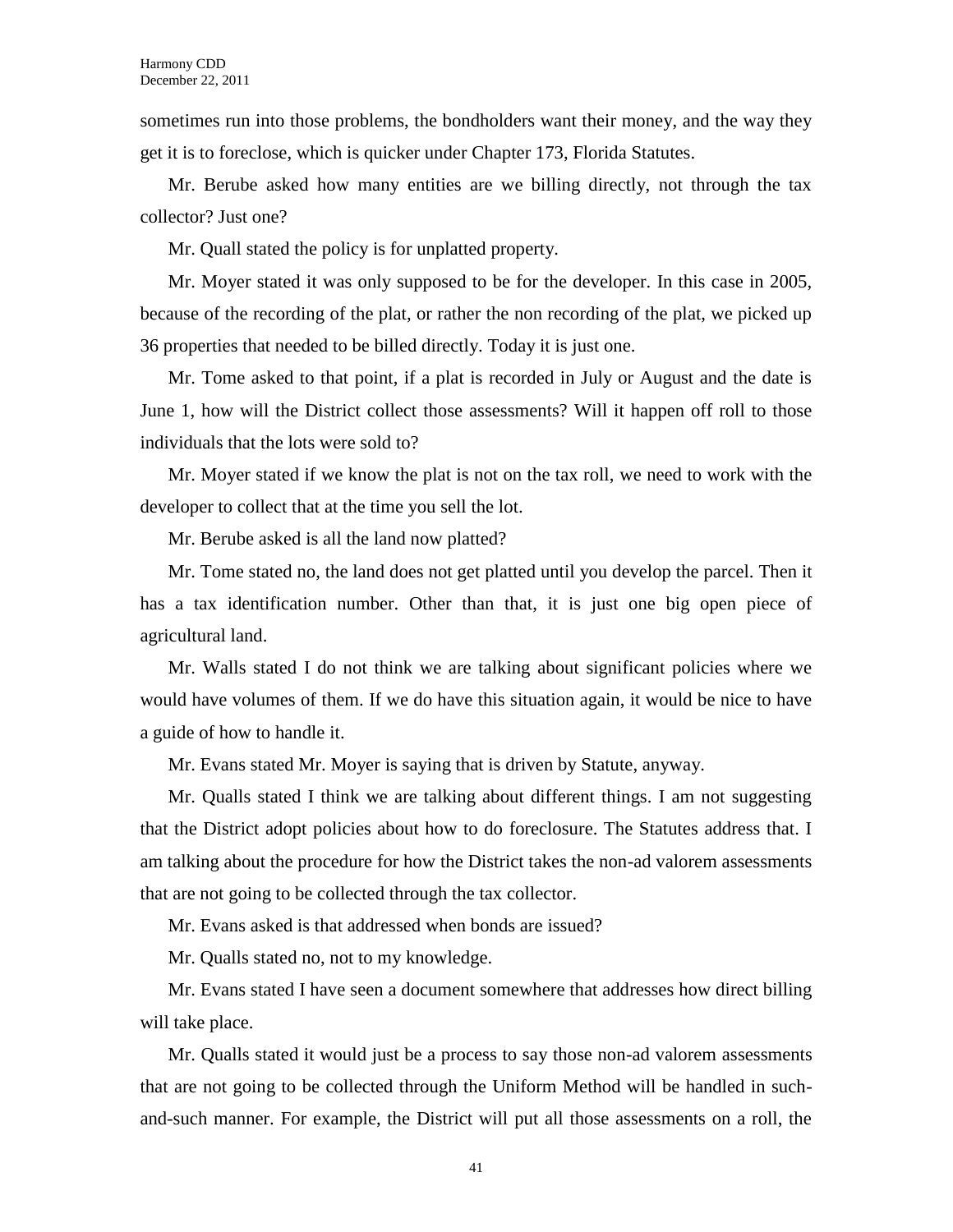District will certify that roll to the District Manager for collection, the District Manager collects them, the District Manager offers a 4% discount for payments received by x date. I am just talking about the process for collection.

Mr. Evans stated that is already in place. I have seen it.

Mr. Qualls stated I have not seen it. If that is the case, I would like to see it.

Mr. Moyer stated 45 days prior to November 1 and 45 days prior to May 1.

Mr. Evans stated that is when the debt service invoices are sent, and the operations and maintenance invoices are billed monthly.

Mr. Moyer stated that is correct.

Mr. Evans stated that is one of the reasons the District has money to operate with at the beginning of the fiscal year, because the developer is billed monthly for operations and maintenance.

Mr. Qualls stated we can perhaps continue this conversation at a later time. When you talk about a monthly operations and maintenance invoice, my question is when did the non-ad valorem assessment bill get sent to those property owners who are supposed to pay outside the Uniform Method.

Mr. LeMenager stated the only one is the developer.

Mr. Qualls stated you cannot collect unless it is on a roll.

Mr. LeMenager stated the only body outside the tax collector is the developer.

Mr. Qualls stated no, it is the landowner; it is the land.

Mr. LeMenager stated I appreciate that, but it is still the developer.

Mr. Moyer stated the only person who owns unplatted land is the developer. All the rest is platted.

Mr. Evans stated all the lots that are platted that are still owned by the developer are on the tax roll and are collected accordingly, in the same fashion as everyone else. They are not segregated out.

Mr. Qualls asked when did that change?

Mr. Evans stated it never changed.

Mr. Qualls asked was that the case in 2005?

Mr. Evans stated yes.

Mr. Qualls asked a non-ad valorem assessment bill was sent to the developer in 2005?

Mr. Evans stated the developer received a direct bill for five lots, and they were paid.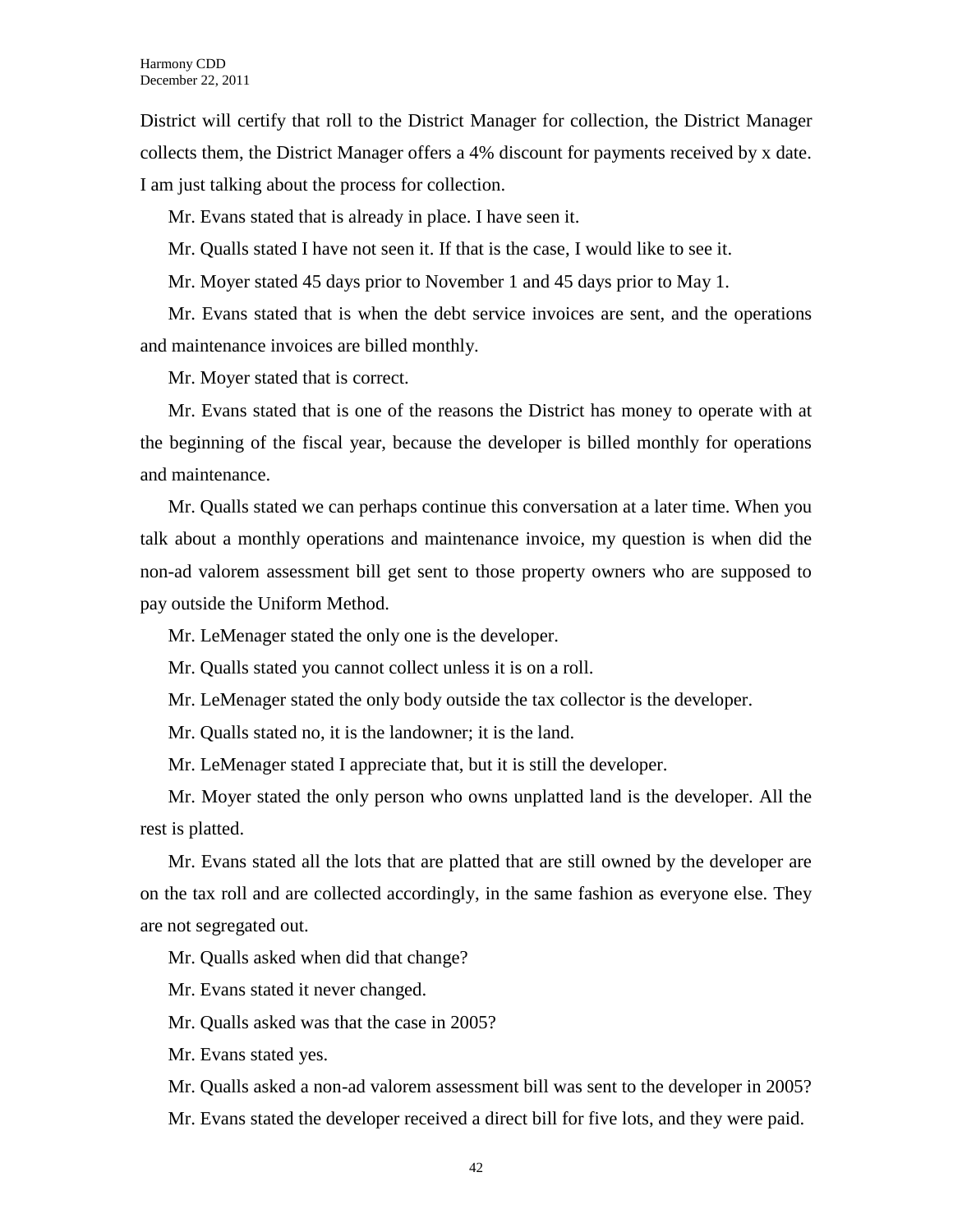Ms. Kassel stated this problem arose because lots had just gone through the platting process and were sold before they were put on the tax roll to the tax collector, and then they got lost.

Mr. Moyer stated they were not lost in 2005. They got lost when Severn Trent certified the tax roll in 2006 with those lots on it. Those lots were on the roll that we certified in 2006, but they were not picked up by the property appraiser/special assessment department at the County, and they were never billed on the tax roll.

Mr. Walls asked are you talking about the 2005 tax roll because these were not platted properties at that time?

Mr. Moyer stated that is correct.

Ms. Kassel stated they were not on the roll from the property appraiser.

Mr. Qualls asked were these certified to the tax collector in 2005?

Mr. Moyer stated no.

Ms. Kassel stated the same thing could feasibly happen in the future as lots are platted and sold before we send the roll to the property appraiser for recording.

Mr. Moyer stated that is correct. The only thing I have heard tonight that will stop that is, as Mr. Qualls said, in the next year, you cannot take what you did—in this case, in 2005—and roll it over and put it on the tax bill in 2006. If we had the knowledge in 2006 that we have tonight, the District would have sent out a hand written bill to the property owners for their assessment. If they do not pay, then we start foreclosure.

Mr. Walls stated that is what Mr. Qualls is talking about, and he is saying we do not have formal policies that govern that process.

Mr. LeMenager stated I am certain the estoppel letters are wrong.

Mr. Moyer stated I think you are right. The assumption that Severn Trent made is that it was on the tax roll, and if the taxes were paid, then the estoppel did not include that delinquent amount.

Mr. Evans stated there are multiple people involved in different things and in their minds, things looked fine. That was the issue.

Ms. Greenwald stated I recall a term in real estate called "latches."

Mr. Qualls stated I am not a real estate attorney, but I do have a Black's Law Dictionary.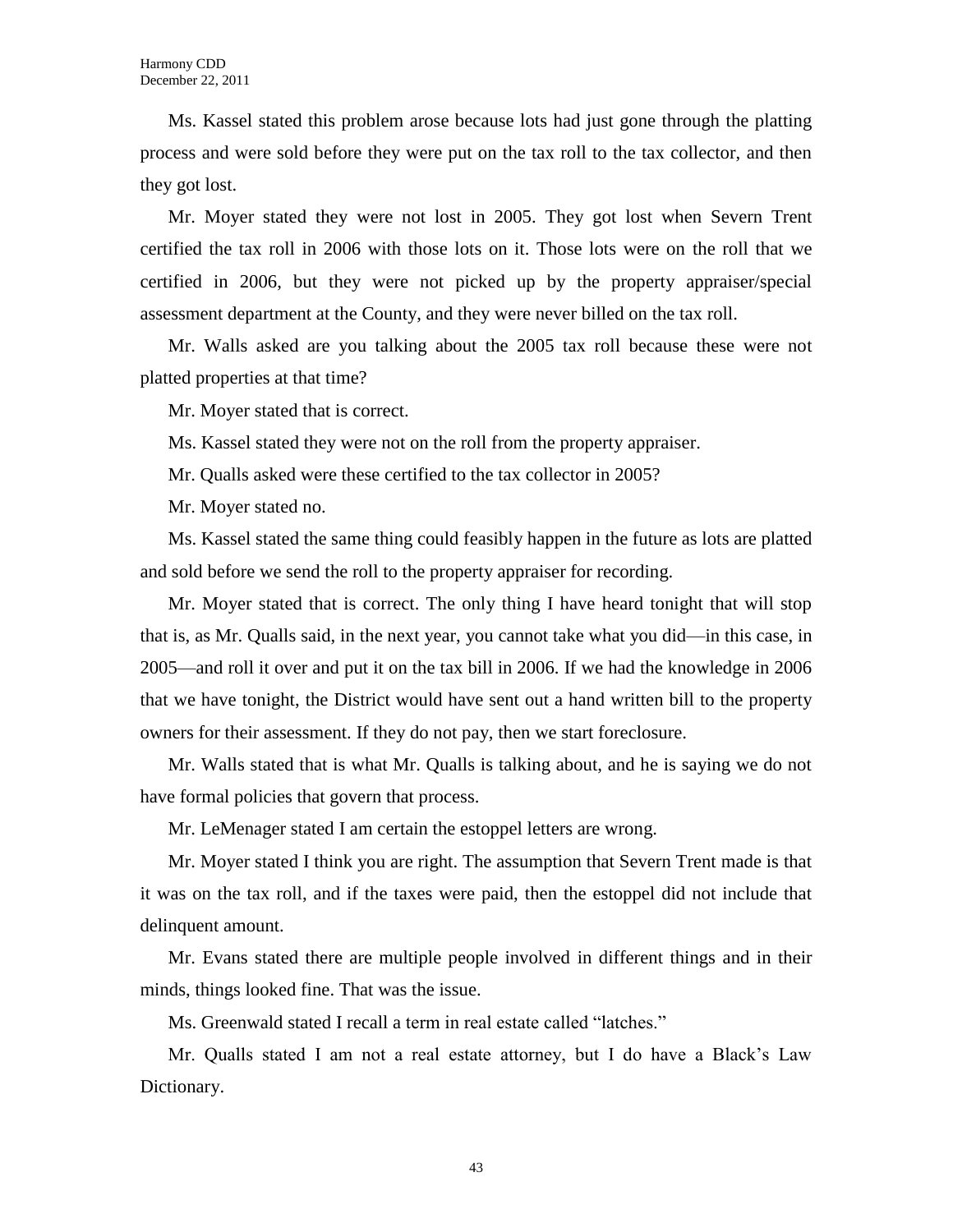Ms. Greenwald stated my understanding is that one must do something in a very timely manner. Liens were mentioned. I purchased a HUD foreclosed home. I wonder if a subcontractor from way back did not get paid, could they now all of a sudden come forward with a mechanic's lien? That is a situation where I would think latches would come in.

Mr. Qualls stated I think you are correct. Where there is an unreasonable delay in notifying someone that a bill was due, you cannot come back 10 years later and try to collect.

Ms. Greenwald asked what about five years later?

Mr. Qualls stated I think that is what the Board was wrestling with. My only point is that the lien is against the property, whether or not you have been notified.

Ms. Greenwald stated I am not debating what you are saying. I am just saying that the factor that needs to be considered is the timely fashion, or the lack thereof. Will the CDD refund my money, or will the County?

Mr. Berube stated the County.

Mr. LeMenager stated you did not make your payment to the District.

Mr. Qualls stated the tax collector is not part of the County, but there is a process by which the tax collector refunds payments that were made in error. I have been instructed to proceed with that process.

Ms. Greenwald asked do I have to apply for it, or will it be handled on my behalf?

Mr. Qualls stated I have already contacted the tax collector, and she is very willing to help out in any way that she can.

Mr. Moyer stated we will send the tax collector the 19 folio numbers that need to be corrected and ask her to reverse those.

Mr. LeMenager asked can we also send a letter to these owners? This is going to totally confuse their escrow calculation for anyone who has a mortgage. That calculation will be done in a month or so, and it will be a complete, total mess. You probably want to send them a letter pretty quickly and have them contact their mortgage company and explain what happened so that the escrow is not messed up.

Mr. Berube stated but when this gets corrected, they will get a new tax bill.

Mr. LeMenager stated that is correct.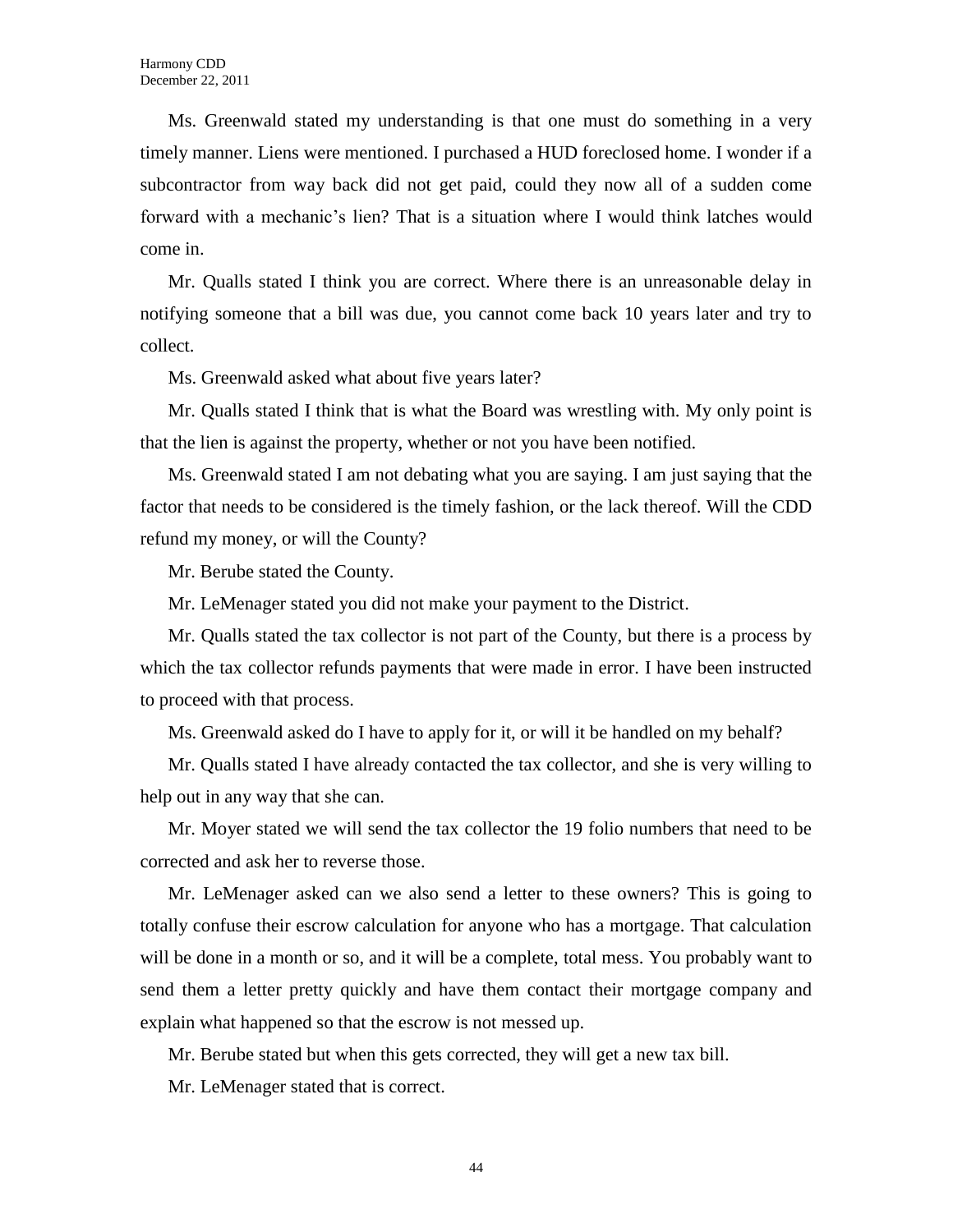Mr. Berube stated the first tax bill already went to the bank. The corrected tax bill will also go to the bank, so the bank will recalculate their escrow based on the first bill, and then recalculate it based on the second bill.

Mr. LeMenager stated I understand what you are saying, but we all know that escrow does not work in our favor.

Ms. Kassel stated it will take a couple months for those home owners to get that resolved, and they will be paying at the higher amount.

A Resident stated the County will not take partial payments on the tax roll.

Mr. Qualls stated that law has been revised, and now the tax collector can receive partial payments. That is a separate matter.

A Resident stated I went to pay my taxes and I asked them about deleting that part of the tax bill. They said no, that I would be receiving a revised tax bill. They give you a 30 day extension, because I take advantage of all the discounts.

Ms. Greenwald asked would it be possible to receive a copy of whatever the property appraiser or the tax collector is being advised? I would simply like to have some ability to do some follow up if I do not receive a refund in a timely fashion.

Mr. Moyer stated yes.

Ms. Greenwald stated I understand it is the tax collector is the one handling it.

Mr. Berube asked can we include in next month's agenda?

Mr. Walls stated I think we send a letter to each of the property owners to let them know what happened and what we are doing.

Ms. Kassel asked can you include a copy of that letter in the agenda for next month?

Mr. Moyer stated yes. There is no problem with copying our letter to the tax collector to these residents.

Ms. Greenwald stated I would appreciate that.

Mr. Moyer stated we will do that.

Ms. Kassel stated we appreciate everyone's attendance tonight.

# **EIGHTH ORDER OF BUSINESS Staff Reports**

# **A. Attorney**

Mr. Qualls stated the Florida Innovation Contract has been executed. The people at Classic Marcite will get with Mr. Haskett, and they will begin the work after the holiday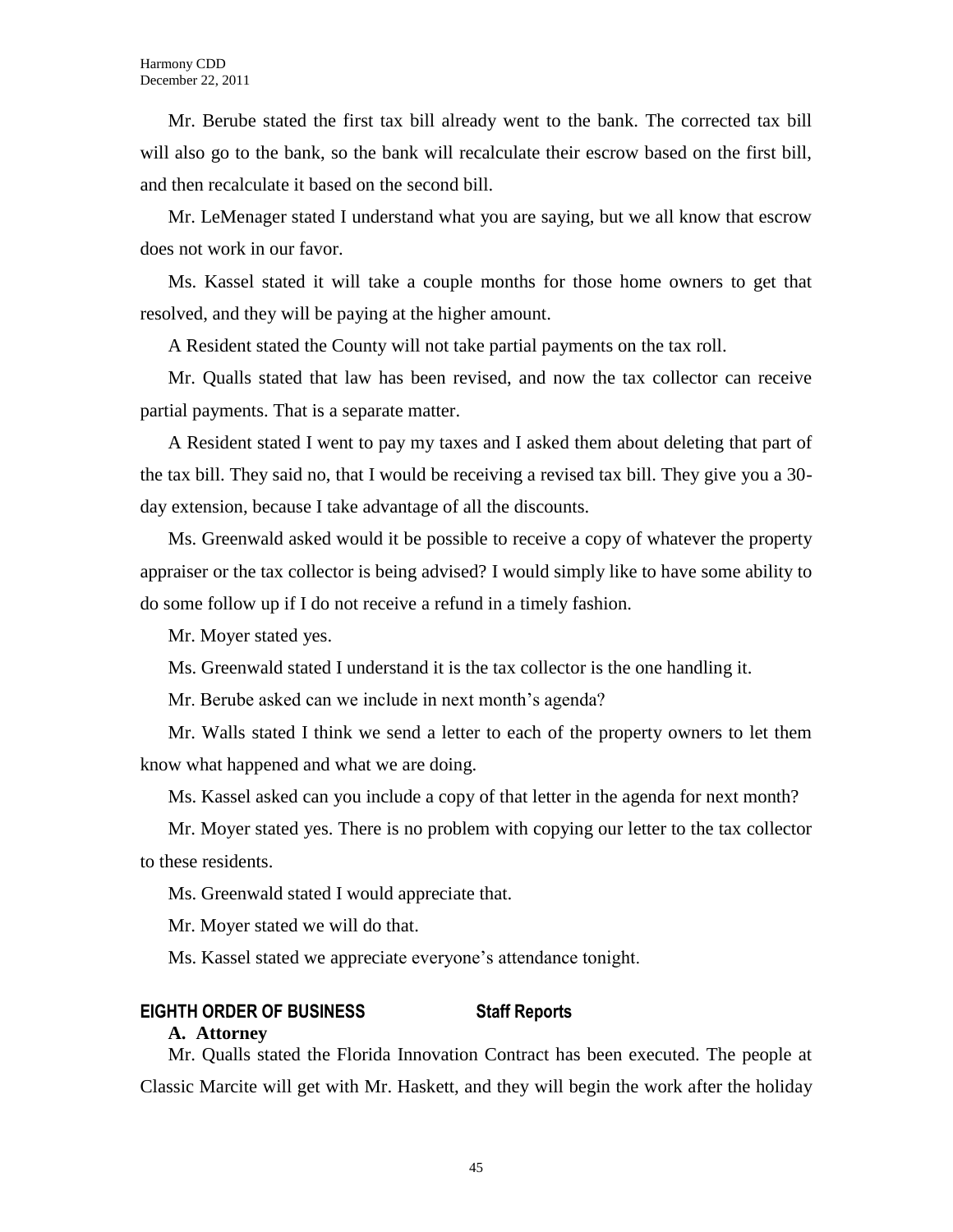season. The Luke Brothers contract was revised and amended. It was signed and has an effective date of December 1, 2011.

# **B. Engineer**

There being nothing to report, the next item followed.

# **C. Developer**

### **i. Consideration of Harmony Outdoor Classroom**

Mr. Golgowski stated this request has been withdrawn.

### **ii. Approval of CCU Proposal**

Mr. Golgowski stated this is a proposal to repair the communications for the irrigation control system.

Mr. LeMenager asked have we discussed this previously?

Mr. Golgowski stated not this part of it. Last month, the computer went down and we replaced it with one we had in-house. Two computers are not talking to each other. We are not sure if it is a modem problem or what it is. Mr. Aaron Smith has been advising us on this, and he is proposing to connect them wirelessly. Right now, we have individual phone wires, which means we have a phone bill each month for each of the lines. He is proposing to replace that with a wireless communication system. If it works out, it should allow us to eliminate those two phone lines, saving \$45 to \$50 monthly for each phone line.

Mr. LeMenager stated it will pay for itself after a short while.

Mr. Walls asked are we confident that the wireless solution will work?

Mr. Golgowski stated Mr. Smith is pretty confident.

Mr. Berube asked why would it not work?

Mr. Golgowski stated if there is something at the other end of the line on the controller by the pool, which is also an old unit. The device at that end has a wireless component already and a phone line built into it. We have not used the wireless option since it was installed. We will be replacing the phone line with the wireless, and we hope the wireless component is still functional.

Ms. Kassel stated it says in the note that the CCU is known to be faulty, and the modem may need to be replaced in order to complete installation. Is that what you are explaining?

Mr. Golgowski stated yes. The CCU is the central control unit, which is at the other end of that line in an upstairs office. It is just a computer.

Ms. Kassel asked is the unit you mentioned different than this proposal?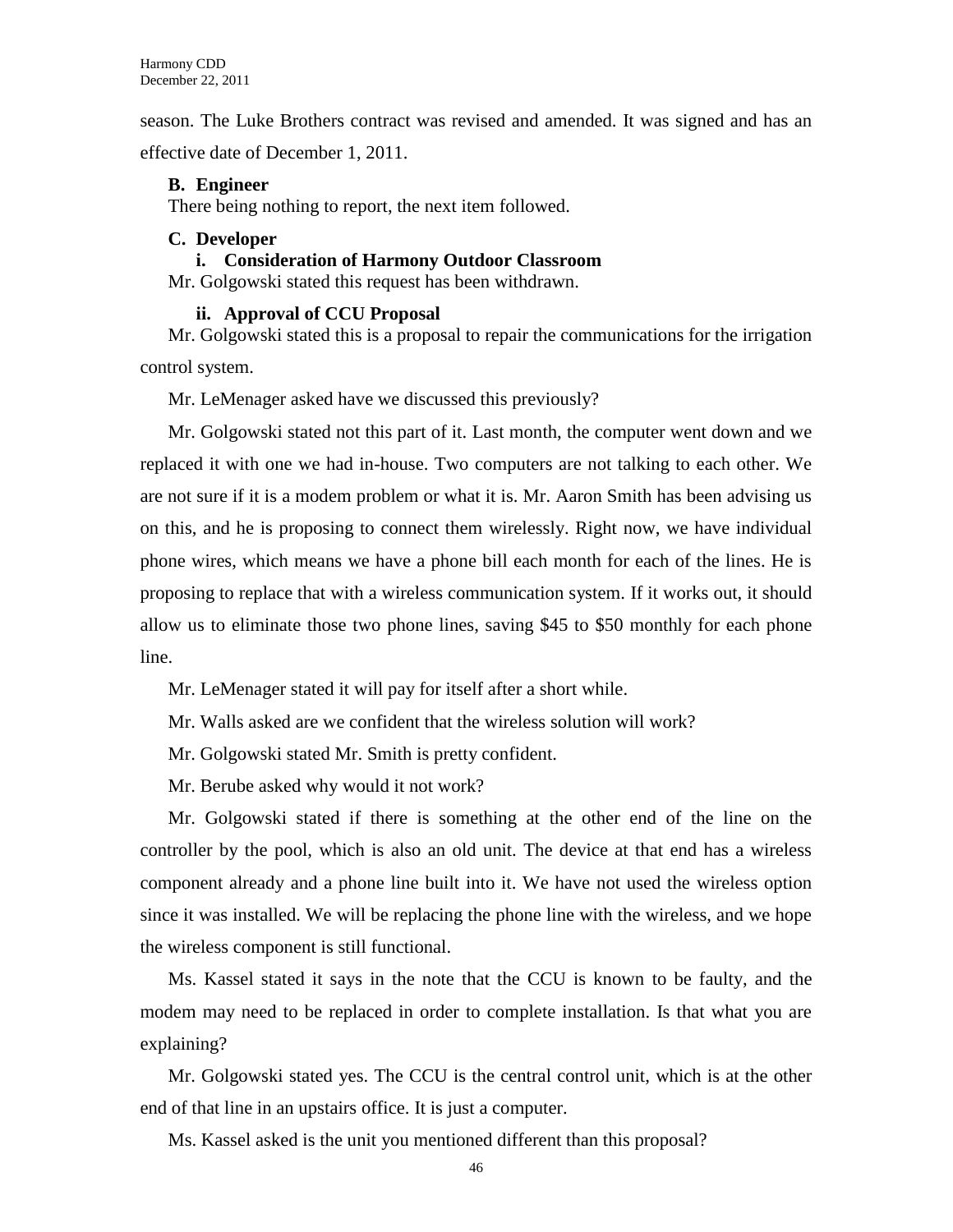Mr. Golgowski stated yes, the CCU is at the pool and the CCU modem may be in need of replacement because we are not sure if the wireless attachment is working.

Mr. Walls asked why would we need a modem to install a wireless receiver?

Ms. Kassel stated because the modem is what connects it to the phone lines. The modem has to be operative in order for it to wirelessly communicate with the other units.

Mr. Berube stated wireless or not, we may need a new modem. I tend to agree with Mr. Walls. If we go wireless, you do not need a modem; you need a router. I think the terminology might be incorrect.

Mr. Walls stated without a diagram, I do not understand it.

Mr. Berube stated my concern is, the point of doing this work with or without the \$525 for the modem is intended to relieve us of two phone lines. I am in favor of approving this, but only if he installs it and it works and we can eliminate the phone lines. I do not want to have this installed for \$800 and have him say we still need the phone lines.

Ms. Kassel stated I think what he is saying is if it does not work, we have to replace the modem, and then it will work.

Mr. Golgowski stated I think the wireless will work. The question is whether or not the component in the CCU at the pool is defective. It sounds like he will not know that until this is put into place.

Mr. Tome stated so it will be either \$800 or \$1,300.

Mr. Berube stated we have three phone lines. Why are we talking about eliminating only two?

Mr. Golgowski stated the third one is for the weather station and is out of reach for this particular configuration.

Mr. Berube stated I like getting rid of the phone lines.

Mr. LeMenager asked should he start over and provide us with a better proposal?

Mr. Berube stated I get it and I like eliminating the phone lines. Maxicom continues to be an expensive way to save water that is not very expensive. Last month we had a large bill for the weather station and this month is another one for \$450 for the computer last month. Now we are looking at spending more money for this CCU component. The only saving grace in this proposal is that we can eliminate some phone lines. Whether we pay \$800 or \$1,325 is rather immaterial.

47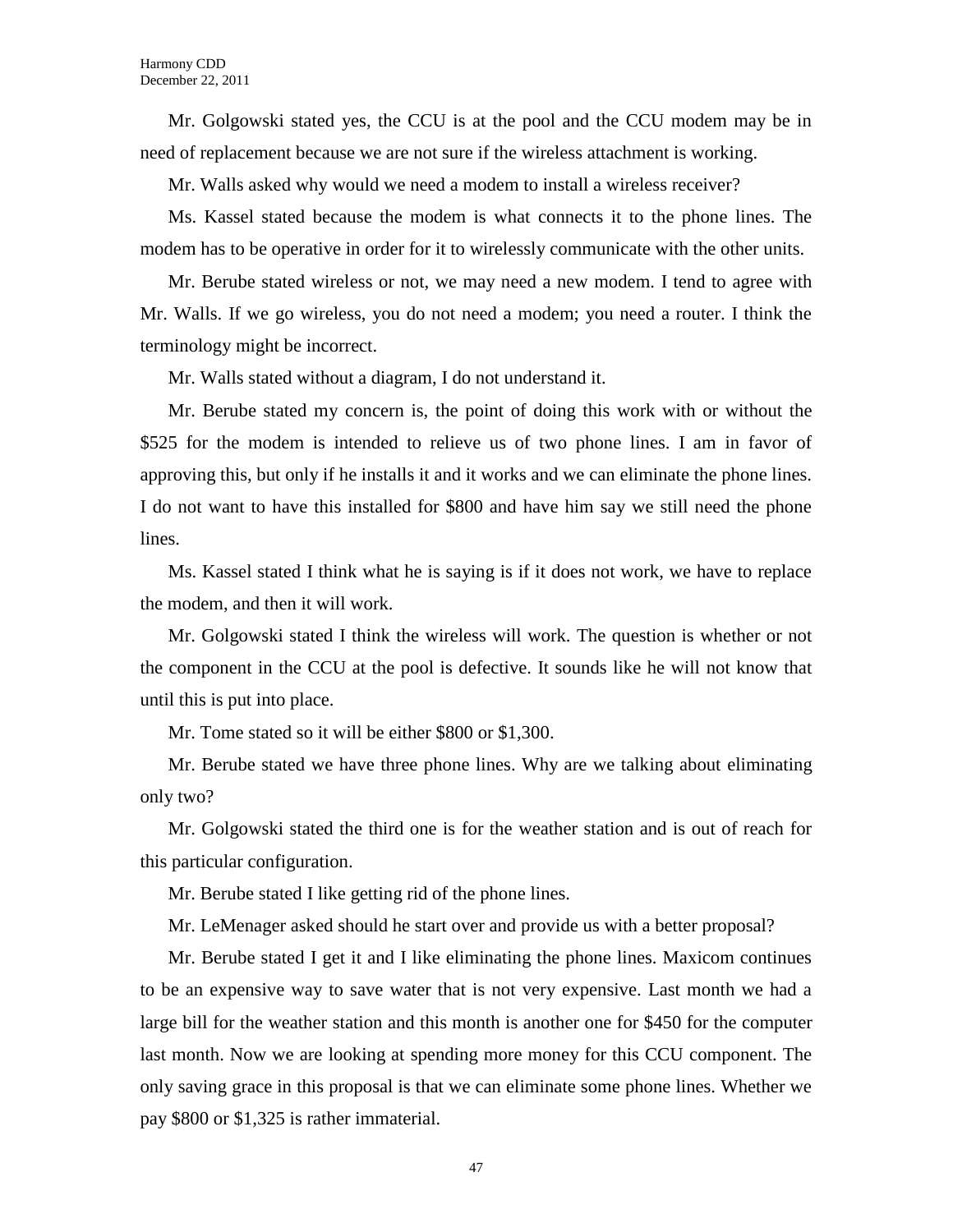Mr. Evans asked how quickly can we recoup our money?

Mr. Berube stated the phone lines are \$100 each month, so either eight months or 13

months, assuming this works.

Mr. LeMenager stated if it works, it is a good idea.

Mr. Golgowski stated it is a direct line and a pretty short distance.

On MOTION by Ms. Kassel, seconded by Mr. Berube, with all in favor, unanimous approval was given to the proposal from Insight Irrigation for providing wireless communication between the CCU and Maxicom, in an amount not to exceed \$1,325, as discussed.

# **iii. BrightHouse**

Mr. Tome stated Mr. Haskett has been in contact with BrightHouse, who has changed the bandwidth that goes to the Swim Club and Ashley. There will be a savings of \$30 per location per month going forward.

# **NINTH ORDER OF BUSINESS Supervisor Requests**

Mr. LeMenager stated I do not know how the rest of the Board members feel, but what was put up for shade structures in Lakeshore Park is not what I thought we were getting. I referred back to the notes of our July 2011 meeting, and at the time, my question was why did we need to spend so much money and why did we need to install two instead of one. Mr. Berube's comment was that we needed to cover everything. The bottom line is, it does not cover everything. The swings are not covered. I am thinking where is the responsibility for this. We spent a fair amount of money, but yet we did not get what the three people who voted in favor of it were voting for. Ms. Kassel and I voted no, but where is the follow up in terms of it not being quite what we expected. The other thing that surprised us was the extremely bright yellow color, when all the models we saw had a nice blue or green.

Mr. Berube stated I got the original proposal. When it went up yellow, I acknowledged that it is rather bright. I think what it does is draws attention to that feature that we have there, which is the playground. I had the same comment when it first went up.

Mr. LeMenager stated I live near there, and I see it every day. I might get used to it.

Mr. Berube stated it is pretty bright.

Ms. Kassel stated it might fade a bit.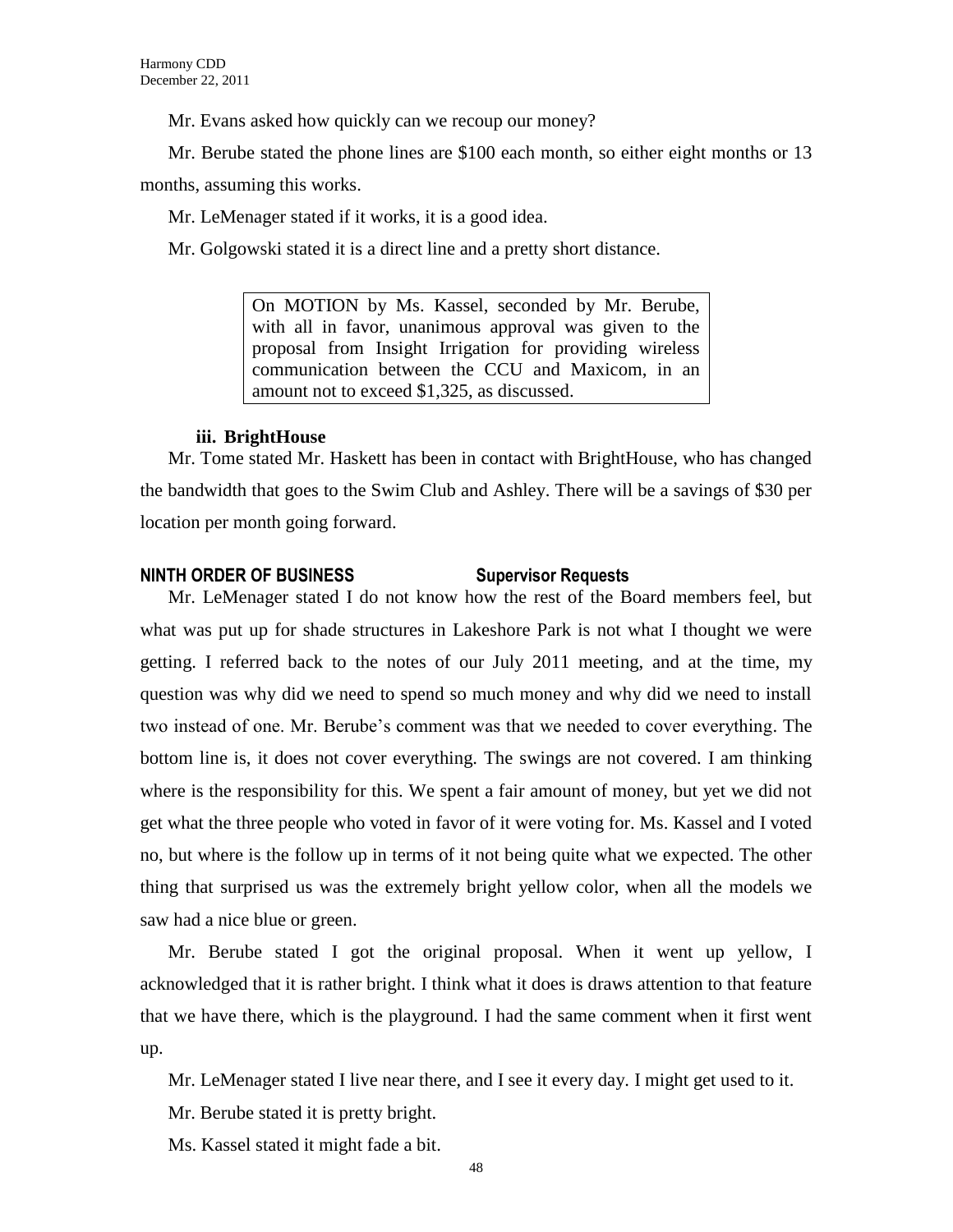Mr. Berube stated when I saw them going up and saw two separate structures and I noted that the swings were not going to be covered, I said there was something wrong. So I went back and pulled the proposal. Sure enough, the proposals—not ours—show individual shades over multiple places. When I read the proposal, it does say two structures, and it notes the sizes. We got what we approved. I agree with Mr. LeMenager as to our expectation. I did not go out there with a tape measure when we approved it. I expected the swing sets to be covered, as well.

Mr. LeMenager stated perhaps this is a comment for the bid process, and Mr. Haskett procured the proposals. I am sure that those who voted in favor of it expected the swings to be covered.

Mr. Berube stated I did. To be fair, what we read and the pictures we saw are relatively accurate for what we ended up with. Shame on us for not asking a few more specific questions. This comes back to what I briefly raised last month, that we do not have direct accountability for the person making the decisions. We cannot yell at Mr. Haskett because he does not work for us. If it was our employee, there would be more accountability with him. We received what we approved.

Mr. Tome asked have you discussed this with Mr. Haskett? I was not aware of the discussion of it.

Mr. Berube stated no, I just thought it was me being picky. Obviously, Mr. LeMenager had the same thought process as well. Mr. Haskett is a busy enough person that he does not need me knocking on his door.

Mr. LeMenager stated to me it was all about the approval process.

Mr. Tome stated I have not been down there lately. Were the swings ever moved in the last 45 days?

Mr. LeMenager stated no.

Mr. Tome stated the reason I ask is because Mr. Haskett talked with me about a desire and a reason to move them but never went into the detail why. I never asked the question, but there may be something going on in his mind about moving the swings in such a way, and now it sounds like that was the reason why.

Mr. Berube stated I suspect that he expected something different, as well. When you look at the way the structures are, if they had placed them a little differently, they could